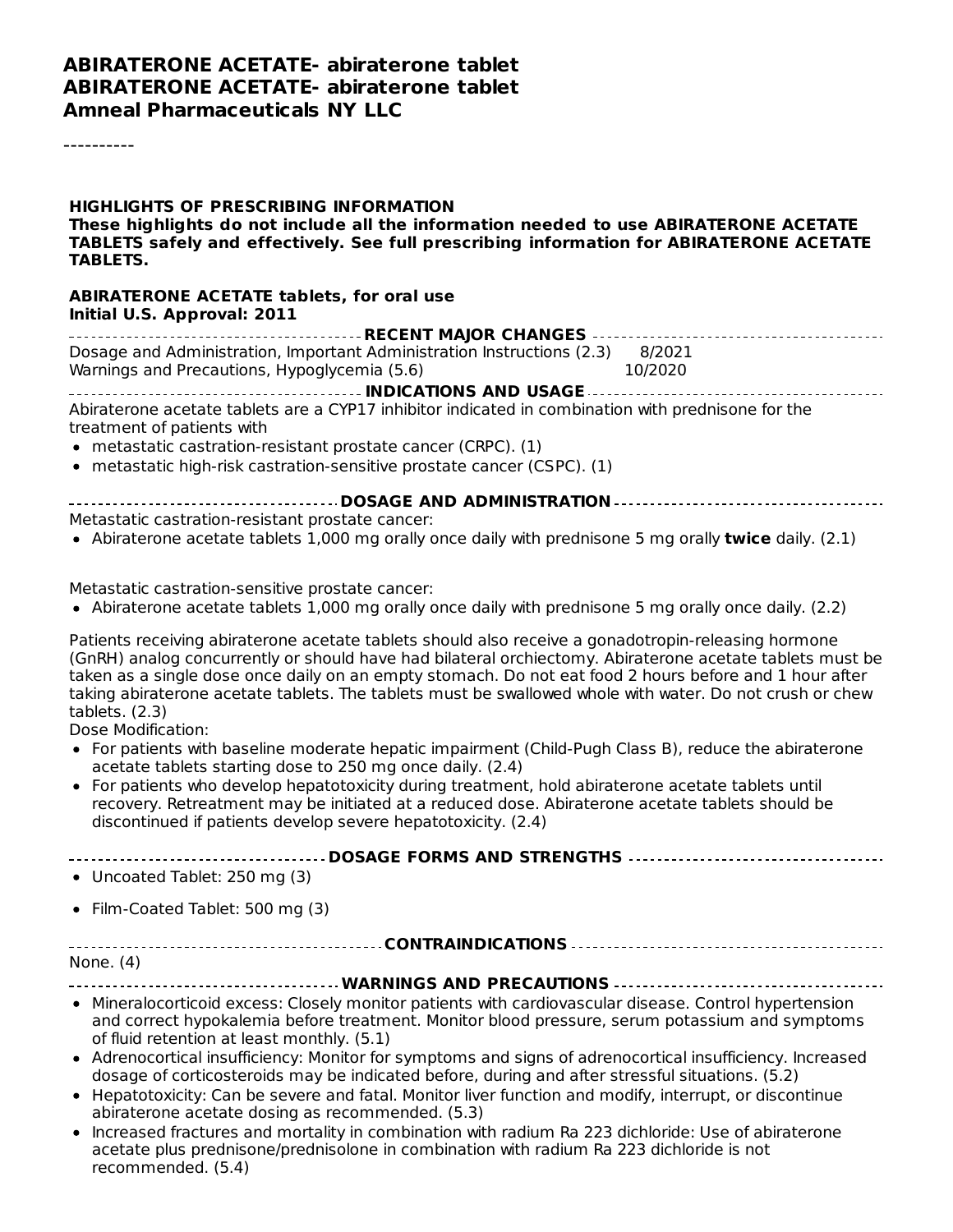- Embryo-Fetal Toxicity: Abiraterone acetate can cause fetal harm. Advise males with female partners of reproductive potential to use effective contraception. (5.5, 8.1, 8.3)
- Hypoglycemia: Severe hypoglycemia has been reported in patients with pre-existing diabetes who are taking medications containing thiazolidinediones (including pioglitazone) or repaglinide. Monitor blood glucose in patients with diabetes and assess if antidiabetic agent dose modifications are required. (5.6)

**ADVERSE REACTIONS** The most common adverse reactions (≥10%) are fatigue, arthralgia, hypertension, nausea, edema, hypokalemia, hot flush, diarrhea, vomiting, upper respiratory infection, cough, and headache. (6.1) The most common laboratory abnormalities (>20%) are anemia, elevated alkaline phosphatase, hypertriglyceridemia, lymphopenia, hypercholesterolemia, hyperglycemia, and hypokalemia. (6.1) **To report SUSPECTED ADVERSE REACTIONS, contact Amneal Pharmaceuticals at 1-877-835- 5472 or FDA at 1-800-FDA-1088 or www.fda.gov/medwatch. DRUG INTERACTIONS** CYP3A4 Inducers: Avoid concomitant strong CYP3A4 inducers during abiraterone acetate tablets treatment. If a strong CYP3A4 inducer must be co-administered, increase the abiraterone acetate tablets dosing frequency. (2.5, 7.1) CYP2D6 Substrates: Avoid co-administration of abiraterone acetate tablets with CYP2D6 substrates

that have a narrow therapeutic index. If an alternative treatment cannot be used, exercise caution and consider a dose reduction of the concomitant CYP2D6 substrate. (7.2)

**USE IN SPECIFIC POPULATIONS**

Do not use abiraterone acetate tablets in patients with baseline severe hepatic impairment (Child-Pugh Class C). (8.6)

# **See 17 for PATIENT COUNSELING INFORMATION and FDA-approved patient labeling.**

**Revised: 9/2021**

# **FULL PRESCRIBING INFORMATION: CONTENTS\***

# **1 INDICATIONS AND USAGE**

#### **2 DOSAGE AND ADMINISTRATION**

- 2.1 Recommended Dose for Metastatic CRPC
- 2.2 Recommended Dose for Metastatic High-risk CSPC
- 2.3 Important Administration Instructions
- 2.4 Dose Modification Guidelines in Hepatic Impairment and Hepatotoxicity

2.5 Dose Modification Guidelines for Strong CYP3A4 Inducers

# **3 DOSAGE FORMS AND STRENGTHS**

# **4 CONTRAINDICATIONS**

# **5 WARNINGS AND PRECAUTIONS**

5.1 Hypokalemia, Fluid Retention, and Cardiovascular Adverse Reactions due to Mineralocorticoid Excess

- 5.2 Adrenocortical Insufficiency
- 5.3 Hepatotoxicity
- 5.4 Increased Fractures and Mortality in Combination with Radium Ra 223 Dichloride
- 5.5 Embryo-Fetal Toxicity
- 5.6 Hypoglycemia

# **6 ADVERSE REACTIONS**

- 6.1 Clinical Trial Experience
- 6.2 Postmarketing Experience

# **7 DRUG INTERACTIONS**

7.1 Drugs that Inhibit or Induce CYP3A4 Enzymes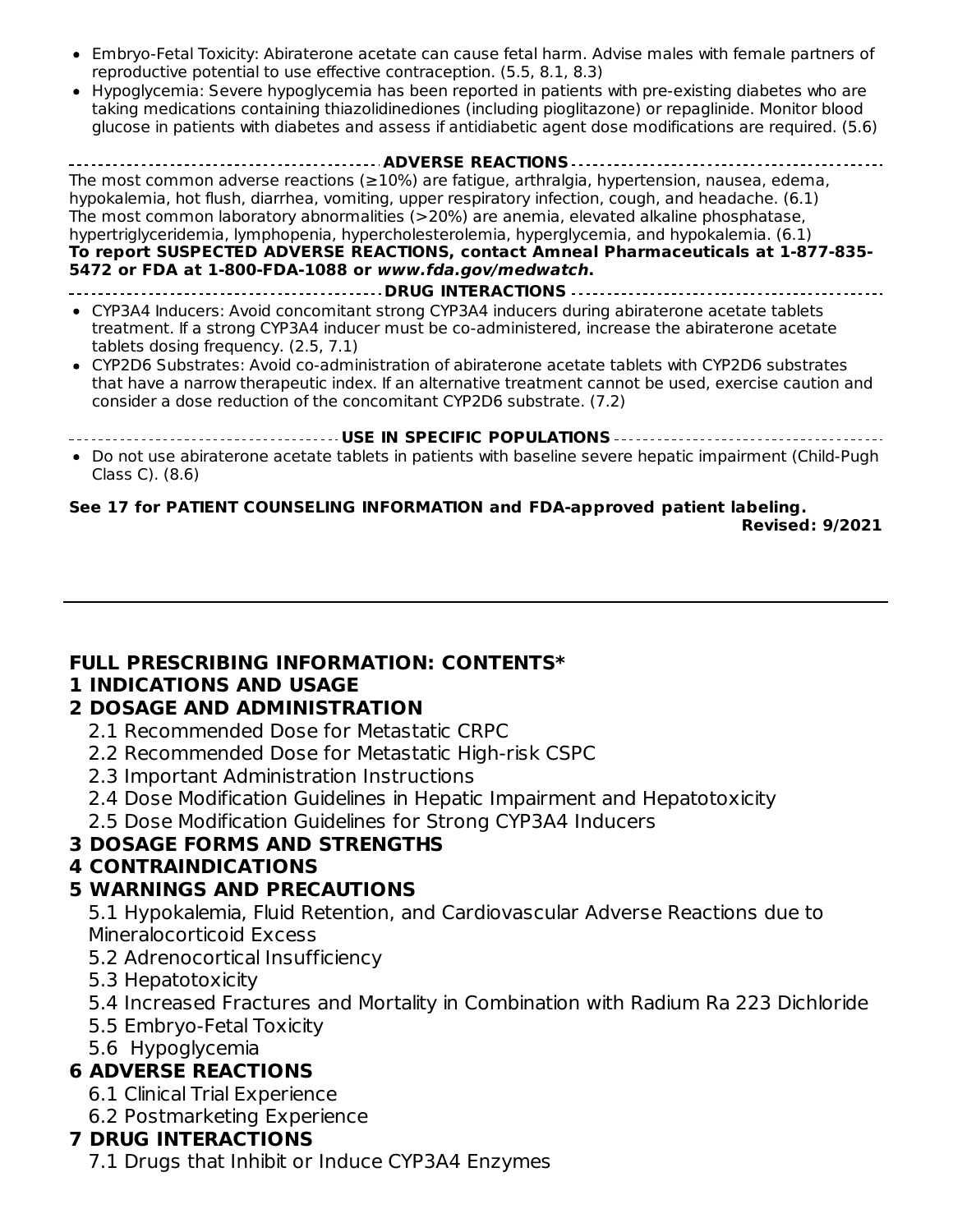7.2 Effects of Abiraterone on Drug Metabolizing Enzymes

# **8 USE IN SPECIFIC POPULATIONS**

- 8.1 Pregnancy
- 8.2 Lactation
- 8.3 Females and Males of Reproductive Potential
- 8.4 Pediatric Use
- 8.5 Geriatric Use
- 8.6 Patients with Hepatic Impairment
- 8.7 Patients with Renal Impairment

# **10 OVERDOSAGE**

#### **11 DESCRIPTION**

# **12 CLINICAL PHARMACOLOGY**

- 12.1 Mechanism of Action
- 12.2 Pharmacodynamics
- 12.3 Pharmacokinetics

# **13 NONCLINICAL TOXICOLOGY**

- 13.1 Carcinogenesis, Mutagenesis, and Impairment of Fertility
- 13.2 Animal Toxicology and/or Pharmacology

## **14 CLINICAL STUDIES**

# **16 HOW SUPPLIED/STORAGE AND HANDLING**

#### **17 PATIENT COUNSELING INFORMATION**

\* Sections or subsections omitted from the full prescribing information are not listed.

# **FULL PRESCRIBING INFORMATION**

# **1 INDICATIONS AND USAGE**

Abiraterone acetate tablets are indicated in combination with prednisone for the treatment of patients with

- Metastatic castration-resistant prostate cancer (CRPC)
- Metastatic high-risk castration-sensitive prostate cancer (CSPC)

# **2 DOSAGE AND ADMINISTRATION**

# **2.1 Recommended Dose for Metastatic CRPC**

The recommended dose of abiraterone acetate tablets is 1,000 mg (two 500 mg tablets or four 250 mg tablets) orally once daily with prednisone 5 mg orally **twice** daily.

# **2.2 Recommended Dose for Metastatic High-risk CSPC**

The recommended dose of abiraterone acetate tablets is 1,000 mg (two 500 mg tablets or four 250 mg tablets) orally once daily with prednisone 5 mg administered orally **once** daily.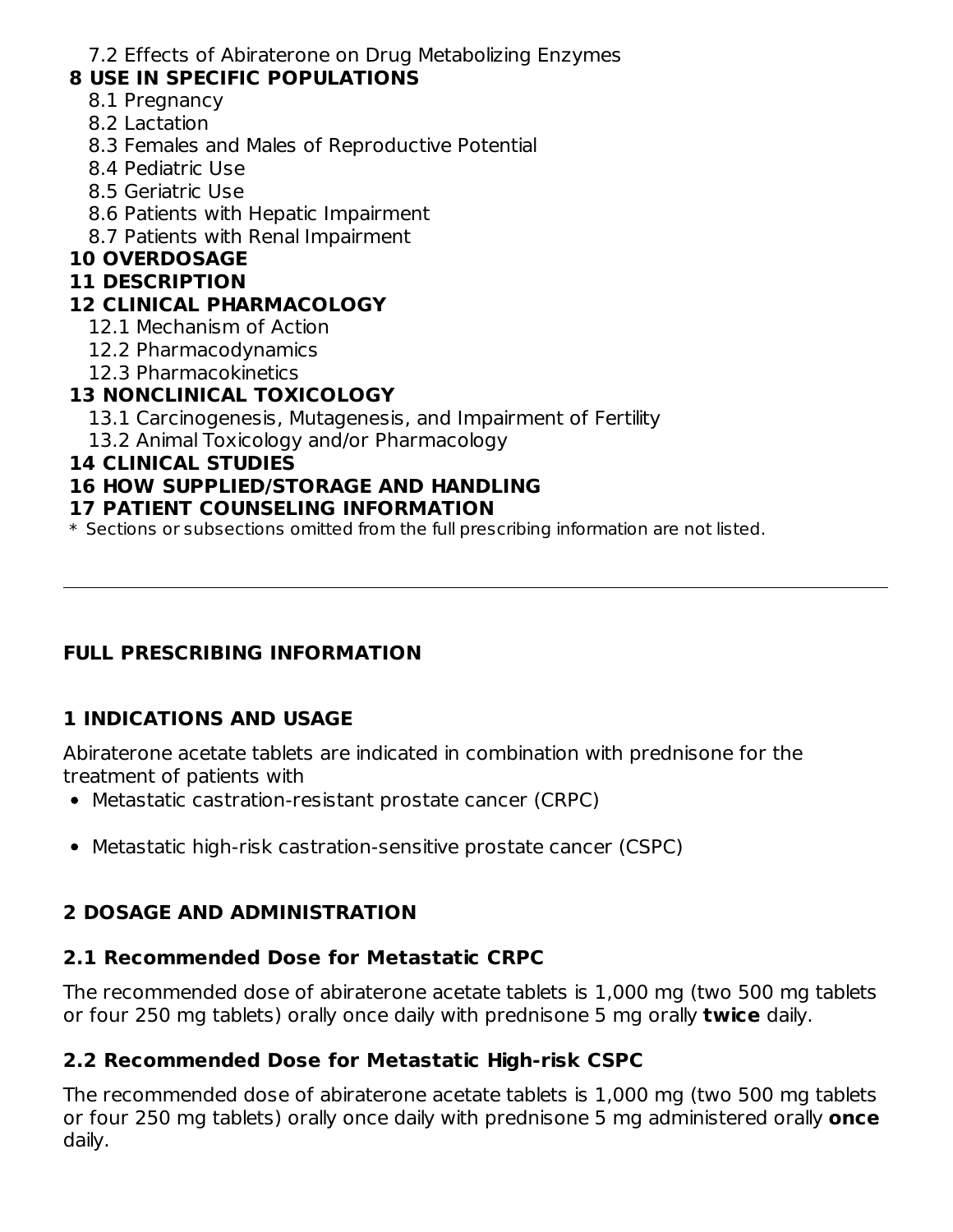# **2.3 Important Administration Instructions**

Patients receiving abiraterone acetate tablets should also receive a gonadotropinreleasing hormone (GnRH) analog concurrently or should have had bilateral orchiectomy.

Abiraterone acetate tablets must be taken as a single dose once daily on an empty stomach. Do not eat food 2 hours before and 1 hour after taking abiraterone acetate tablets. The tablets must be swallowed whole with water. Do not crush or chew tablets.

# **2.4 Dose Modification Guidelines in Hepatic Impairment and Hepatotoxicity**

## Hepatic Impairment

In patients with baseline moderate hepatic impairment (Child-Pugh Class B), reduce the recommended dose of abiraterone acetate tablets to 250 mg once daily. In patients with moderate hepatic impairment monitor ALT, AST, and bilirubin prior to the start of treatment, every week for the first month, every two weeks for the following two months of treatment and monthly thereafter. If elevations in ALT and/or AST greater than 5 X upper limit of normal (ULN) or total bilirubin greater than 3 X ULN occur in patients with baseline moderate hepatic impairment, discontinue abiraterone acetate tablets and do not re-treat patients with abiraterone acetate tablets *[see Use in Specific* Populations (8.6) and Clinical Pharmacology (12.3)].

Do not use abiraterone acetate tablets in patients with baseline severe hepatic impairment (Child-Pugh Class C).

## **Hepatotoxicity**

For patients who develop hepatotoxicity during treatment with abiraterone acetate tablets (ALT and/or AST greater than 5 X ULN or total bilirubin greater than 3 X ULN), interrupt treatment with abiraterone acetate tablets *[see Warnings and Precautions* (5.3)]. Treatment may be restarted at a reduced dose of 750 mg once daily following return of liver function tests to the patient's baseline or to AST and ALT less than or equal to 2.5 X ULN and total bilirubin less than or equal to 1.5 X ULN. For patients who resume treatment, monitor serum transaminases and bilirubin at a minimum of every two weeks for three months and monthly thereafter.

If hepatotoxicity recurs at the dose of 750 mg once daily, re-treatment may be restarted at a reduced dose of 500 mg once daily following return of liver function tests to the patient's baseline or to AST and ALT less than or equal to 2.5X ULN and total bilirubin less than or equal to 1.5X ULN.

If hepatotoxicity recurs at the reduced dose of 500 mg once daily, discontinue treatment with abiraterone acetate tablets. Permanently discontinue abiraterone acetate tablets for patients who develop a concurrent elevation of ALT greater than 3 x ULN and total bilirubin greater than 2 x ULN in the absence of biliary obstruction or other causes responsible for the concurrent elevation [see Warnings and Precautions (5.3)].

# **2.5 Dose Modification Guidelines for Strong CYP3A4 Inducers**

Avoid concomitant strong CYP3A4 inducers (e.g., phenytoin, carbamazepine, rifampin, rifabutin, rifapentine, phenobarbital) during abiraterone acetate tablets treatment.

If a strong CYP3A4 inducer must be co-administered, increase the abiraterone acetate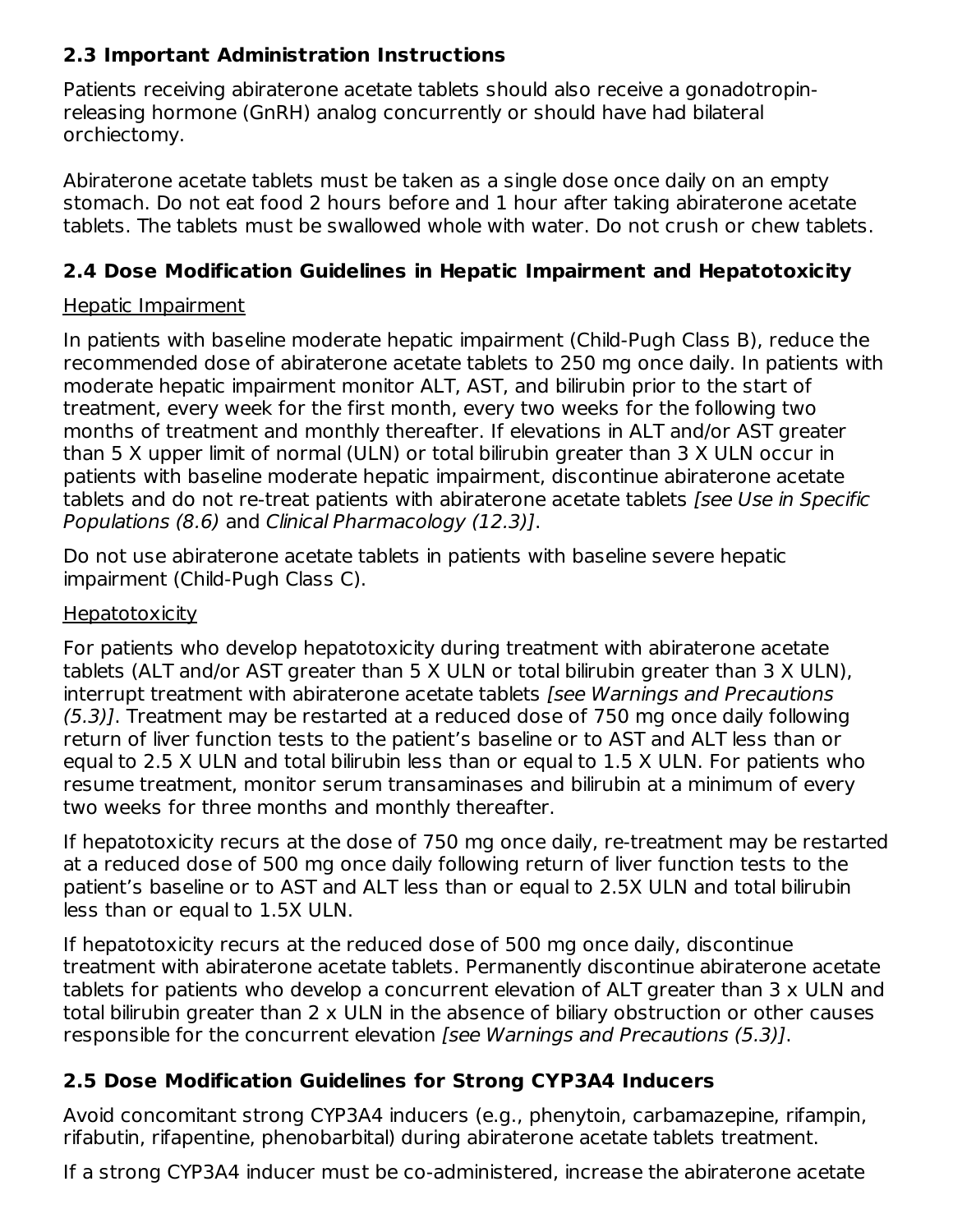tablets dosing frequency to twice a day only during the co-administration period (e.g., from 1,000 mg once daily to 1,000 mg twice a day). Reduce the dose back to the previous dose and frequency, if the concomitant strong CYP3A4 inducer is discontinued [see Drug Interactions (7.1) and Clinical Pharmacology (12.3)].

# **3 DOSAGE FORMS AND STRENGTHS**

Abiraterone acetate tablets USP, 250 mg are white to off-white, oval-shaped, uncoated tablets debossed with "AN65" on one side and plain on the other side.

Abiraterone acetate tablets USP, 500 mg are purple, oval-shaped, film-coated tablets debossed with "1754" on one side and plain on the other side.

# **4 CONTRAINDICATIONS**

None.

# **5 WARNINGS AND PRECAUTIONS**

#### **5.1 Hypokalemia, Fluid Retention, and Cardiovascular Adverse Reactions due to Mineralocorticoid Excess**

Abiraterone acetate may cause hypertension, hypokalemia, and fluid retention as a consequence of increased mineralocorticoid levels resulting from CYP17 inhibition [see Clinical Pharmacology (12.1)]. Monitor patients for hypertension, hypokalemia, and fluid retention at least once a month. Control hypertension and correct hypokalemia before and during treatment with abiraterone acetate.

In the combined data from 4 placebo-controlled trials using prednisone 5 mg twice daily in combination with 1,000 mg abiraterone acetate daily, grades 3 to 4 hypokalemia were detected in 4% of patients on the abiraterone acetate arm and 2% of patients on the placebo arm. Grades 3 to 4 hypertension were observed in 2% of patients each arm and grades 3 to 4 fluid retention in 1% of patients each arm.

In LATITUDE (a randomized placebo-controlled, multicenter clinical trial), which used prednisone 5 mg daily in combination with 1,000 mg abiraterone acetate daily, grades 3 to 4 hypokalemia were detected in 10% of patients on the abiraterone acetate arm and 1% of patients on the placebo arm, grades 3 to 4 hypertension were observed in 20% of patients on the abiraterone acetate arm and 10% of patients on the placebo arm. Grades 3 to 4 fluid retention occurred in 1% of patients each arm [see Adverse Reactions (6)].

Closely monitor patients whose underlying medical conditions might be compromised by increases in blood pressure, hypokalemia or fluid retention, such as those with heart failure, recent myocardial infarction, cardiovascular disease, or ventricular arrhythmia. In postmarketing experience, QT prolongation and Torsades de Pointes have been observed in patients who develop hypokalemia while taking abiraterone acetate.

The safety of abiraterone acetate in patients with left ventricular ejection fraction <50% or New York Heart Association (NYHA) Class III or IV heart failure (in COU-AA-301) or NYHA Class II to IV heart failure (in COU-AA-302 and LATITUDE) has not been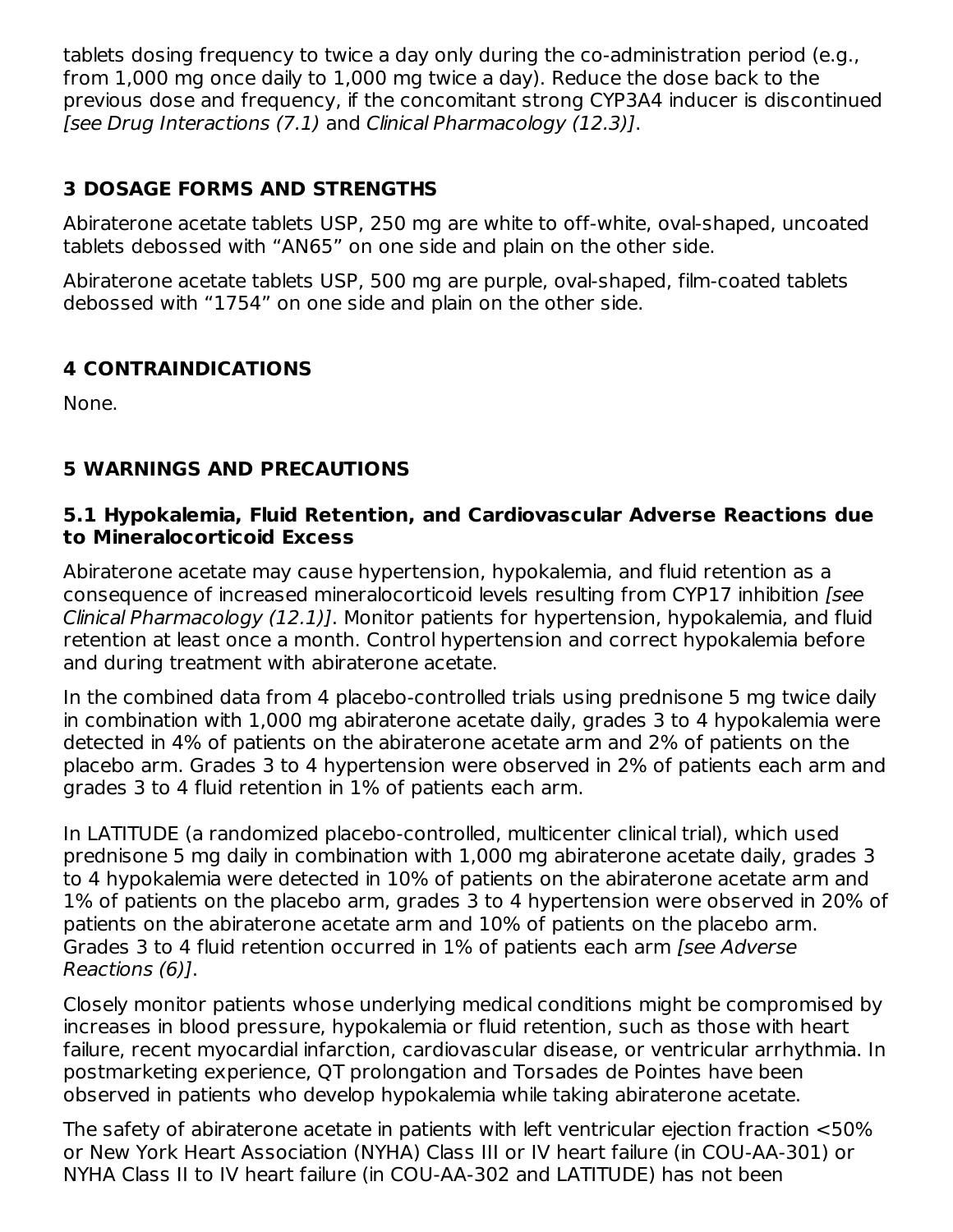established because these patients were excluded from these randomized clinical trials [see Clinical Studies (14)].

# **5.2 Adrenocortical Insufficiency**

Adrenal insufficiency occurred in 0.3% of 2,230 patients taking abiraterone acetate and in 0.1% of 1,763 patients taking placebo in the combined data of the 5 randomized, placebo-controlled clinical studies. Adrenocortical insufficiency was reported in patients receiving abiraterone acetate in combination with prednisone, following interruption of daily steroids and/or with concurrent infection or stress.

Monitor patients for symptoms and signs of adrenocortical insufficiency, particularly if patients are withdrawn from prednisone, have prednisone dose reductions, or experience unusual stress. Symptoms and signs of adrenocortical insufficiency may be masked by adverse reactions associated with mineralocorticoid excess seen in patients treated with abiraterone acetate. If clinically indicated, perform appropriate tests to confirm the diagnosis of adrenocortical insufficiency. Increased dosage of corticosteroids may be indicated before, during and after stressful situations [see Warnings and Precautions (5.1)].

# **5.3 Hepatotoxicity**

In postmarketing experience, there have been abiraterone acetate-associated severe hepatic toxicity, including fulminant hepatitis, acute liver failure and deaths [see Adverse Reactions (6.2)].

In the combined data of 5 randomized clinical trials, grade 3 to 4 ALT or AST increases (at least 5X ULN) were reported in 6% of 2,230 patients who received abiraterone acetate, typically during the first 3 months after starting treatment. Patients whose baseline ALT or AST were elevated were more likely to experience liver test elevation than those beginning with normal values. Treatment discontinuation due to ALT and AST increases or abnormal hepatic function occurred in 1.1% of 2,230 patients taking abiraterone acetate. In these clinical trials, no deaths clearly related to abiraterone acetate were reported due to hepatotoxicity events.

Measure serum transaminases (ALT and AST) and bilirubin levels prior to starting treatment with abiraterone acetate, every two weeks for the first three months of treatment and monthly thereafter. In patients with baseline moderate hepatic impairment receiving a reduced abiraterone acetate dose of 250 mg, measure ALT, AST, and bilirubin prior to the start of treatment, every week for the first month, every two weeks for the following two months of treatment and monthly thereafter. Promptly measure serum total bilirubin, AST, and ALT if clinical symptoms or signs suggestive of hepatotoxicity develop. Elevations of AST, ALT, or bilirubin from the patient's baseline should prompt more frequent monitoring. If at any time AST or ALT rise above five times the ULN, or the bilirubin rises above three times the ULN, interrupt abiraterone acetate treatment and closely monitor liver function.

Re-treatment with abiraterone acetate at a reduced dose level may take place only after return of liver function tests to the patient's baseline or to AST and ALT less than or equal to 2.5 X ULN and total bilirubin less than or equal to 1.5 X ULN [see Dosage and Administration (2.4)].

Permanently discontinue abiraterone acetate for patients who develop a concurrent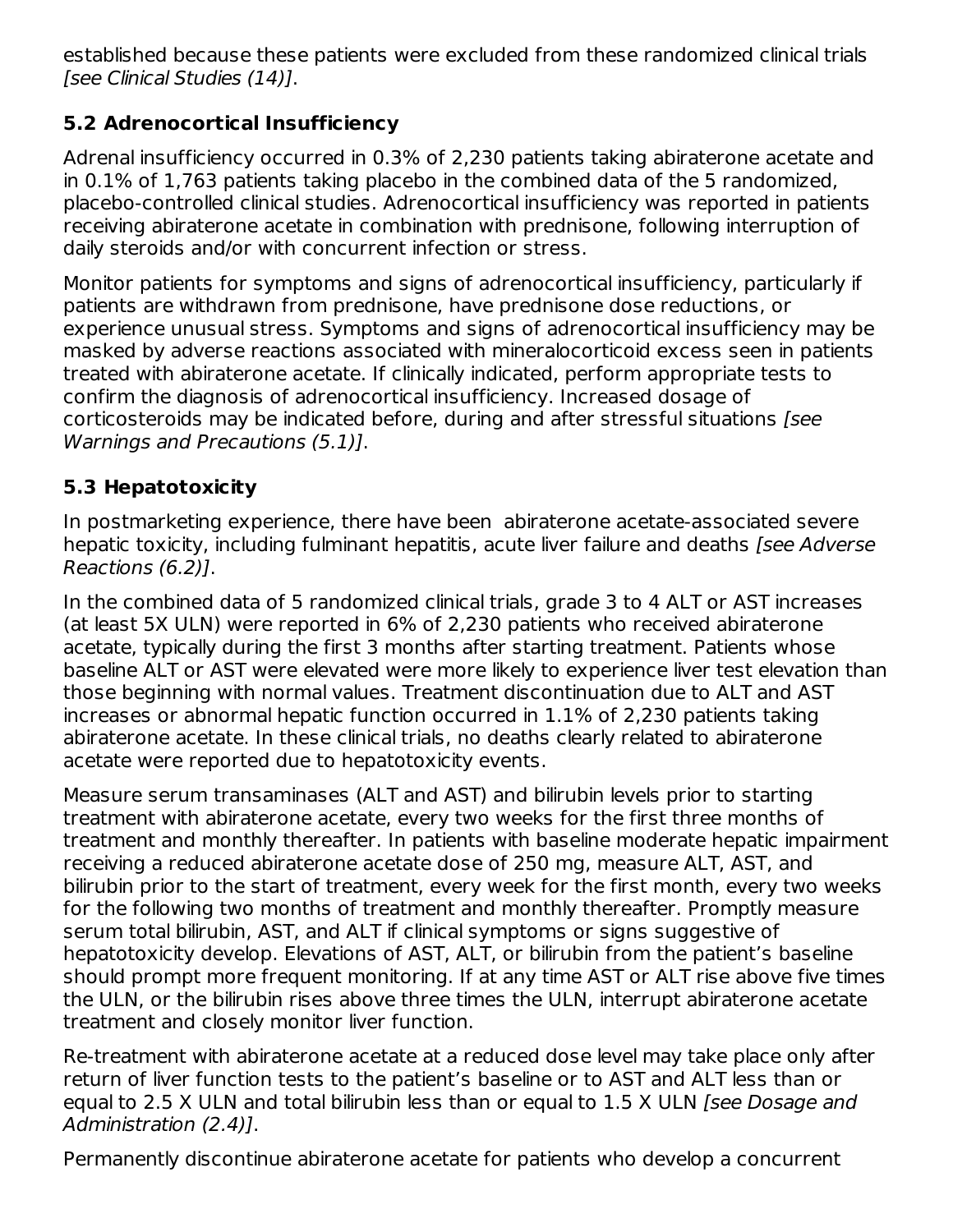elevation of ALT greater than 3 x ULN and total bilirubin greater than 2 x ULN in the absence of biliary obstruction or other causes responsible for the concurrent elevation [see Dosage and Administration (2.4)].

The safety of abiraterone acetate re-treatment of patients who develop AST or ALT greater than or equal to 20X ULN and/or bilirubin greater than or equal to 10 X ULN is unknown.

#### **5.4 Increased Fractures and Mortality in Combination with Radium Ra 223 Dichloride**

Abiraterone acetate plus prednisone/prednisolone is not recommended for use in combination with radium Ra 223 dichloride outside of clinical trials.

The clinical efficacy and safety of concurrent initiation of abiraterone acetate plus prednisone/prednisolone and radium Ra 223 dichloride was assessed in a randomized, placebo-controlled multicenter study (ERA-223 trial) in 806 patients with asymptomatic or mildly symptomatic castration-resistant prostate cancer with bone metastases. The study was unblinded early based on an Independent Data Monitoring Committee recommendation.

At the primary analysis, increased incidences of fractures (28.6% vs 11.4%) and deaths (38.5% vs 35.5%) have been observed in patients who received abiraterone acetate plus prednisone/prednisolone in combination with radium Ra 223 dichloride compared to patients who received placebo in combination with abiraterone acetate plus prednisone/prednisolone.

# **5.5 Embryo-Fetal Toxicity**

The safety and efficacy of abiraterone acetate have not been established in females. Based on animal reproductive studies and mechanism of action, abiraterone acetate can cause fetal harm and loss of pregnancy when administered to a pregnant female. In animal reproduction studies, oral administration of abiraterone acetate to pregnant rats during organogenesis caused adverse developmental effects at maternal exposures approximately  $\geq 0.03$  times the human exposure (AUC) at the recommended dose. Advise males with female partners of reproductive potential to use effective contraception during treatment with abiraterone acetate and for 3 weeks after the last dose of abiraterone acetate [see Use in Specific Populations (8.1, 8.3)]. Abiraterone acetate should not be handled by females who are or may become pregnant (see How Supplied/Storage and Handling (16)].

# **5.6 Hypoglycemia**

Severe hypoglycemia has been reported when abiraterone acetate was administered to patients with pre-existing diabetes receiving medications containing thiazolidinediones (including pioglitazone) or repaglinide [see Drug Interactions (7.2)]. Monitor blood glucose in patients with diabetes during and after discontinuation of treatment with abiraterone acetate. Assess if antidiabetic drug dosage needs to be adjusted to minimize the risk of hypoglycemia.

# **6 ADVERSE REACTIONS**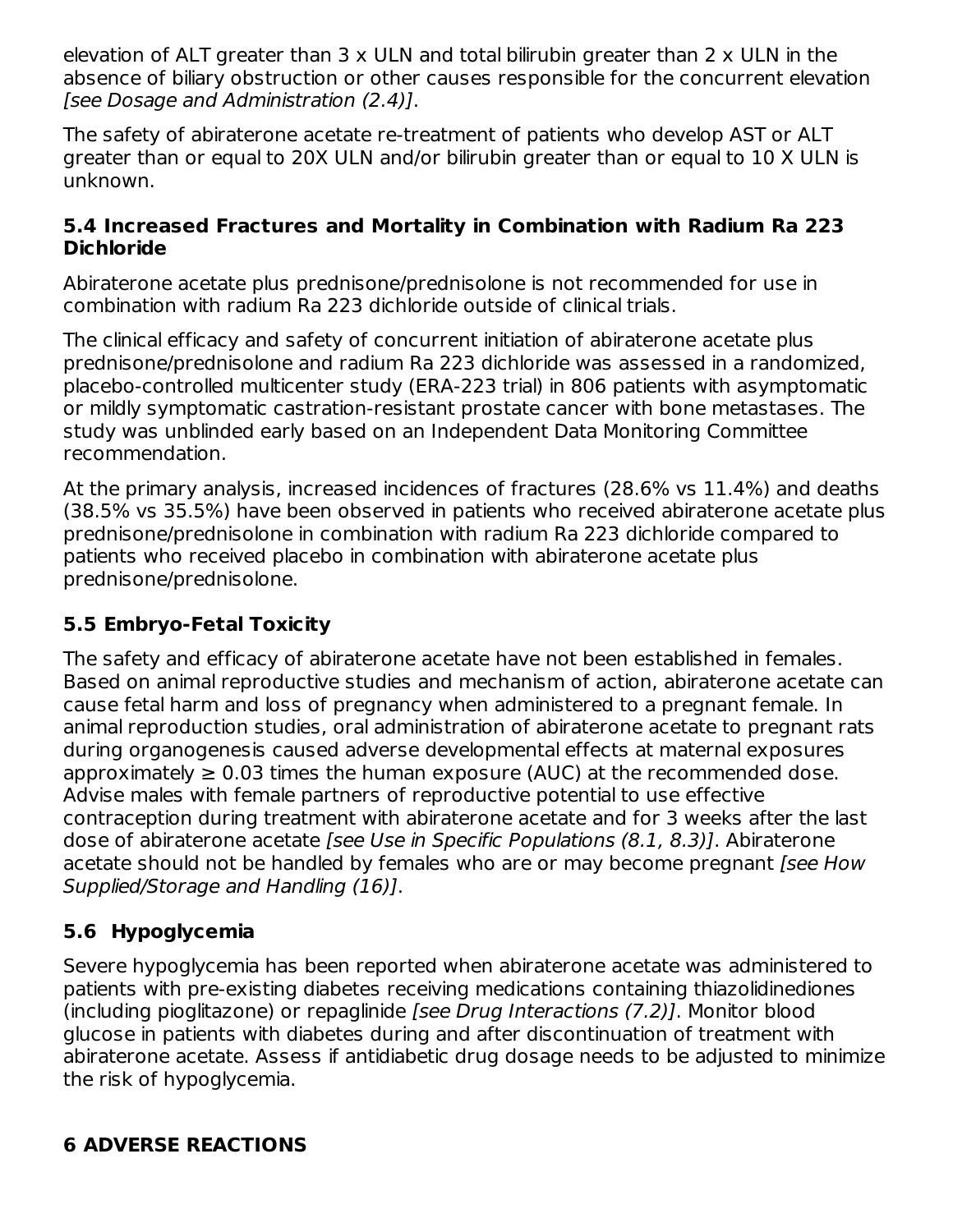The following are discussed in more detail in other sections of the labeling:

- Hypokalemia, Fluid Retention, and Cardiovascular Adverse Reactions due to Mineralocorticoid Excess [see Warnings and Precautions (5.1)].
- Adrenocortical Insufficiency *[see Warnings and Precautions (5.2)]*.
- Hepatotoxicity [see Warnings and Precautions (5.3)].
- Increased Fractures and Mortality in Combination with Radium Ra 223 Dichloride [see Warnings and Precautions (5.4)].

# **6.1 Clinical Trial Experience**

Because clinical trials are conducted under widely varying conditions, adverse reaction rates observed in the clinical trials of a drug cannot be directly compared to rates in the clinical trials of another drug and may not reflect the rates observed in clinical practice.

Two randomized placebo-controlled, multicenter clinical trials (COU-AA-301 and COU-AA-302) enrolled patients who had metastatic CRPC in which abiraterone acetate was administered orally at a dose of 1,000 mg daily in combination with prednisone 5 mg twice daily in the active treatment arms. Placebo plus prednisone 5 mg twice daily was given to patients on the control arm. A third randomized placebo-controlled, multicenter clinical trial (LATITUDE) enrolled patients who had metastatic high-risk CSPC in which abiraterone acetate was administered at a dose of 1,000 mg daily in combination with prednisone 5 mg once daily. Placebos were administered to patients in the control arm. Additionally, two other randomized, placebo-controlled trials were conducted in patients with metastatic CRPC. The safety data pooled from 2,230 patients in the 5 randomized controlled trials constitute the basis for the data presented in the Warnings and Precautions, Grade 1 to 4 adverse reactions, and Grade 1 to 4 laboratory abnormalities. In all trials, a gonadotropin-releasing hormone (GnRH) analog or prior orchiectomy was required in both arms.

In the pooled data, median treatment duration was 11 months (0.1, 43) for abiraterone acetate-treated patients and 7.2 months (0.1, 43) for placebo-treated patients. The most common adverse reactions ( $\geq$ 10%) that occurred more commonly ( $>$ 2%) in the abiraterone acetate arm were fatigue, arthralgia, hypertension, nausea, edema, hypokalemia, hot flush, diarrhea, vomiting, upper respiratory infection, cough, and headache. The most common laboratory abnormalities (>20%) that occurred more commonly (≥2%) in the abiraterone acetate arm were anemia, elevated alkaline phosphatase, hypertriglyceridemia, lymphopenia, hypercholesterolemia, hyperglycemia, and hypokalemia. Grades 3 to 4 adverse events were reported for 53% of patients in the abiraterone acetate arm and 46% of patients in the placebo arm. Treatment discontinuation was reported in 14% of patients in the abiraterone acetate arm and 13% of patients in the placebo arm. The common adverse events ( $\geq$ 1%) resulting in discontinuation of abiraterone acetate and prednisone were hepatotoxicity and cardiac disorders.

Deaths associated with treatment-emergent adverse events were reported for 7.5% of patients in the abiraterone acetate arm and 6.6% of patients in the placebo arm. Of the patients in the abiraterone acetate arm, the most common cause of death was disease progression (3.3%). Other reported causes of death in ≥5 patients included pneumonia, cardio-respiratory arrest, death (no additional information), and general physical health deterioration.

# **COU-AA-301: Metastatic CRPC Following Chemotherapy**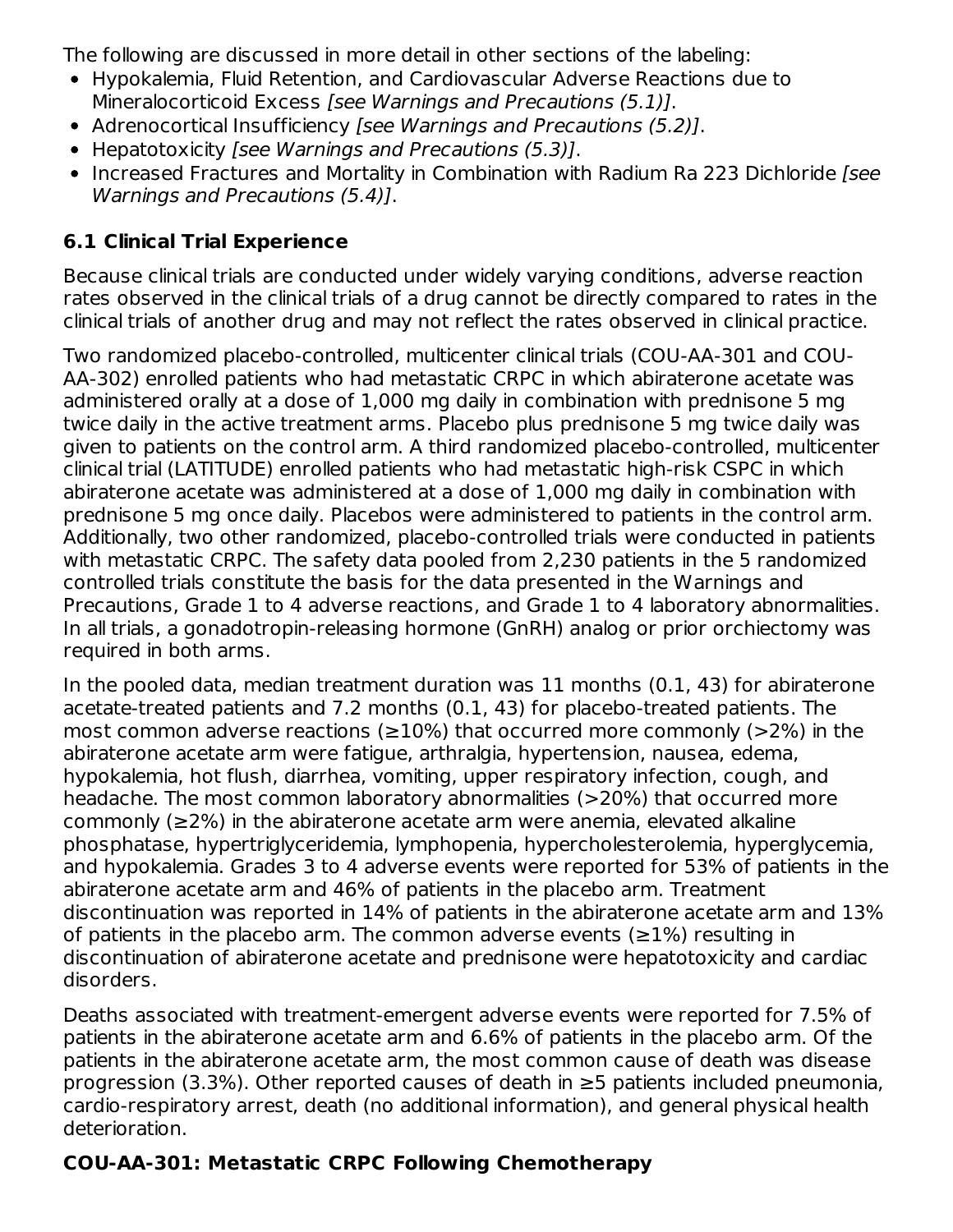COU-AA-301 enrolled 1195 patients with metastatic CRPC who had received prior docetaxel chemotherapy. Patients were not eligible if AST and/or ALT ≥2.5 X ULN in the absence of liver metastases. Patients with liver metastases were excluded if AST and/or ALT  $>$  5 X ULN.

Table 1 shows adverse reactions on the abiraterone acetate arm in COU-AA-301 that occurred with a ≥2% absolute increase in frequency compared to placebo or were events of special interest. The median duration of treatment with abiraterone acetate with prednisone was 8 months.

| <b>System/Organ Class</b>                       | <b>Abiraterone Acetate</b><br>with Prednisone<br>$(N=791)$ |                  | <b>Placebo with</b><br><b>Prednisone</b><br>$(N=394)$ |                  |
|-------------------------------------------------|------------------------------------------------------------|------------------|-------------------------------------------------------|------------------|
| Adverse reaction                                | All Grades $^1$                                            | Grade 3 to       | <b>All Grades</b>                                     | Grade 3 to<br>4  |
|                                                 | %                                                          | %                | %                                                     | $\frac{0}{6}$    |
| Musculoskeletal and connective tissue disorders |                                                            |                  |                                                       |                  |
| Joint swelling/discomfort $^2$                  | 30                                                         | 4.2              | 23                                                    | 4.1              |
| Muscle discomfort <sup>3</sup>                  | 26                                                         | 3.0              | 23                                                    | $2.\overline{3}$ |
| General disorders                               |                                                            |                  |                                                       |                  |
| Edema $4$                                       | 27                                                         | 1.9              | 18                                                    | 0.8              |
| <b>Vascular disorders</b>                       |                                                            |                  |                                                       |                  |
| Hot flush                                       | 19                                                         | 0.3              | 17                                                    | 0.3              |
| <b>Hypertension</b>                             | $\overline{8.5}$                                           | $\overline{1.3}$ | 6.9                                                   | $\overline{0.3}$ |
| <b>Gastrointestinal disorders</b>               |                                                            |                  |                                                       |                  |
| Diarrhea                                        | 18                                                         | 0.6              | 14                                                    | 1.3              |
| Dyspepsia                                       | 6.1                                                        | $\overline{0}$   | 3.3                                                   | $\overline{0}$   |
| Infections and infestations                     |                                                            |                  |                                                       |                  |
| Urinary tract infection                         | 12                                                         | 2.1              | 7.1                                                   | 0.5              |
| Upper respiratory tract infection               | 5.4                                                        |                  | 2.5                                                   | $\overline{0}$   |
| Respiratory, thoracic and mediastinal disorders |                                                            |                  |                                                       |                  |
| Cough                                           | 11                                                         | 10               | 7.6                                                   | $\overline{0}$   |
| <b>Renal and urinary disorders</b>              |                                                            |                  |                                                       |                  |
| Urinary frequency                               | $\overline{7.2}$                                           | 0.3              | 5.1                                                   | 0.3              |
| Nocturia                                        | 6.2                                                        |                  | $\overline{4.1}$                                      | $\overline{0}$   |
| Injury, poisoning and procedural complications  |                                                            |                  |                                                       |                  |
| Fractures <sup>5</sup>                          | 5.9                                                        | 1.4              | 2.3                                                   | $\overline{0}$   |
| <b>Cardiac disorders</b>                        |                                                            |                  |                                                       |                  |
| Arrhythmia <sup>6</sup>                         | 7.2                                                        | 1.1              | 4.6                                                   | 1.0              |
| Chest pain or chest discomfort <sup>7</sup>     | 3.8                                                        | 0.5              | 2.8                                                   | 0                |
| Cardiac failure <sup>8</sup>                    | 2.3                                                        | 1.9              | 1.0                                                   | 0.3              |

 $1$  Adverse events graded according to CTCAE version 3.0.

 $2$  Includes terms Arthritis, Arthralgia, Joint swelling, and Joint stiffness.

<sup>3</sup> Includes terms Muscle spasms, Musculoskeletal pain, Myalgia, Musculoskeletal discomfort, and Musculoskeletal stiffness.

 $^4$  Includes terms Edema, Edema peripheral, Pitting edema, and Generalized edema.  $5$  Includes all fractures with the exception of pathological fracture.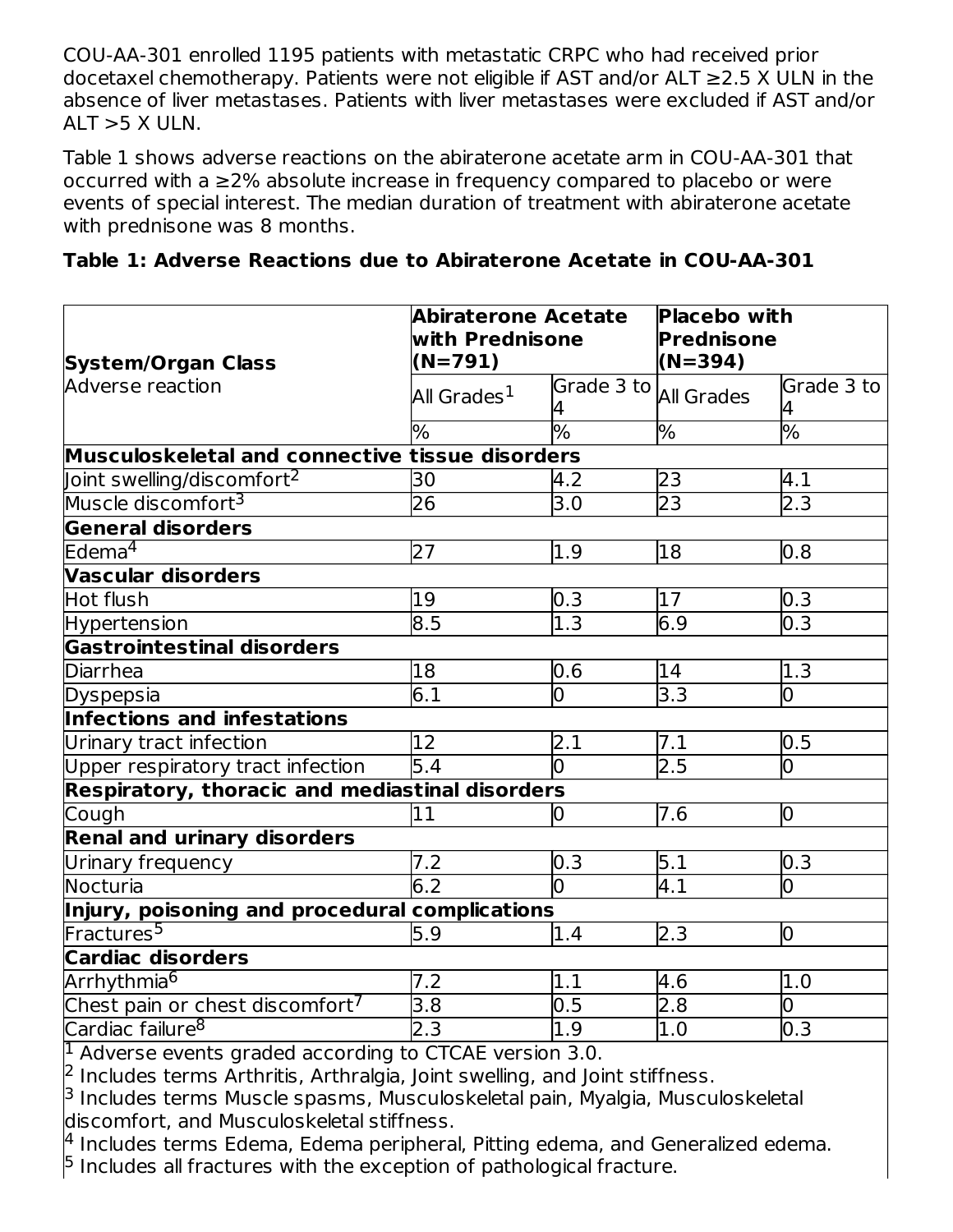$^{\rm 6}$  Includes terms Arrhythmia, Tachycardia, Atrial fibrillation, Supraventricular tachycardia, Atrial tachycardia, Ventricular tachycardia, Atrial flutter, Bradycardia, Atrioventricular block complete, Conduction disorder, and Bradyarrhythmia.

 $7$  Includes terms Angina pectoris, Chest pain, and Angina unstable. Myocardial infarction lor ischemia occurred more commonly in the placebo arm than in the abiraterone acetate arm (1.3% vs. 1.1% respectively).

 $^8$  Includes terms Cardiac failure, Cardiac failure congestive, Left ventricular dysfunction, Cardiogenic shock, Cardiomegaly, Cardiomyopathy, and Ejection fraction decreased.

Table 2 shows laboratory abnormalities of interest from COU-AA-301.

# **Table 2: Laboratory Abnormalities of Interest in COU-AA-301**

| Laboratory Abnormality | <b>Abiraterone Acetate</b><br>with Prednisone<br>$(N=791)$ |                       | <b>Placebo with</b><br><b>Prednisone</b><br>$(N=394)$ |            |
|------------------------|------------------------------------------------------------|-----------------------|-------------------------------------------------------|------------|
|                        | <b>All Grades</b>                                          | Grade 3 to All Grades |                                                       | Grade 3 to |
|                        | (%)                                                        | 4 (%)                 | (%)                                                   | 4(%)       |
| Hypertriglyceridemia   | 63                                                         | 0.4                   | 53                                                    |            |
| <b>High AST</b>        | 31                                                         | 2.1                   | 36                                                    | 1.5        |
| Hypokalemia            | 28                                                         | 5.3                   | 20                                                    | 1.0        |
| Hypophosphatemia       | 24                                                         | 7.2                   | <b>16</b>                                             | 5.8        |
| <b>High ALT</b>        |                                                            | 1.4                   | l10                                                   | 0.8        |
| High Total Bilirubin   | 6.6                                                        | 0.1                   | 4.6                                                   |            |

# **COU-AA-302: Metastatic CRPC Prior to Chemotherapy**

COU-AA-302 enrolled 1,088 patients with metastatic CRPC who had not received prior cytotoxic chemotherapy. Patients were ineligible if AST and/or ALT ≥2.5 X ULN and patients were excluded if they had liver metastases.

Table 3 shows adverse reactions on the abiraterone acetate arm in COU-AA-302 that occurred in ≥5% of patients with a ≥2% absolute increase in frequency compared to placebo. The median duration of treatment with abiraterone acetate with prednisone was 13.8 months.

## **Table 3: Adverse Reactions in ≥5% of Patients on the Abiraterone Acetate Arm in COU-AA-302**

| <b>System/Organ Class</b> | <b>Abiraterone Acetate</b><br>with Prednisone<br>$(N=542)$ |                       | <b>Placebo with</b><br><b>Prednisone</b><br>$(N=540)$ |            |
|---------------------------|------------------------------------------------------------|-----------------------|-------------------------------------------------------|------------|
| Adverse reaction          | All Grades <sup>1</sup>                                    | Grade 3 to All Grades |                                                       | Grade 3 to |
|                           | $\frac{10}{6}$                                             | $\frac{10}{6}$        | %                                                     | %          |
| <b>General disorders</b>  |                                                            |                       |                                                       |            |
| Fatigue                   | 39                                                         | 2.2                   | 34                                                    | 1.7        |
| Edema <sup>2</sup>        | 25                                                         | 0.4                   |                                                       |            |
| Pyrexia                   | 18.7                                                       | 0.6                   | 5.9                                                   | 0.2        |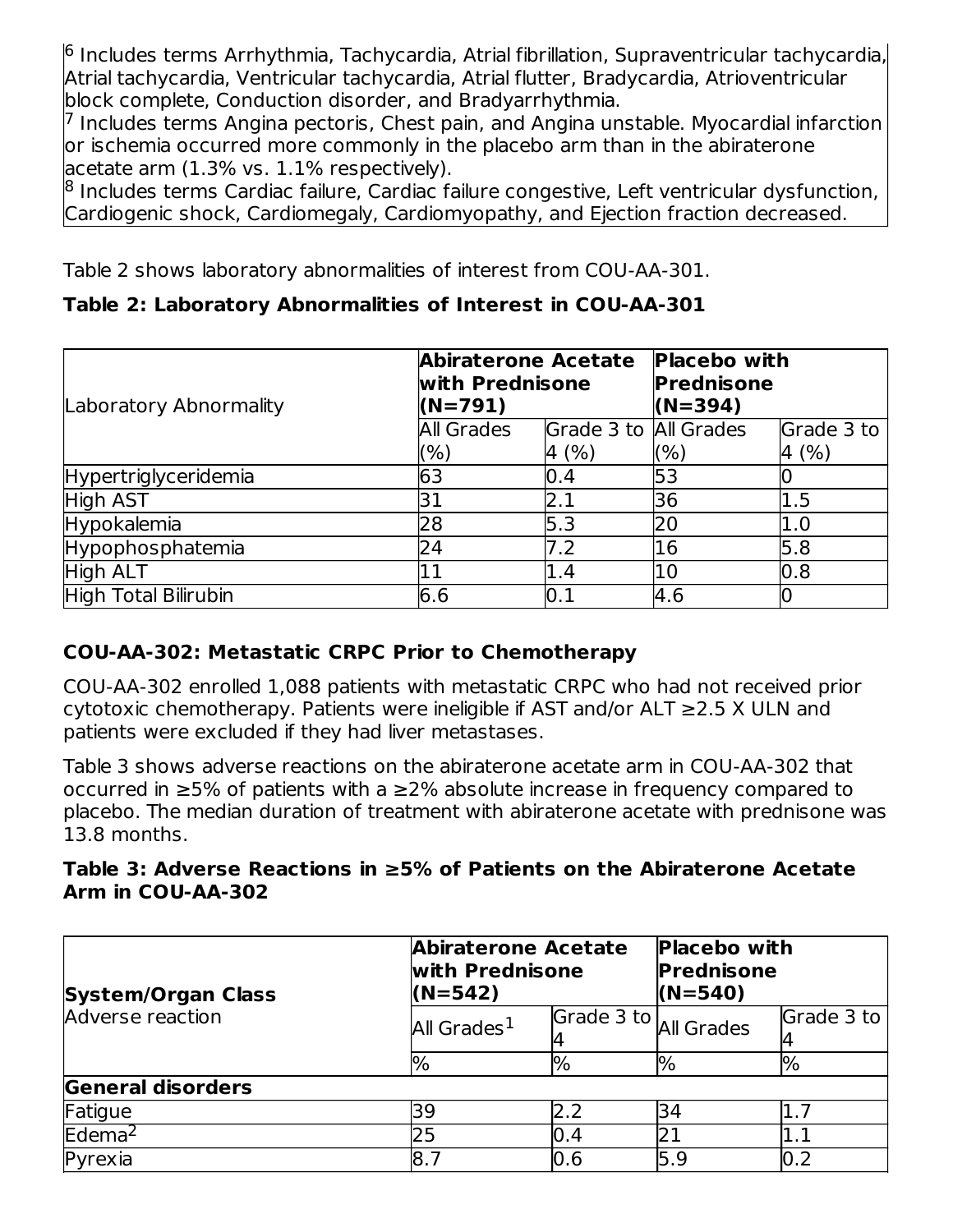| Musculoskeletal and connective tissue disorders                                    |                 |                  |     |                  |
|------------------------------------------------------------------------------------|-----------------|------------------|-----|------------------|
| Joint swelling/discomfort <sup>3</sup>                                             | 30              | 2.0              | 25  | 2.0              |
| Groin pain                                                                         | 6.6             | 0.4              | 4.1 | 0.7              |
| <b>Gastrointestinal disorders</b>                                                  |                 |                  |     |                  |
| Constipation                                                                       | 23              | 0.4              | 19  | 0.6              |
| Diarrhea                                                                           | $\overline{22}$ | 0.9              | 18  | $\overline{0.9}$ |
| <b>Dyspepsia</b>                                                                   | 11              | 0.0              | 5.0 | 0.2              |
| <b>Vascular disorders</b>                                                          |                 |                  |     |                  |
| Hot flush                                                                          | 22              | 0.2              | 18  | 0.0              |
| Hypertension                                                                       | 22              | $\overline{3.9}$ | 13  | 3.0              |
| <b>Respiratory, thoracic and mediastinal disorders</b>                             |                 |                  |     |                  |
| Cough                                                                              | 17              | 0.0              | 14  | 0.2              |
| Dyspnea                                                                            | $\overline{12}$ | 2.4              | 9.6 | $\overline{0.9}$ |
| <b>Psychiatric disorders</b>                                                       |                 |                  |     |                  |
| lInsomnia                                                                          | 14              | 0.2              | 11  | 0.0              |
| Injury, poisoning and procedural complications                                     |                 |                  |     |                  |
| Contusion                                                                          | 13              | 0.0              | 9.1 | 0.0              |
| Falls                                                                              | 5.9             | 0.0              | 3.3 | 0.0              |
| Infections and infestations                                                        |                 |                  |     |                  |
| Upper respiratory tract infection                                                  | 13              | 0.0              | 8.0 | 0.0              |
| Nasopharyngitis                                                                    | $\overline{11}$ | 0.0              | 8.1 | 0.0              |
| <b>Renal and urinary disorders</b>                                                 |                 |                  |     |                  |
| Hematuria                                                                          | 10              | 1.3              | 5.6 | 0.6              |
| Skin and subcutaneous tissue disorders                                             |                 |                  |     |                  |
| Rash                                                                               | 8.1             | 0.0              | 3.7 | 0.0              |
| $\vert$ <sup>1</sup> Adverse events graded according to CTCAE version 3.0.         |                 |                  |     |                  |
| $\beta$ Includes terms Edema peripheral, Pitting edema, and Generalized edema.     |                 |                  |     |                  |
| $\beta$ Includes terms Arthritis, Arthralgia, Joint swelling, and Joint stiffness. |                 |                  |     |                  |

Table 4 shows laboratory abnormalities that occurred in greater than 15% of patients, and more frequently (>5%) in the abiraterone acetate arm compared to placebo in COU-AA-302.

## **Table 4: Laboratory Abnormalities in >15% of Patients in the Abiraterone Acetate Arm of COU-AA-302**

| Laboratory Abnormality     | <b>Abiraterone Acetate</b><br>with Prednisone<br>$(N=542)$ |                           | <b>Placebo with</b><br><b>Prednisone</b><br>$(N=540)$ |         |
|----------------------------|------------------------------------------------------------|---------------------------|-------------------------------------------------------|---------|
|                            |                                                            | Grade 1 to 4 Grade 3 to 4 | Grade 1 to 4 Grade 3 to 4                             |         |
|                            | %                                                          | %                         | $\%$                                                  | %       |
| Hematology                 |                                                            |                           |                                                       |         |
| Lymphopenia                | 38                                                         | 8.7                       | 32                                                    | 7.4     |
| <b>Chemistry</b>           |                                                            |                           |                                                       |         |
| Hyperglycemia <sup>1</sup> | 5                                                          | 6.5                       | 51                                                    | 5.2     |
| High ALT                   | 42                                                         | 6.1                       | 29                                                    | 0.7     |
| High AST                   | 37                                                         | 3.1                       | 29                                                    | $1.1\,$ |
| Hypernatremia              | 33                                                         | 0.4                       | 25                                                    | 0.2     |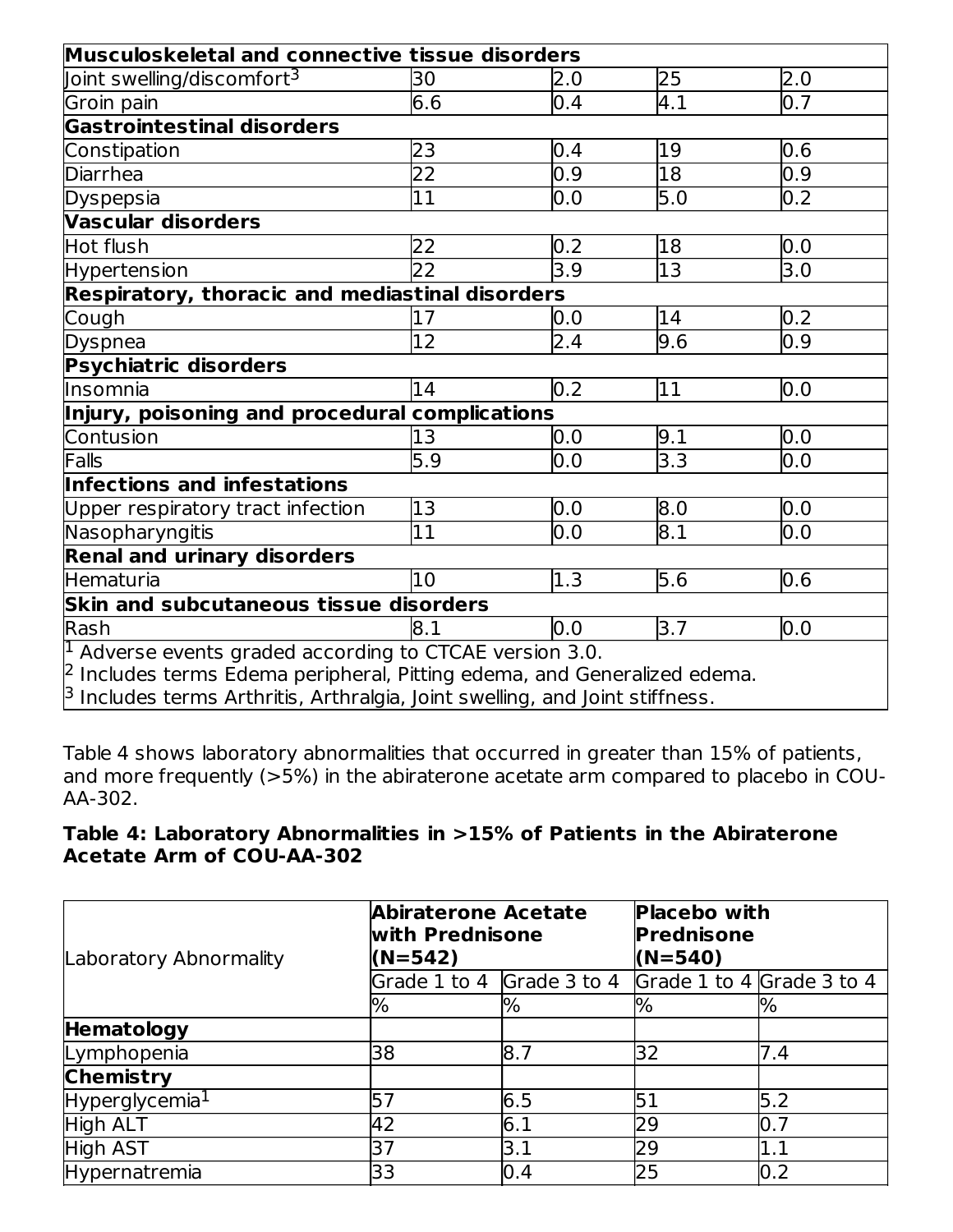| <b>Hypokalemia</b>                            |  |  |  |  |
|-----------------------------------------------|--|--|--|--|
| <sup>1</sup> Based on non-fasting blood draws |  |  |  |  |

# **LATITUDE: Patients with Metastatic High-risk CSPC**

LATITUDE enrolled 1,199 patients with newly-diagnosed metastatic, high-risk CSPC who had not received prior cytotoxic chemotherapy. Patients were ineligible if AST and/or ALT ≥2.5 x ULN or if they had liver metastases. All the patients received GnRH analogs or had prior bilateral orchiectomy during the trial. The median duration of treatment with abiraterone acetate tablets and prednisone was 24 months.

Table 5 shows adverse reactions on the abiraterone acetate tablets arm that occurred in ≥5% of patients with a ≥2% absolute increase in frequency compared to those on the placebos arm.

|                                                                                                                                                                                                                                                                                     | <b>Abiraterone Acetate</b><br>with Prednisone<br>$(N=597)$ |                              | <b>Placebos</b><br>$(N=602)$ |                      |
|-------------------------------------------------------------------------------------------------------------------------------------------------------------------------------------------------------------------------------------------------------------------------------------|------------------------------------------------------------|------------------------------|------------------------------|----------------------|
| <b>System/Organ Class</b><br><b>Adverse reaction</b>                                                                                                                                                                                                                                | All Grades <sup>2</sup><br>%                               | Grade 3 to All Grades<br>4 % | %                            | Grade 3 to<br>4<br>% |
| Vascular disorders                                                                                                                                                                                                                                                                  |                                                            |                              |                              |                      |
| <b>Hypertension</b>                                                                                                                                                                                                                                                                 | 37                                                         | 20                           | 13                           | 10                   |
| Hot flush                                                                                                                                                                                                                                                                           | 15                                                         | 0.0                          | 13                           | 0.2                  |
| Metabolism and nutrition<br>disorders                                                                                                                                                                                                                                               |                                                            |                              |                              |                      |
| <b>Hypokalemia</b>                                                                                                                                                                                                                                                                  | 20                                                         | 10                           | 3.7                          | 1.3                  |
| <b>Investigations</b>                                                                                                                                                                                                                                                               |                                                            |                              |                              |                      |
| Alanine aminotransferase<br>increased <sup>3</sup>                                                                                                                                                                                                                                  | 16                                                         | 5.5                          | 13                           | 1.3                  |
| Aspartate aminotransferase<br>increased <sup>3</sup>                                                                                                                                                                                                                                | 15                                                         | 4.4                          | 11                           | 1.5                  |
| Infections and infestations                                                                                                                                                                                                                                                         |                                                            |                              |                              |                      |
| Urinary tract infection                                                                                                                                                                                                                                                             | 7.0                                                        | 1.0                          | 3.7                          | 0.8                  |
| Upper respiratory tract infection                                                                                                                                                                                                                                                   | 6.7                                                        | 0.2                          | 4.7                          | 0.2                  |
| Nervous system disorders                                                                                                                                                                                                                                                            |                                                            |                              |                              |                      |
| Headache                                                                                                                                                                                                                                                                            | 7.5                                                        | 0.3                          | 5.0                          | 0.2                  |
| <b>Respiratory, Thoracic and</b><br><b>Mediastinal Disorders</b>                                                                                                                                                                                                                    |                                                            |                              |                              |                      |
| Cough <sup>4</sup>                                                                                                                                                                                                                                                                  | 6.5                                                        | 0.0                          | 3.2                          | Ю                    |
| <sup>1</sup> All patients were receiving an GnRH agonist or had undergone orchiectomy.<br>$\beta$ Adverse events graded according to CTCAE version 4.0<br>$\beta$ Reported as an adverse event or reaction<br>$^\mu$ Including cough, productive cough, upper airway cough syndrome |                                                            |                              |                              |                      |

Table 6 shows laboratory abnormalities that occurred in >15% of patients, and more frequently (>5%) in the Abiraterone Acetate arm compared to placebos.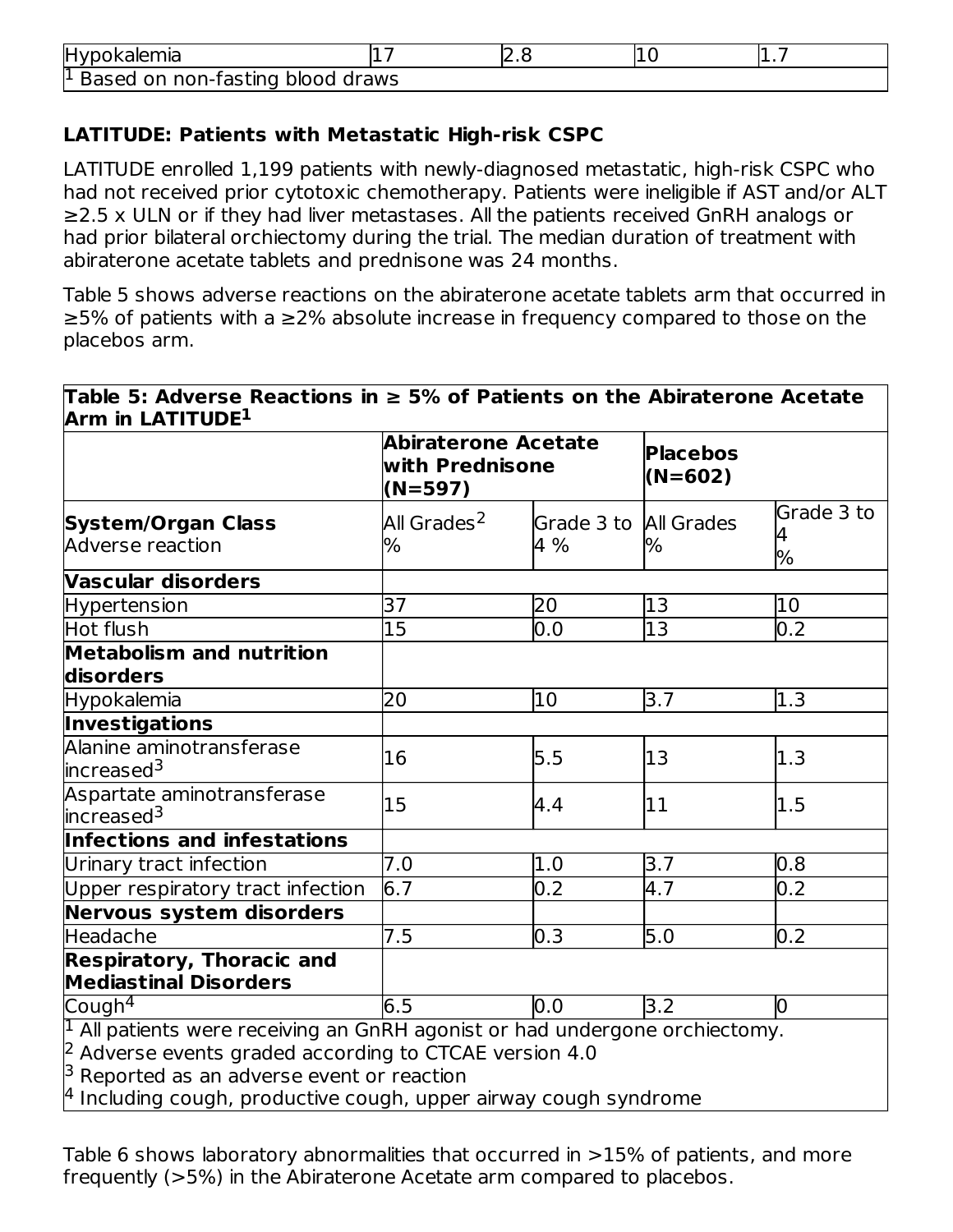| lique of caporatory Apriormantes in 215% or Patients in the Apiraterone<br><b>Acetate Arm of LATITUDE</b> |                                                            |                                          |                              |     |  |
|-----------------------------------------------------------------------------------------------------------|------------------------------------------------------------|------------------------------------------|------------------------------|-----|--|
|                                                                                                           | <b>Abiraterone Acetate with</b><br>Prednisone<br>$(N=597)$ |                                          | <b>Placebos</b><br>$(N=602)$ |     |  |
| Laboratory Abnormality                                                                                    | Grade 1 to 4<br>%                                          | Grade 3 to 4 % Grade 1 to 4 Grade 3 to 4 |                              |     |  |
| Hematology                                                                                                |                                                            |                                          |                              |     |  |
| Lymphopenia                                                                                               | 20                                                         | 4.1                                      | 14                           | 1.8 |  |
| Chemistry                                                                                                 |                                                            |                                          |                              |     |  |
| <b>Hypokalemia</b>                                                                                        | 30                                                         | 9.6                                      | 6.7                          | 1.3 |  |
| <b>Elevated ALT</b>                                                                                       | 46                                                         | 6.4                                      | 45                           | 1.3 |  |
| Elevated total bilirubin                                                                                  | 16                                                         | 0.2                                      | 6.2                          | 0.2 |  |

# **Table 6: Laboratory Abnormalities in >15% of Patients in the Abiraterone**

# **Cardiovascular Adverse Reactions**

In the combined data of 5 randomized, placebo-controlled clinical studies, cardiac failure occurred more commonly in patients on the abiraterone acetate arm compared to patients on the placebo arm (2.6% versus 0.9%). Grade 3 to 4 cardiac failure occurred in 1.3% of patients taking abiraterone acetate and led to 5 treatment discontinuations and 4 deaths. Grade 3 to 4 cardiac failure occurred in 0.2% of patients taking placebo. There were no treatment discontinuations and two deaths due to cardiac failure in the placebo group.

In the same combined data, the majority of arrhythmias were grade 1 or 2. There was one death associated with arrhythmia and three patients with sudden death in the abiraterone acetate arms and five deaths in the placebo arms. There were 7 (0.3%) deaths due to cardiorespiratory arrest in the abiraterone acetate arms and 2 (0.1%) deaths in the placebo arms. Myocardial ischemia or myocardial infarction led to death in 3 patients in the placebo arms and 3 deaths in the abiraterone acetate arms.

# **6.2 Postmarketing Experience**

The following additional adverse reactions have been identified during post approval use of abiraterone acetate with prednisone. Because these reactions are reported voluntarily from a population of uncertain size, it is not always possible to reliably estimate their frequency or establish a causal relationship to drug exposure.

Respiratory, Thoracic and Mediastinal Disorders: non-infectious pneumonitis.

Musculoskeletal and Connective Tissue Disorders: myopathy, including rhabdomyolysis.

Hepatobiliary Disorders: fulminant hepatitis, including acute hepatic failure and death.

Cardiac Disorders: QT prolongation and Torsades de Pointes (observed in patients who developed hypokalemia or had underlying cardiovascular conditions).

Immune System Disorders: Hypersensitivity: anaphylactic reactions (severe allergic reactions that include, but are not limited to difficulty swallowing or breathing, swollen face, lips, tongue or throat, or an itchy rash (urticaria)).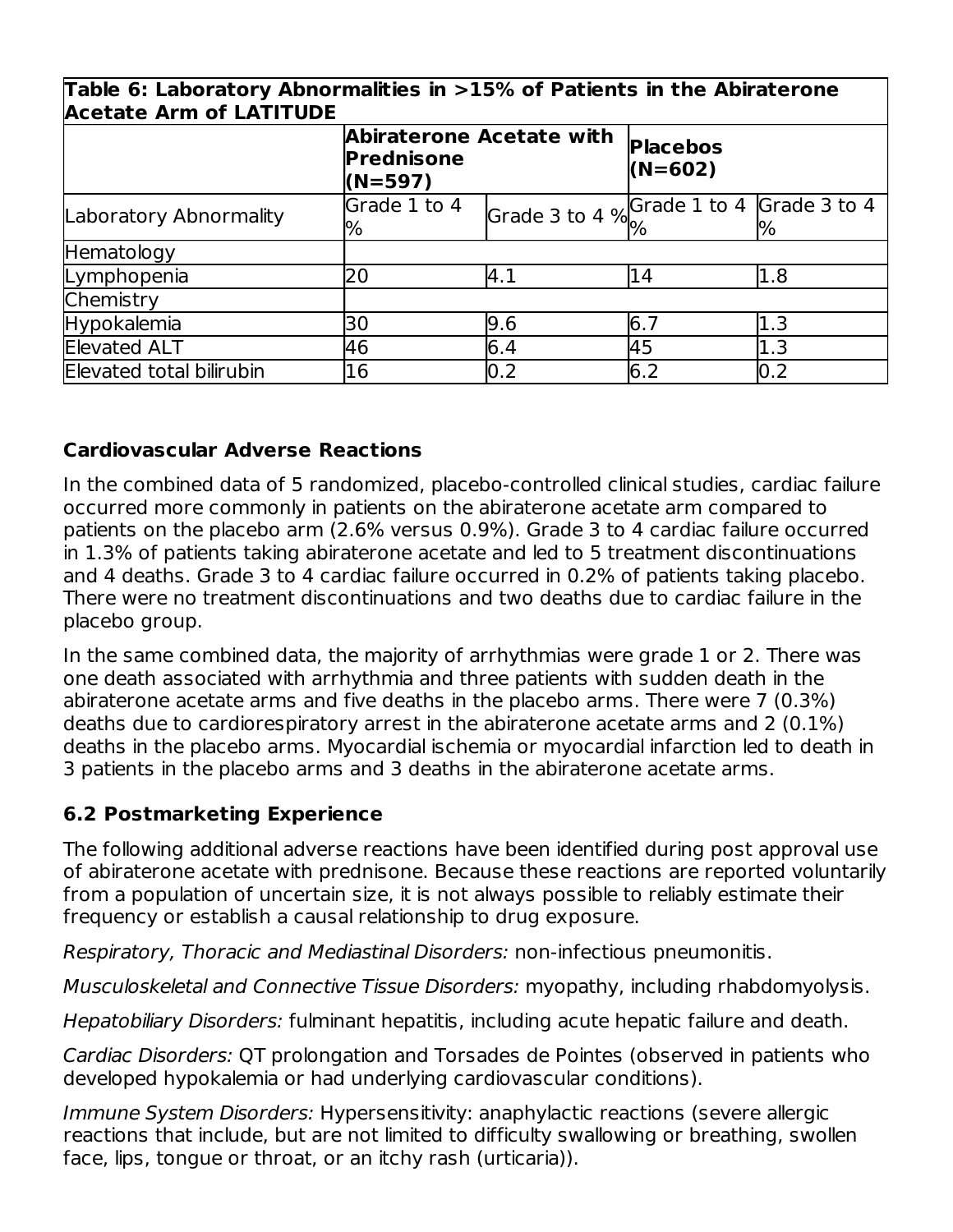# **7 DRUG INTERACTIONS**

# **7.1 Drugs that Inhibit or Induce CYP3A4 Enzymes**

Based on in vitro data, abiraterone acetate is a substrate of CYP3A4.

In a dedicated drug interaction trial, co-administration of rifampin, a strong CYP3A4 inducer, decreased exposure of abiraterone by 55%. Avoid concomitant strong CYP3A4 inducers during abiraterone acetate treatment. If a strong CYP3A4 inducer must be coadministered, increase the abiraterone acetate dosing frequency [see Dosage and Administration (2.5) and Clinical Pharmacology (12.3)].

In a dedicated drug interaction trial, co-administration of ketoconazole, a strong inhibitor of CYP3A4, had no clinically meaningful effect on the pharmacokinetics of abiraterone [see Clinical Pharmacology (12.3)].

# **7.2 Effects of Abiraterone on Drug Metabolizing Enzymes**

Abiraterone acetate is an inhibitor of the hepatic drug-metabolizing enzymes CYP2D6 and CYP2C8. In a CYP2D6 drug-drug interaction trial, the C<sub>max</sub> and AUC of dextromethorphan (CYP2D6 substrate) were increased 2.8- and 2.9-fold, respectively, when dextromethorphan was given with abiraterone acetate 1,000 mg daily and prednisone 5 mg twice daily. Avoid co-administration of abiraterone acetate with substrates of CYP2D6 with a narrow therapeutic index (e.g., thioridazine). If alternative treatments cannot be used, consider a dose reduction of the concomitant CYP2D6 substrate drug [see Clinical Pharmacology (12.3)].

In a CYP2C8 drug-drug interaction trial in healthy subjects, the AUC of pioglitazone (CYP2C8 substrate) was increased by 46% when pioglitazone was given together with a single dose of 1,000 mg abiraterone acetate. Therefore, patients should be monitored closely for signs of toxicity related to a CYP2C8 substrate with a narrow therapeutic index if used concomitantly with abiraterone acetate [see Clinical Pharmacology (12.3) and Warnings and Precautions (5.6)].

# **8 USE IN SPECIFIC POPULATIONS**

# **8.1 Pregnancy**

# Risk Summary

The safety and efficacy of abiraterone acetate have not been established in females. Based on findings from animal studies and the mechanism of action, abiraterone acetate can cause fetal harm and potential loss of pregnancy.

There are no human data on the use of abiraterone acetate in pregnant women. In animal reproduction studies, oral administration of abiraterone acetate to pregnant rats during organogenesis caused adverse developmental effects at maternal exposures approximately  $\geq 0.03$  times the human exposure (AUC) at the recommended dose (see Data).

Data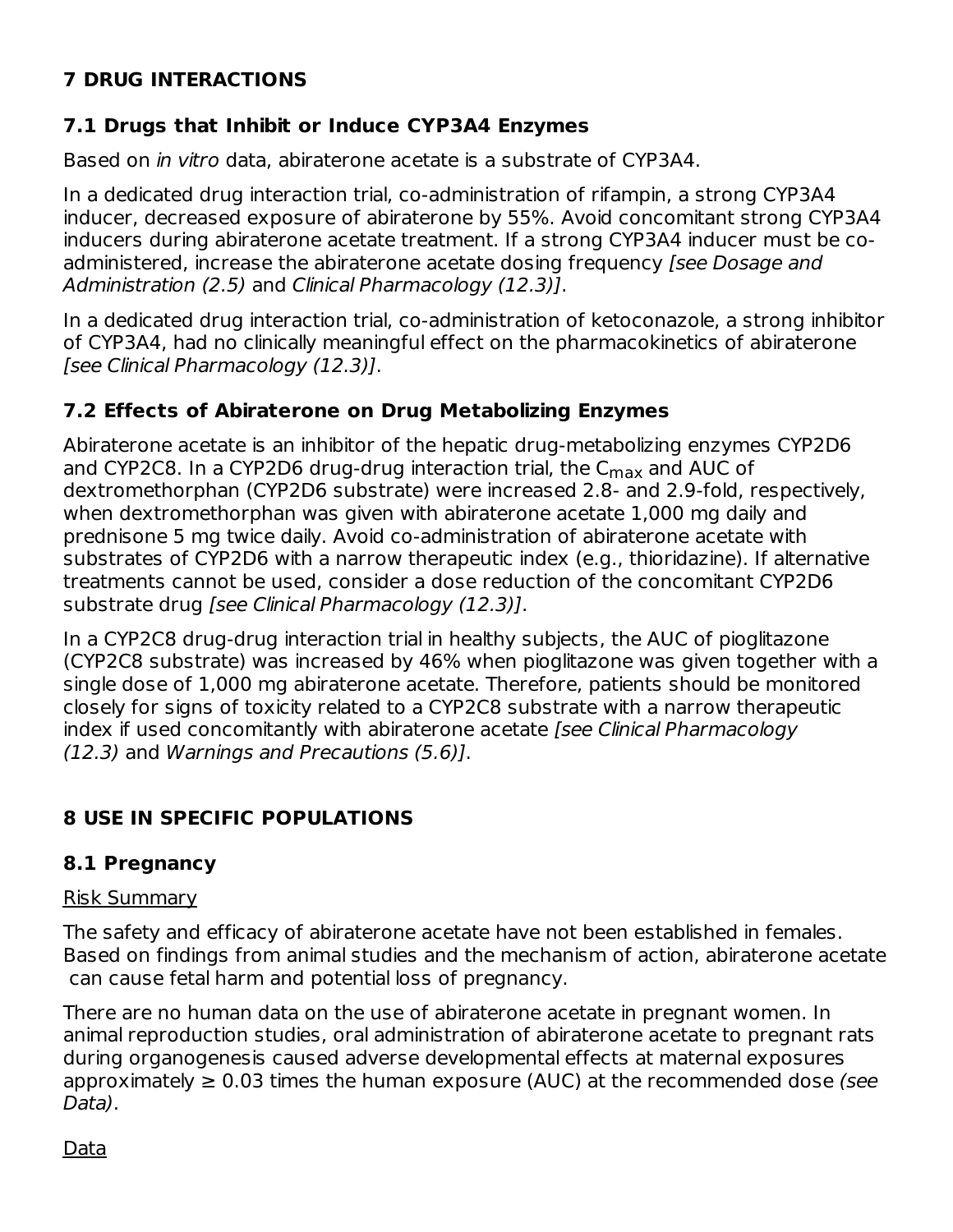# Animal Data

In an embryo-fetal developmental toxicity study in rats, abiraterone acetate caused developmental toxicity when administered at oral doses of 10, 30 or 100 mg/kg/day throughout the period of organogenesis (gestational days 6 to 17). Findings included embryo-fetal lethality (increased post implantation loss and resorptions and decreased number of live fetuses), fetal developmental delay (skeletal effects) and urogenital effects (bilateral ureter dilation) at doses ≥10 mg/kg/day, decreased fetal ano-genital distance at ≥30 mg/kg/day, and decreased fetal body weight at 100 mg/kg/day. Doses ≥10 mg/kg/day caused maternal toxicity. The doses tested in rats resulted in systemic exposures (AUC) approximately 0.03, 0.1 and 0.3 times, respectively, the AUC in patients.

# **8.2 Lactation**

#### Risk Summary

The safety and efficacy of abiraterone acetate have not been established in females. There is no information available on the presence of abiraterone in human milk, or on the effects on the breastfed child or milk production.

# **8.3 Females and Males of Reproductive Potential**

## Contraception

#### Males

Based on findings in animal reproduction studies and its mechanism of action, advise males with female partners of reproductive potential to use effective contraception during treatment and for 3 weeks after the final dose of abiraterone acetate [see Use in Specific Populations (8.1)].

#### Infertility

Based on animal studies, abiraterone acetate may impair reproductive function and fertility in males of reproductive potential *[see Nonclinical Toxicology (13.1)]*.

# **8.4 Pediatric Use**

Safety and effectiveness of abiraterone acetate in pediatric patients have not been established.

# **8.5 Geriatric Use**

Of the total number of patients receiving abiraterone acetate in randomized clinical trials, 70% of patients were 65 years and over and 27% were 75 years and over. No overall differences in safety or effectiveness were observed between these elderly patients and younger patients. Other reported clinical experience has not identified differences in responses between the elderly and younger patients, but greater sensitivity of some older individuals cannot be ruled out.

# **8.6 Patients with Hepatic Impairment**

The pharmacokinetics of abiraterone were examined in subjects with baseline mild (N=8) or moderate (N=8) hepatic impairment (Child-Pugh Class A and B, respectively) and in 8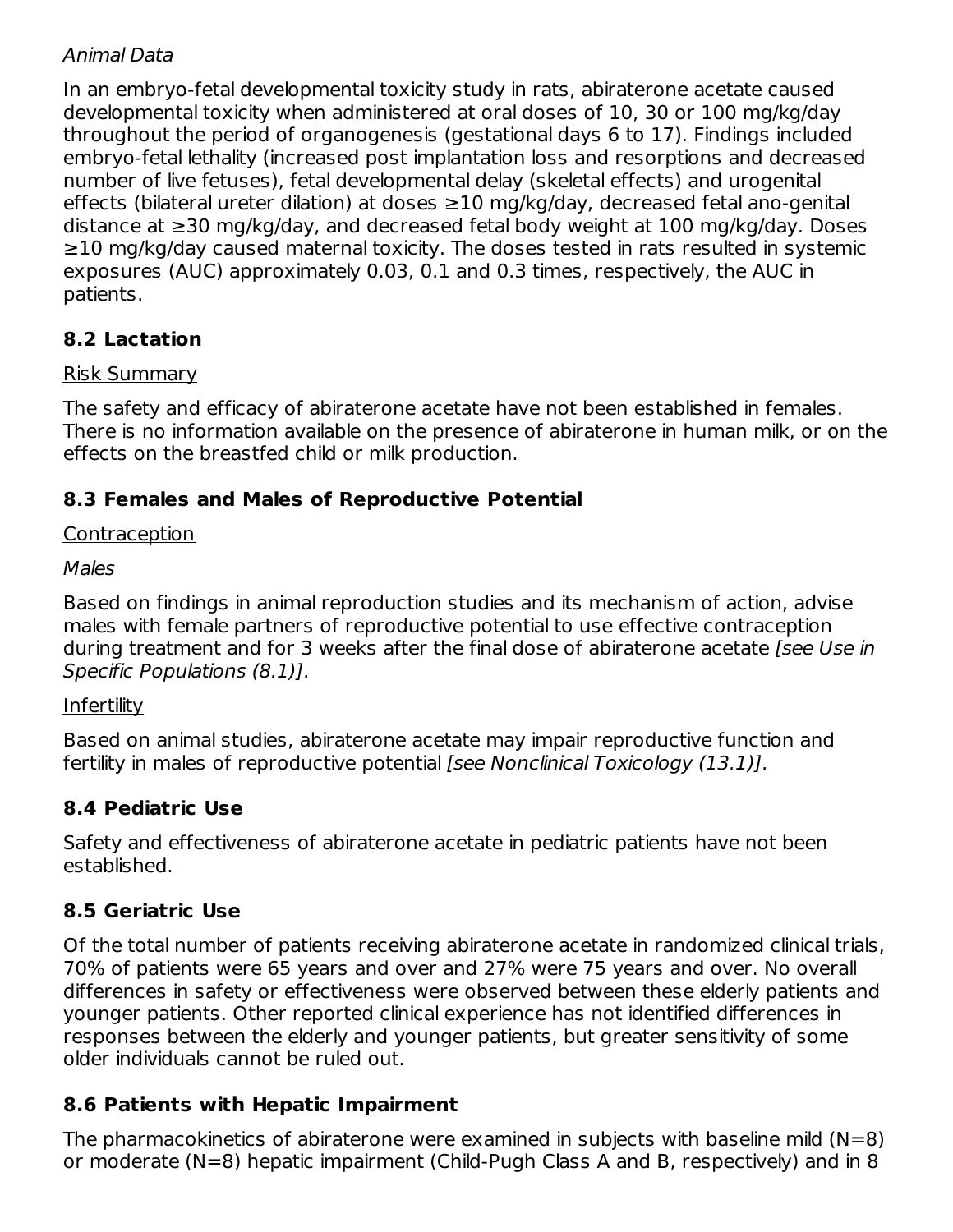healthy control subjects with normal hepatic function. The systemic exposure (AUC) of abiraterone after a single oral 1,000 mg dose of abiraterone acetate increased by approximately 1.1-fold and 3.6-fold in subjects with mild and moderate baseline hepatic impairment, respectively compared to subjects with normal hepatic function.

In another trial, the pharmacokinetics of abiraterone were examined in subjects with baseline severe (N=8) hepatic impairment (Child-Pugh Class C) and in 8 healthy control subjects with normal hepatic function. The systemic exposure (AUC) of abiraterone increased by approximately 7-fold and the fraction of free drug increased 2-fold in subjects with severe baseline hepatic impairment compared to subjects with normal hepatic function.

No dosage adjustment is necessary for patients with baseline mild hepatic impairment. In patients with baseline moderate hepatic impairment (Child-Pugh Class B), reduce the recommended dose of abiraterone acetate to 250 mg once daily. Do not use abiraterone acetate in patients with baseline severe hepatic impairment (Child-Pugh Class C). If elevations in ALT or AST >5X ULN or total bilirubin >3X ULN occur in patients with baseline moderate hepatic impairment, discontinue abiraterone acetate treatment [see Dosage and Administration (2.4) and Clinical Pharmacology (12.3)].

For patients who develop hepatotoxicity during treatment, interruption of treatment and dosage adjustment may be required [see Dosage and Administration (2.4), Warnings and Precautions (5.3), and Clinical Pharmacology (12.3)].

# **8.7 Patients with Renal Impairment**

No dosage adjustment is necessary for patients with renal impairment [see Clinical Pharmacology (12.3)].

# **10 OVERDOSAGE**

Human experience of overdose with abiraterone acetate is limited.

There is no specific antidote. In the event of an overdose, stop abiraterone acetate, undertake general supportive measures, including monitoring for arrhythmias and cardiac failure and assess liver function.

# **11 DESCRIPTION**

Abiraterone acetate USP, the active ingredient of abiraterone acetate tablets, USP is the acetyl ester of abiraterone. Abiraterone is an inhibitor of CYP17 (17αhydroxylase/C17,20-lyase). Each abiraterone acetate tablet, USP contains either 250 mg or 500 mg of abiraterone acetate, USP. Abiraterone acetate, USP is designated chemically as (3β)-17-(3-pyridinyl) androsta-5,16-dien-3-yl acetate and its structure is: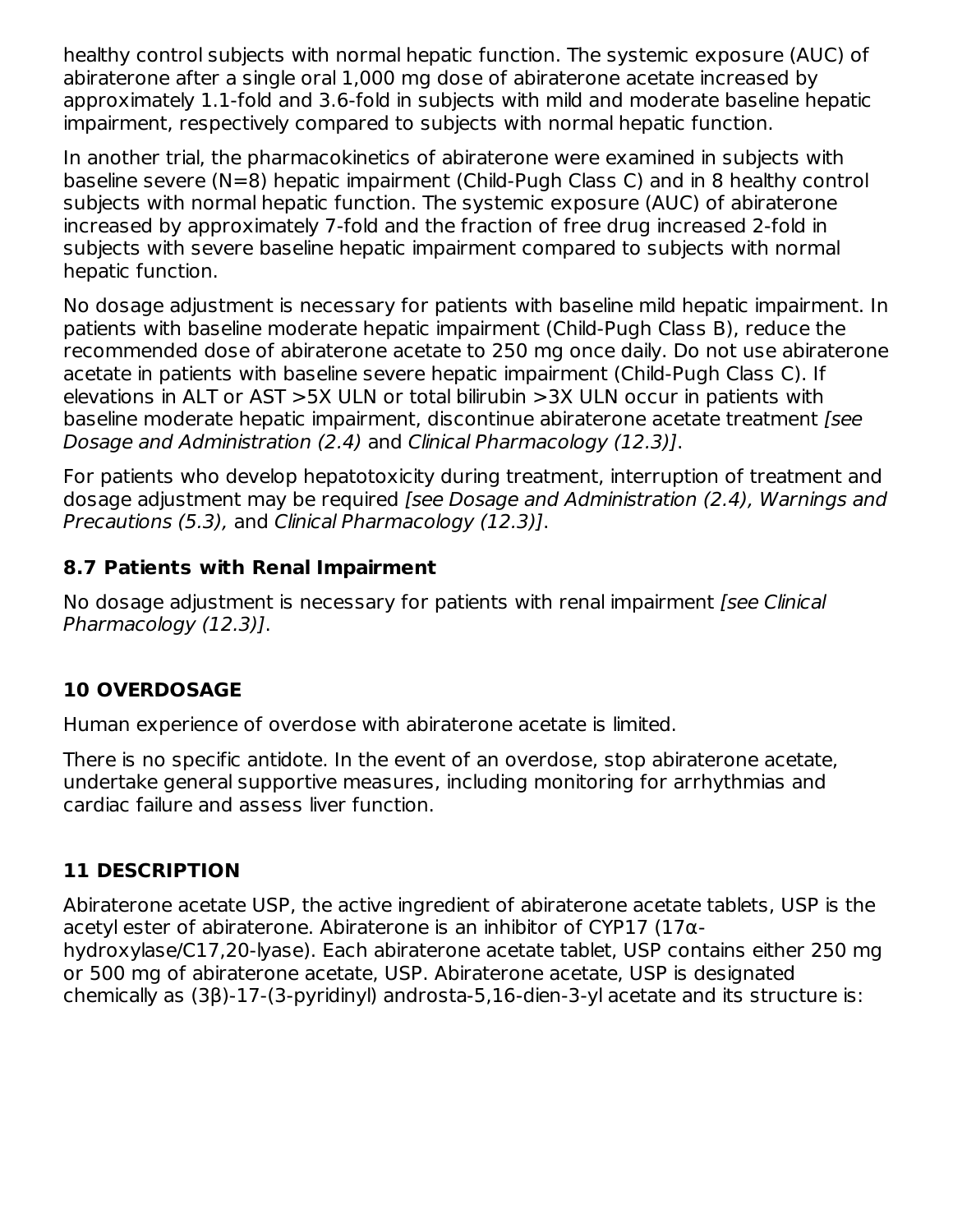

Abiraterone acetate, USP is a white to off-white, non-hygroscopic, crystalline powder. Its molecular formula is  $\mathsf{C}_{26}\mathsf{H}_{33}\mathsf{NO}_{2}$  and it has a molecular weight of 391.55. Abiraterone acetate, USP is a lipophilic compound with an octanol-water partition coefficient of 5.12 (Log P) and is practically insoluble in water. The pKa of the aromatic nitrogen is 5.19.

Abiraterone acetate tablets are available in 250 mg uncoated tablets and 500 mg filmcoated tablets with the following inactive ingredients:

- 250 mg uncoated tablets: colloidal silicon dioxide, croscarmellose sodium, lactose monohydrate, magnesium stearate, microcrystalline cellulose, povidone, and sodium lauryl sulfate.
- 500 mg film-coated tablets: colloidal silicon dioxide, croscarmellose sodium, lactose monohydrate, magnesium stearate, povidone, silicified microcrystalline cellulose, and sodium lauryl sulfate. The coating, Opadry $^\circledR$  II Purple, contains iron oxide black, iron oxide red, polyethylene glycol, polyvinyl alcohol, talc, and titanium dioxide.

USP dissolution test pending.

# **12 CLINICAL PHARMACOLOGY**

# **12.1 Mechanism of Action**

Abiraterone acetate is converted in vivo to abiraterone, an androgen biosynthesis inhibitor, that inhibits 17  $\alpha$ -hydroxylase/C17,20-lyase (CYP17). This enzyme is expressed in testicular, adrenal, and prostatic tumor tissues and is required for androgen biosynthesis.

CYP17 catalyzes two sequential reactions: 1) the conversion of pregnenolone and progesterone to their 17α-hydroxy derivatives by 17α-hydroxylase activity and 2) the subsequent formation of dehydroepiandrosterone (DHEA) and androstenedione, respectively, by C17, 20-lyase activity. DHEA and androstenedione are androgens and are precursors of testosterone. Inhibition of CYP17 by abiraterone can also result in increased mineralocorticoid production by the adrenals [see Warnings and Precautions  $(5.1)$ .

Androgen sensitive prostatic carcinoma responds to treatment that decreases androgen levels. Androgen deprivation therapies, such as treatment with GnRH agonists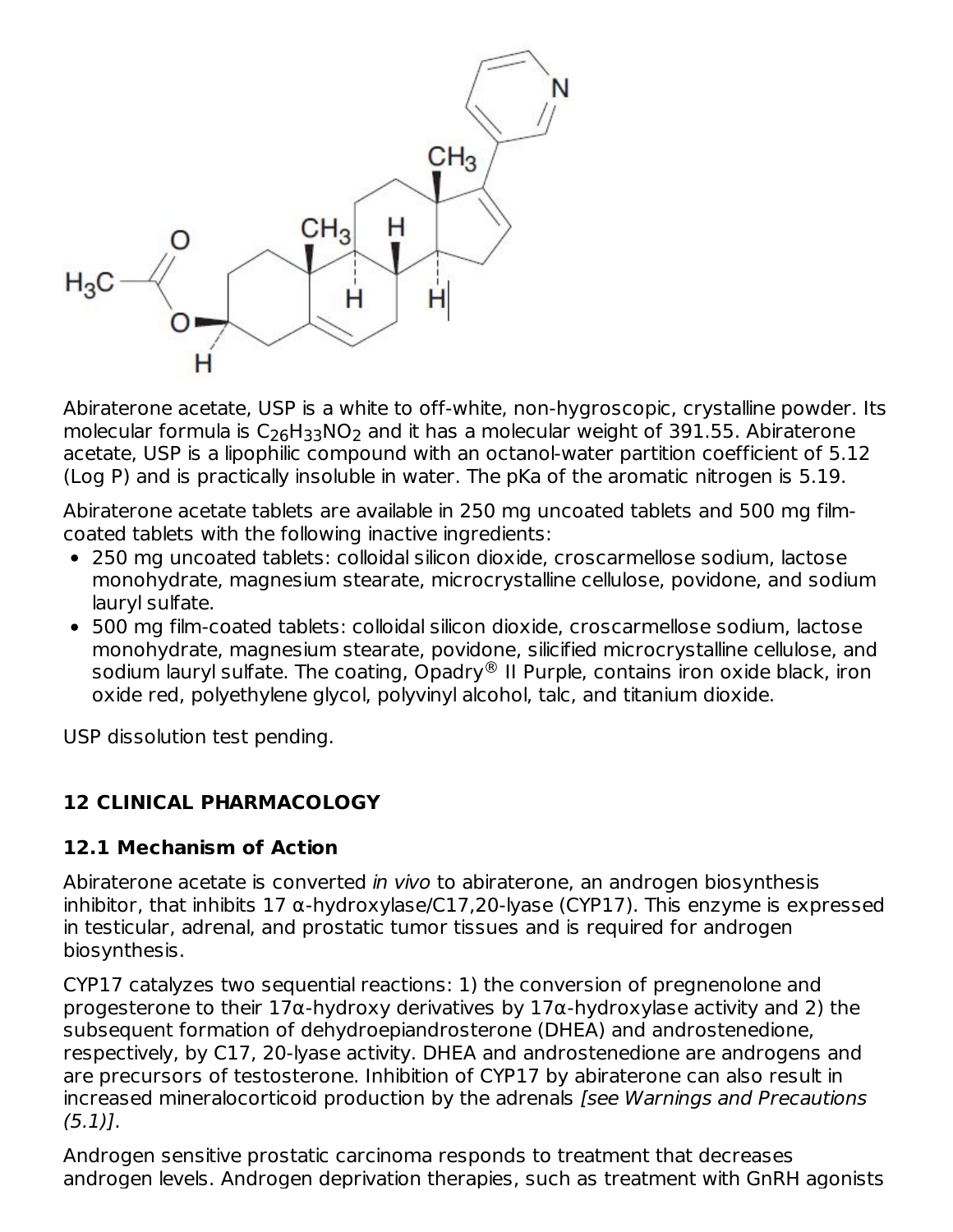androgen levels. Androgen deprivation therapies, such as treatment with GnRH agonists or orchiectomy, decrease androgen production in the testes but do not affect androgen production by the adrenals or in the tumor.

Abiraterone acetate decreased serum testosterone and other androgens in patients in the placebo-controlled clinical trial. It is not necessary to monitor the effect of abiraterone acetate on serum testosterone levels.

Changes in serum prostate specific antigen (PSA) levels may be observed but have not been shown to correlate with clinical benefit in individual patients.

# **12.2 Pharmacodynamics**

# Cardiac Electrophysiology

In a multi-center, open-label, single-arm trial, 33 patients with metastatic CRPC received abiraterone acetate orally at a dose of 1,000 mg once daily at least 1 hour before or 2 hours after a meal in combination with prednisone 5 mg orally twice daily. Assessments up to Cycle 2 Day 2 showed no large changes in the QTc interval (i.e., >20 ms) from baseline. However, small increases in the QTc interval (i.e., <10 ms) due to abiraterone acetate cannot be excluded due to study design limitations.

# **12.3 Pharmacokinetics**

Following administration of abiraterone acetate, the pharmacokinetics of abiraterone have been studied in healthy subjects and in patients with metastatic CRPC. In vivo, abiraterone acetate is converted to abiraterone. In clinical studies, abiraterone acetate plasma concentrations were below detectable levels (<0.2 ng/mL) in >99% of the analyzed samples.

# Absorption

Following oral administration of abiraterone acetate to patients with metastatic CRPC, the median time to reach maximum plasma abiraterone concentrations is 2 hours. Abiraterone accumulation is observed at steady-state, with a 2-fold higher exposure (steady-state AUC) compared to a single 1,000 mg dose of abiraterone acetate.

At the dose of 1,000 mg daily in patients with metastatic CRPC, steady-state values (mean  $\pm$  SD) of C<sub>max</sub> were 226  $\pm$  178 ng/mL and of AUC were 993  $\pm$  639 ng.hr/mL. No major deviation from dose proportionality was observed in the dose range of 250 mg to 1,000 mg. However, the exposure was not significantly increased when the dose was doubled from 1,000 to 2,000 mg (8% increase in the mean AUC).

# Effect of Food

Systemic exposure of abiraterone is increased when abiraterone acetate tablet is administered with food. In healthy subjects abiraterone  $\mathsf{C}_{\mathsf{max}}$  and  $\mathsf{AUC}_{0\text{-}\infty}$  were approximately 7- and 5-fold higher, respectively, when a single dose of abiraterone acetate was administered with a low-fat meal (7% fat, 300 calories) and approximately 17- and 10-fold higher, respectively, when a single dose of abiraterone acetate was administered with a high-fat (57% fat, 825 calories) meal compared to overnight fasting. Abiraterone AUC $_{0\text{-}\infty}$  was approximately 7-fold or 1.6-fold higher, respectively, when a single dose of abiraterone acetate was administered 2 hours after or 1 hour before a medium fat meal (25% fat, 491 calories) compared to overnight fasting.

Systemic exposures of abiraterone in patients with metastatic CRPC, after repeated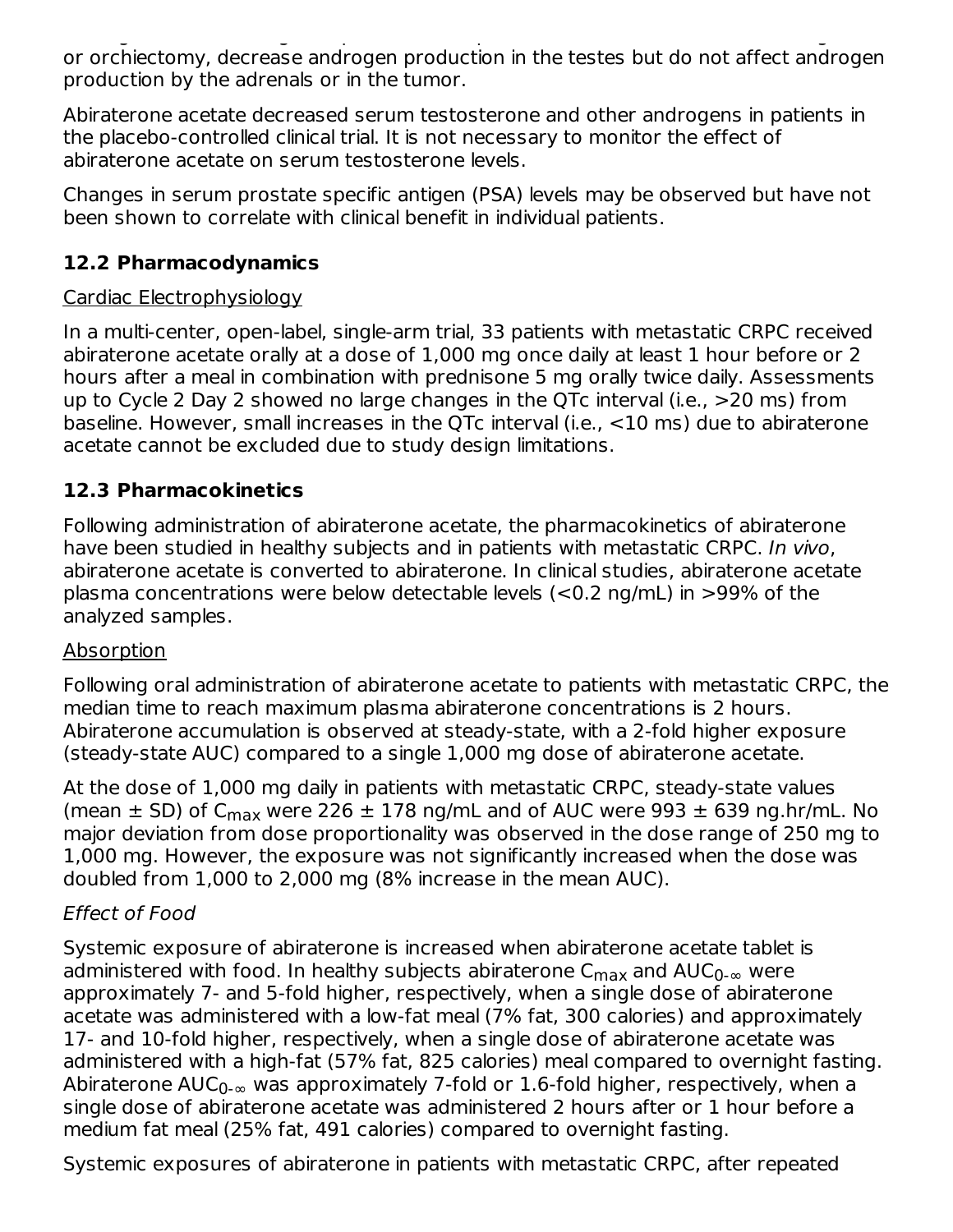dosing of abiraterone acetate were similar when abiraterone acetate was taken with lowfat meals for 7 days and increased approximately 2-fold when taken with high-fat meals for 7 days compared to when taken at least 2 hours after a meal and at least 1 hour before a meal for 7 days.

Given the normal variation in the content and composition of meals, taking abiraterone acetate with meals has the potential to result in increased and highly variable exposures.

## Distribution

Abiraterone is highly bound (>99%) to the human plasma proteins, albumin and alpha-1 acid glycoprotein. The apparent steady-state volume of distribution (mean  $\pm$  SD) is  $19.669 \pm 13.358$  L.

## **Elimination**

In patients with metastatic CRPC, the mean terminal half-life of abiraterone in plasma (mean  $\pm$  SD) is 12  $\pm$  5 hours.

## **Metabolism**

Following oral administration of  $14C$ -abiraterone acetate as capsules, abiraterone acetate is hydrolyzed to abiraterone (active metabolite). The conversion is likely through esterase activity (the esterases have not been identified) and is not CYP mediated. The two main circulating metabolites of abiraterone in human plasma are abiraterone sulphate (inactive) and N-oxide abiraterone sulphate (inactive), which account for about 43% of exposure each. CYP3A4 and SULT2A1 are the enzymes involved in the formation of N-oxide abiraterone sulphate and SULT2A1 is involved in the formation of abiraterone sulphate.

#### Excretion

Following oral administration of  $14$ C-abiraterone acetate, approximately 88% of the radioactive dose is recovered in feces and approximately 5% in urine. The major compounds present in feces are unchanged abiraterone acetate and abiraterone (approximately 55% and 22% of the administered dose, respectively).

# Specific Populations

# Patients with Hepatic Impairment

The pharmacokinetics of abiraterone was examined in subjects with baseline mild  $(N=8)$ or moderate (N=8) hepatic impairment (Child-Pugh Class A and B, respectively) and in 8 healthy control subjects with normal hepatic function. Systemic exposure to abiraterone after a single oral 1,000 mg dose given under fasting conditions increased approximately 1.1-fold and 3.6-fold in subjects with mild and moderate baseline hepatic impairment, respectively. The mean half-life of abiraterone is prolonged to approximately 18 hours in subjects with mild hepatic impairment and to approximately 19 hours in subjects with moderate hepatic impairment.

In another trial, the pharmacokinetics of abiraterone were examined in subjects with baseline severe (N=8) hepatic impairment (Child-Pugh Class C) and in 8 healthy control subjects with normal hepatic function. The systemic exposure (AUC) of abiraterone increased by approximately 7-fold in subjects with severe baseline hepatic impairment compared to subjects with normal hepatic function. In addition, the mean protein binding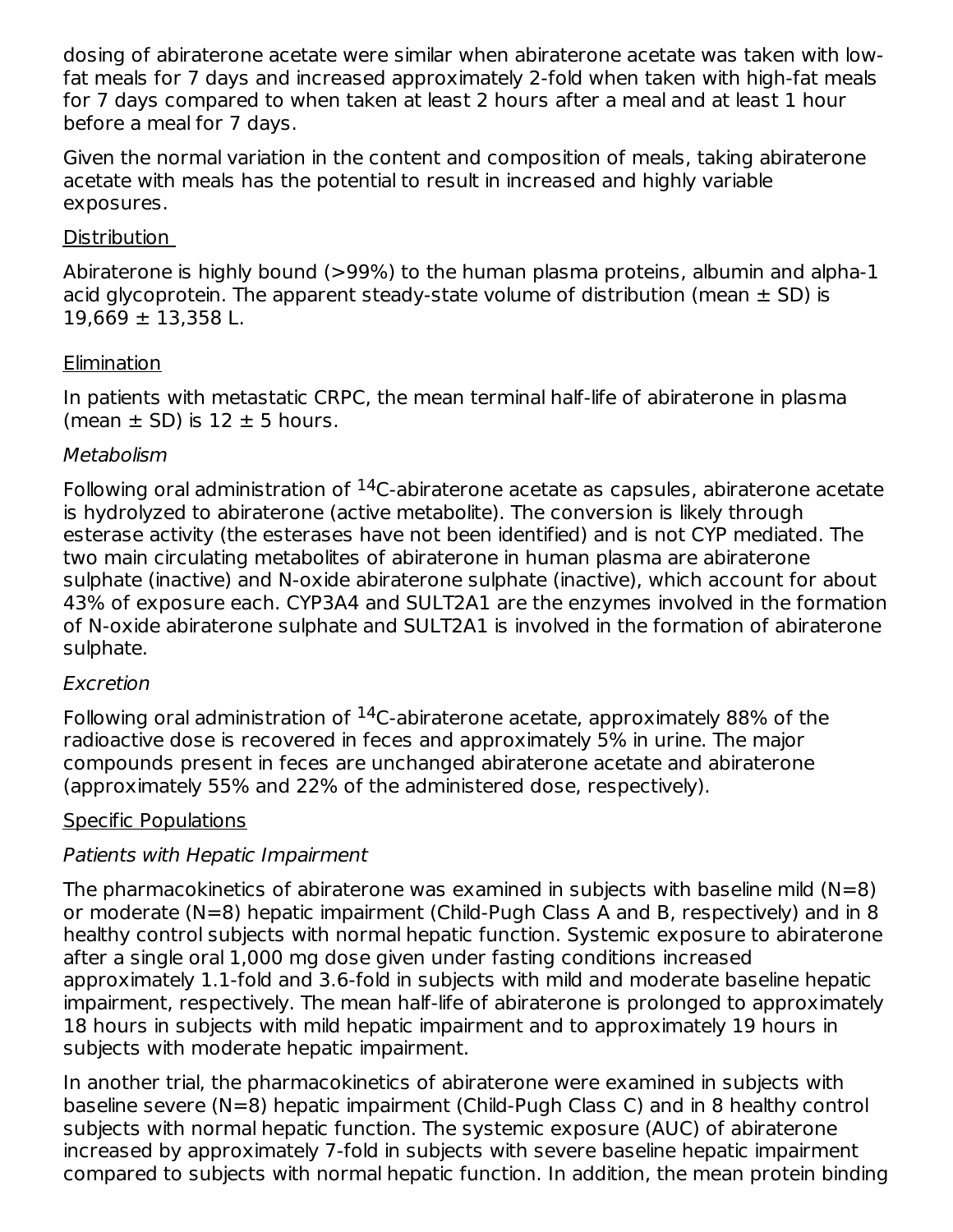was found to be lower in the severe hepatic impairment group compared to the normal hepatic function group, which resulted in a two-fold increase in the fraction of free drug in patients with severe hepatic impairment.

## Patients with Renal Impairment

The pharmacokinetics of abiraterone were examined in patients with end-stage renal disease (ESRD) on a stable hemodialysis schedule (N=8) and in matched control subjects with normal renal function (N=8). In the ESRD cohort of the trial, a single 1,000 mg abiraterone acetate dose was given under fasting conditions 1 hour after dialysis, and samples for pharmacokinetic analysis were collected up to 96 hours post dose. Systemic exposure to abiraterone after a single oral 1,000 mg dose did not increase in subjects with end-stage renal disease on dialysis, compared to subjects with normal renal function.

#### Drug Interaction Studies

Clinical Studies

# Effect of Other Drugs on Abiraterone acetate

Strong CYP3A4 inducers:. In a clinical pharmacokinetic interaction study of healthy subjects pretreated with a strong CYP3A4 inducer (rifampin, 600 mg daily for 6 days) followed by a single dose of abiraterone acetate 1,000 mg, the mean plasma AUC $_{\infty}$  of abiraterone was decreased by 55%.

Strong CYP3A4 inhibitors: Co-administration of ketoconazole, a strong inhibitor of CYP3A4, had no clinically meaningful effect on the pharmacokinetics of abiraterone.

## Effect of Abiraterone acetate on Other Drugs

*CYP2D6 substrates*: The C<sub>max</sub> and AUC of dextromethorphan (CYP2D6 substrate) were increased 2.8-and 2.9-fold, respectively when dextromethorphan 30 mg was given with abiraterone acetate 1,000 mg daily (plus prednisone 5 mg twice daily). The AUC for dextrorphan, the active metabolite of dextromethorphan, increased approximately 1.3 fold.

CYP1A2 substrates: When abiraterone acetate 1,000 mg daily (plus prednisone 5 mg twice daily) was given with a single dose of 100 mg theophylline (CYP1A2 substrate), no increase in systemic exposure of theophylline was observed.

CYP2C8 substrates: The AUC of pioglitazone (CYP2C8 substrate) was increased by 46% when pioglitazone was given to healthy subjects with a single dose of 1,000 mg abiraterone acetate.

#### In Vitro Studies

Cytochrome P450 (CYP) Enzymes: Abiraterone is a substrate of CYP3A4 and has the potential to inhibit CYP1A2, CYP2D6, CYP2C8 and to a lesser extent CYP2C9, CYP2C19 and CYP3A4/5.

Transporter Systems: In vitro studies show that at clinically relevant concentrations, abiraterone acetate and abiraterone are not substrates of P-glycoprotein (P-gp) and that abiraterone acetate is an inhibitor of P-gp.

In vitro, abiraterone and its major metabolites were shown to inhibit the hepatic uptake transporter OATP1B1. There are no clinical data available to confirm transporter based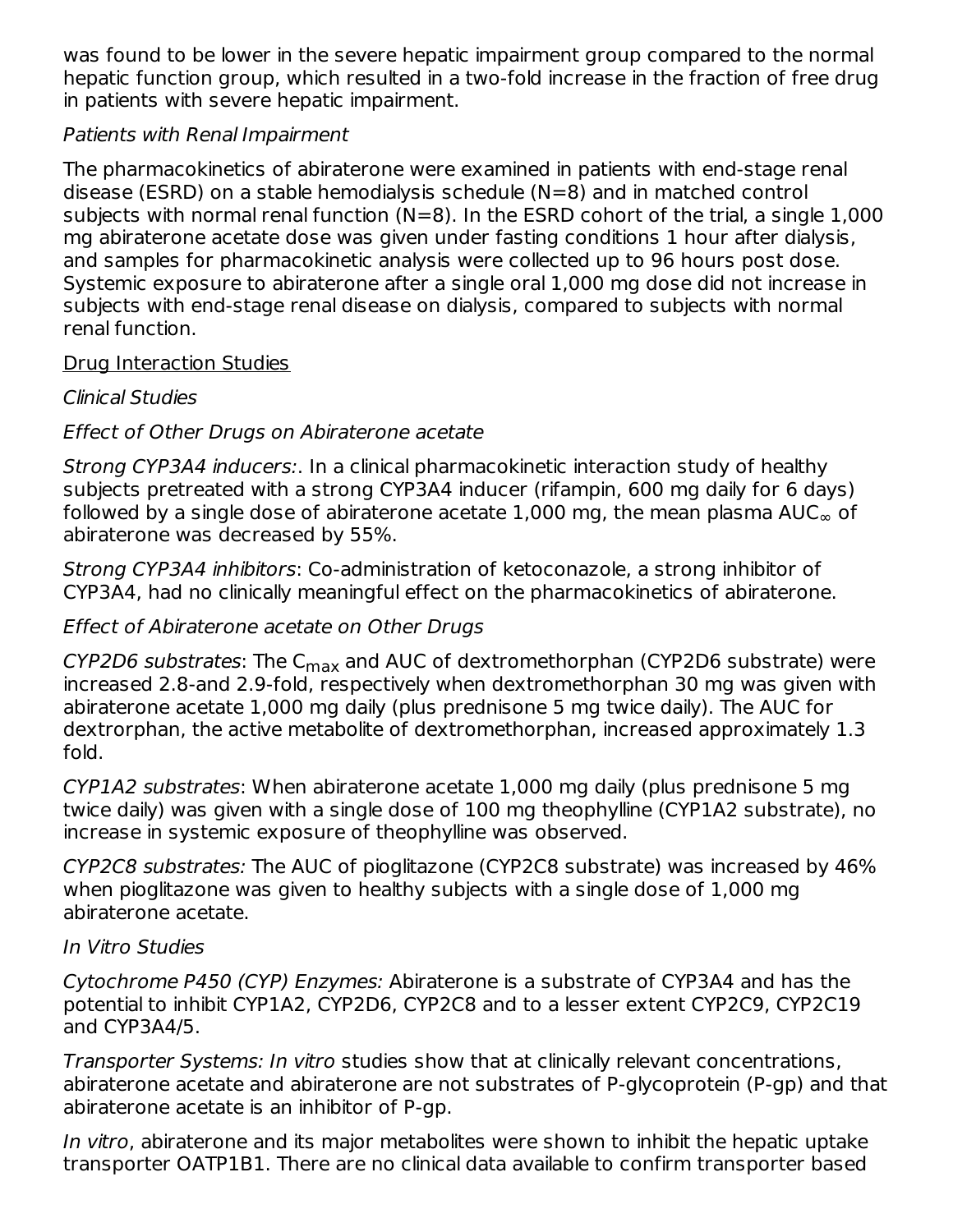# **13 NONCLINICAL TOXICOLOGY**

## **13.1 Carcinogenesis, Mutagenesis, and Impairment of Fertility**

A two-year carcinogenicity study was conducted in rats at oral abiraterone acetate doses of 5, 15, and 50 mg/kg/day for males and 15, 50, and 150 mg/kg/day for females. Abiraterone acetate increased the combined incidence of interstitial cell adenomas and carcinomas in the testes at all dose levels tested. This finding is considered to be related to the pharmacological activity of abiraterone. Rats are regarded as more sensitive than humans to developing interstitial cell tumors in the testes. Abiraterone acetate was not carcinogenic in female rats at exposure levels up to 0.8 times the human clinical exposure based on AUC. Abiraterone acetate was not carcinogenic in a 6-month study in the transgenic (Tg.rasH2) mouse.

Abiraterone acetate and abiraterone was not mutagenic in an *in vitro* microbial mutagenesis (Ames) assay or clastogenic in an in vitro cytogenetic assay using primary human lymphocytes or an *in vivo* rat micronucleus assay.

In repeat-dose toxicity studies in male rats (13- and 26-weeks) and monkeys (39 weeks), atrophy, aspermia/hypospermia, and hyperplasia in the reproductive system were observed at ≥50 mg/kg/day in rats and ≥250 mg/kg/day in monkeys and were consistent with the antiandrogenic pharmacological activity of abiraterone. These effects were observed in rats at systemic exposures similar to humans and in monkeys at exposures approximately 0.6 times the AUC in humans.

In a fertility study in male rats, reduced organ weights of the reproductive system, sperm counts, sperm motility, altered sperm morphology and decreased fertility were observed in animals dosed for 4 weeks at  $\geq$ 30 mg/kg/day orally. Mating of untreated females with males that received 30 mg/kg/day oral abiraterone acetate resulted in a reduced number of corpora lutea, implantations and live embryos and an increased incidence of pre-implantation loss. Effects on male rats were reversible after 16 weeks from the last abiraterone acetate administration.

In a fertility study in female rats, animals dosed orally for 2 weeks until day 7 of pregnancy at ≥30 mg/kg/day had an increased incidence of irregular or extended estrous cycles and pre-implantation loss (300 mg/kg/day). There were no differences in mating, fertility, and litter parameters in female rats that received abiraterone acetate. Effects on female rats were reversible after 4 weeks from the last abiraterone acetate administration.

The dose of 30 mg/kg/day in rats is approximately 0.3 times the recommended dose of 1,000 mg/day based on body surface area.

In 13- and 26-week studies in rats and 13- and 39-week studies in monkeys, a reduction in circulating testosterone levels occurred with abiraterone acetate at approximately one half the human clinical exposure based on AUC. As a result, decreases in organ weights and toxicities were observed in the male and female reproductive system, adrenal glands, liver, pituitary (rats only), and male mammary glands. The changes in the reproductive organs are consistent with the antiandrogenic pharmacological activity of abiraterone acetate.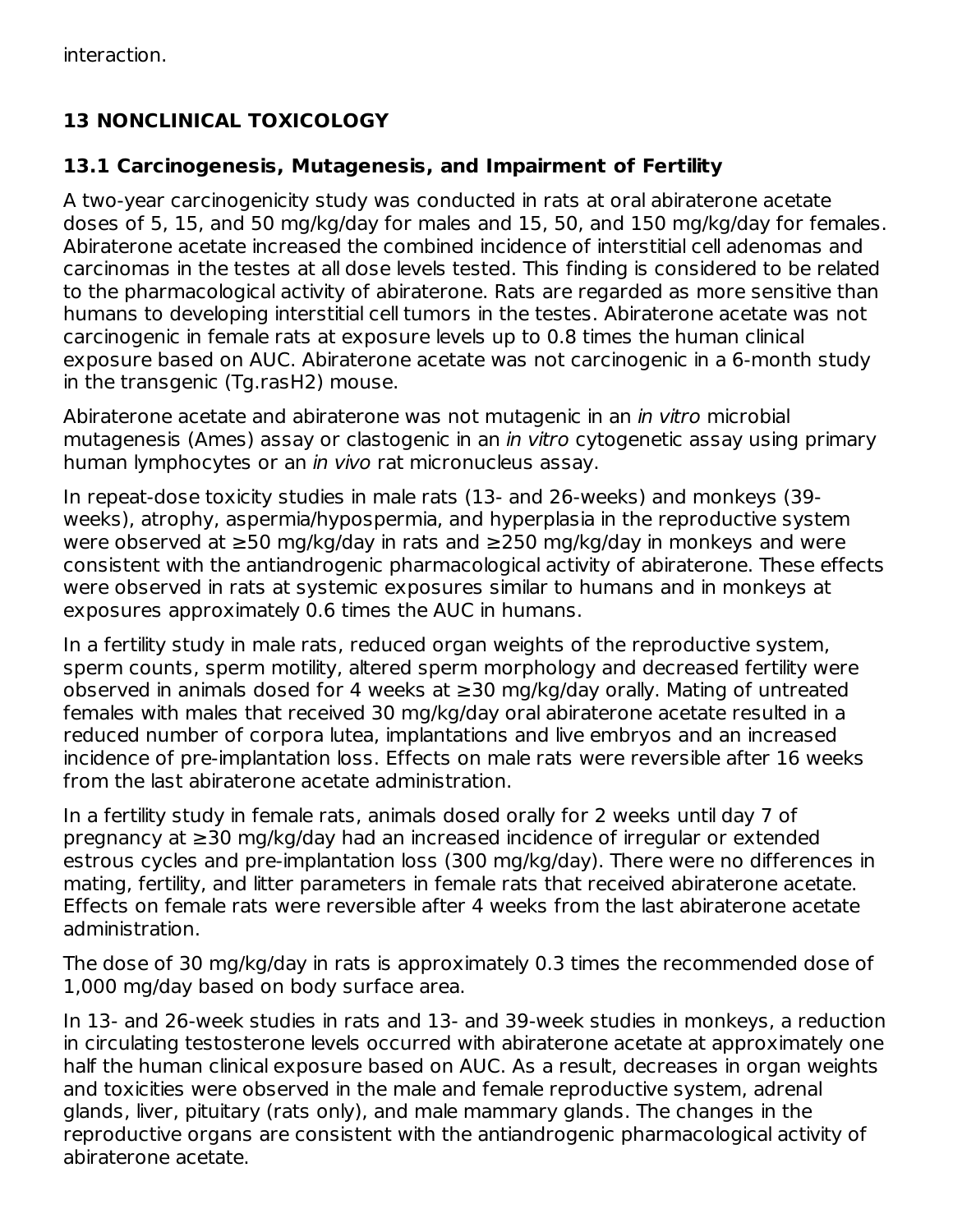# **13.2 Animal Toxicology and/or Pharmacology**

A dose-dependent increase in cataracts was observed in rats after daily oral abiraterone acetate administration for 26 weeks starting at ≥50 mg/kg/day (similar to the human clinical exposure based on AUC). In a 39-week monkey study with daily oral abiraterone acetate administration, no cataracts were observed at higher doses (2 times greater than the clinical exposure based on AUC).

# **14 CLINICAL STUDIES**

The efficacy and safety of abiraterone acetate with prednisone was established in three randomized placebo-controlled international clinical studies. All patients in these studies received a GnRH analog or had prior bilateral orchiectomy. Patients with prior ketoconazole treatment for prostate cancer and a history of adrenal gland or pituitary disorders were excluded from these trials. Concurrent use of spironolactone was not allowed during the study period.

## **COU-AA-301: Patients with metastatic CRPC who had received prior docetaxel chemotherapy**

In COU-AA-301 (NCT00638690), a total of 1,195 patients were randomized 2:1 to receive either abiraterone acetate orally at a dose of 1,000 mg once daily in combination with prednisone 5 mg orally twice daily (N=797) or placebo once daily plus prednisone 5 mg orally twice daily (N=398). Patients randomized to either arm were to continue treatment until disease progression (defined as a 25% increase in PSA over the patient's baseline/nadir together with protocol-defined radiographic progression and symptomatic or clinical progression), initiation of new treatment, unacceptable toxicity or withdrawal.

The following patient demographics and baseline disease characteristics were balanced between the treatment arms. The median age was 69 years (range 39 to 95) and the racial distribution was 93% Caucasian, 3.6% Black, 1.7% Asian, and 1.6% Other. Eightynine percent of patients enrolled had an ECOG performance status score of 0 to 1 and 45% had a Brief Pain Inventory-Short Form score of ≥4 (patient's reported worst pain over the previous 24 hours). Ninety percent of patients had metastases in bone and 30% had visceral involvement. Seventy percent of patients had radiographic evidence of disease progression and 30% had PSA-only progression. Seventy percent of patients had previously received one cytotoxic chemotherapy regimen and 30% received two regimens.

The protocol pre-specified interim analysis was conducted after 552 deaths and showed a statistically significant improvement in overall survival (OS) in patients treated with abiraterone acetate with prednisone compared to patients in the placebo with prednisone arm (Table 9 and Figure 1). An updated survival analysis was conducted when 775 deaths (97% of the planned number of deaths for final analysis) were observed. Results from this analysis were consistent with those from the interim analysis (Table 7).

#### **Table 7: Overall Survival of Patients Treated with Either Abiraterone Acetate or Placebo in Combination with Prednisone in COU-AA-301 (Intent-to-Treat Analysis)**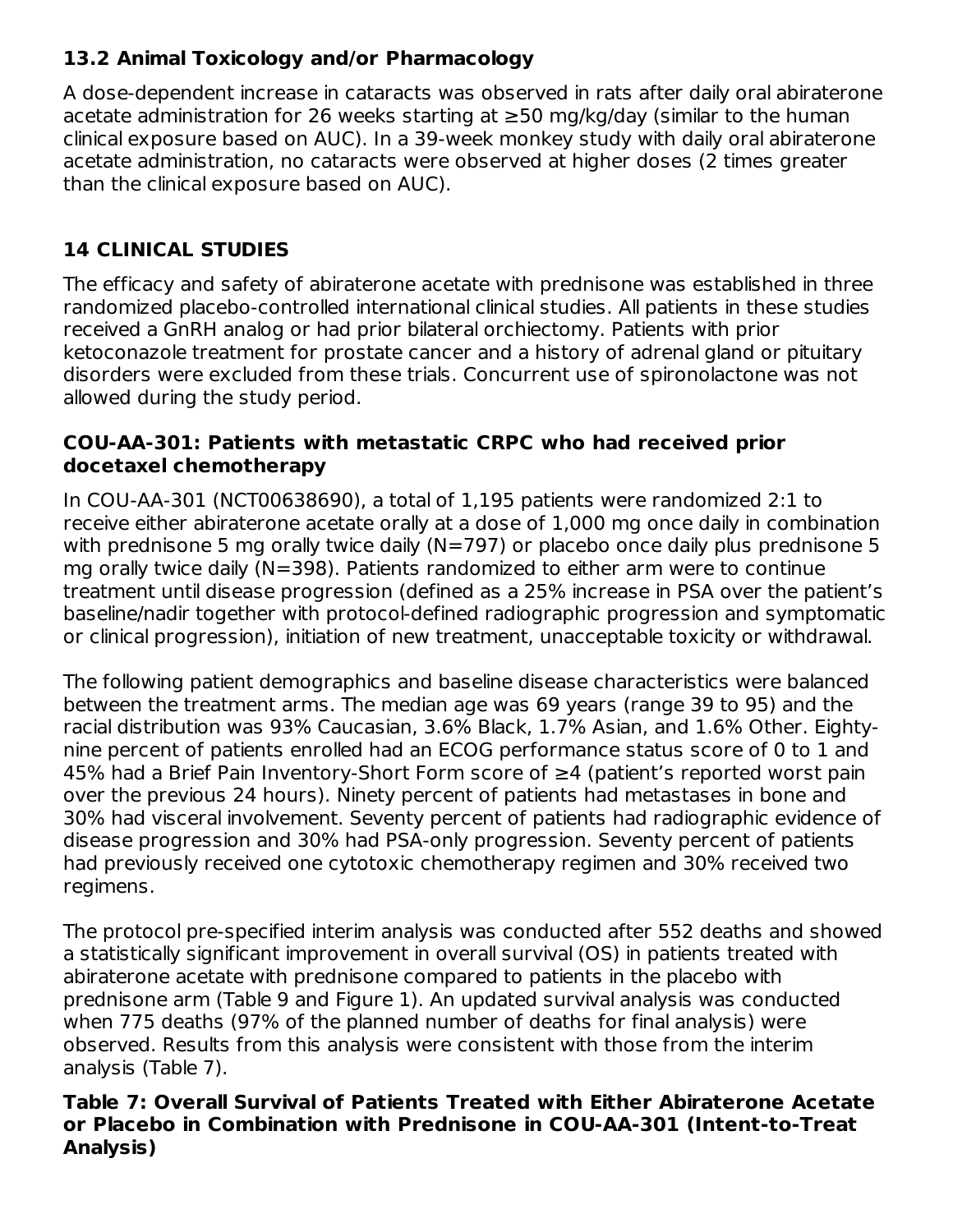|                                                                                                           | <b>Abiraterone Acetate with</b><br>Prednisone<br>$(N=797)$                                         | <b>Placebo with Prednisone</b><br>(N=398) |  |  |  |
|-----------------------------------------------------------------------------------------------------------|----------------------------------------------------------------------------------------------------|-------------------------------------------|--|--|--|
| <b>Primary Survival</b><br><b>Analysis</b>                                                                |                                                                                                    |                                           |  |  |  |
| Deaths (%)                                                                                                | 333 (42%)                                                                                          | 219 (55%)                                 |  |  |  |
| Median survival<br>(months)                                                                               | 14.8 (14.1, 15.4)                                                                                  | 10.9 (10.2, 12.0)                         |  |  |  |
| (95% CI)                                                                                                  |                                                                                                    |                                           |  |  |  |
| $p$ -value $^1$                                                                                           | < 0.0001                                                                                           |                                           |  |  |  |
| Hazard ratio (95%<br>Cl <sup>2</sup>                                                                      | [0.646(0.543, 0.768)]                                                                              |                                           |  |  |  |
| <b>Updated Survival</b>                                                                                   |                                                                                                    |                                           |  |  |  |
| <b>Analysis</b>                                                                                           |                                                                                                    |                                           |  |  |  |
| Deaths (%)                                                                                                | 501 (63%)                                                                                          | 274 (69%)                                 |  |  |  |
| Median survival<br>(months)                                                                               | 15.8 (14.8, 17.0)                                                                                  | 11.2 (10.4, 13.1)                         |  |  |  |
| $(95% \text{ Cl})$                                                                                        |                                                                                                    |                                           |  |  |  |
| Hazard ratio (95%<br>Cl <sup>2</sup>                                                                      | (0.740(0.638, 0.859))                                                                              |                                           |  |  |  |
|                                                                                                           | $\sqrt{1}$ p-value is derived from a log-rank test stratified by ECOG performance status score (0) |                                           |  |  |  |
|                                                                                                           | to 1 vs. 2), pain score (absent vs. present), number of prior chemotherapy regimens (1             |                                           |  |  |  |
| vs. 2), and type of disease progression (PSA only vs. radiographic).                                      |                                                                                                    |                                           |  |  |  |
| $\overline{P}$ Hazard Ratio is derived from a stratified proportional hazards model. Hazard ratio $\lt 1$ |                                                                                                    |                                           |  |  |  |
|                                                                                                           | favors abiraterone acetate with prednisone.                                                        |                                           |  |  |  |

#### **Figure 1: Kaplan-Meier Overall Survival Curves in COU-AA-301 (Intent-to-Treat Analysis)**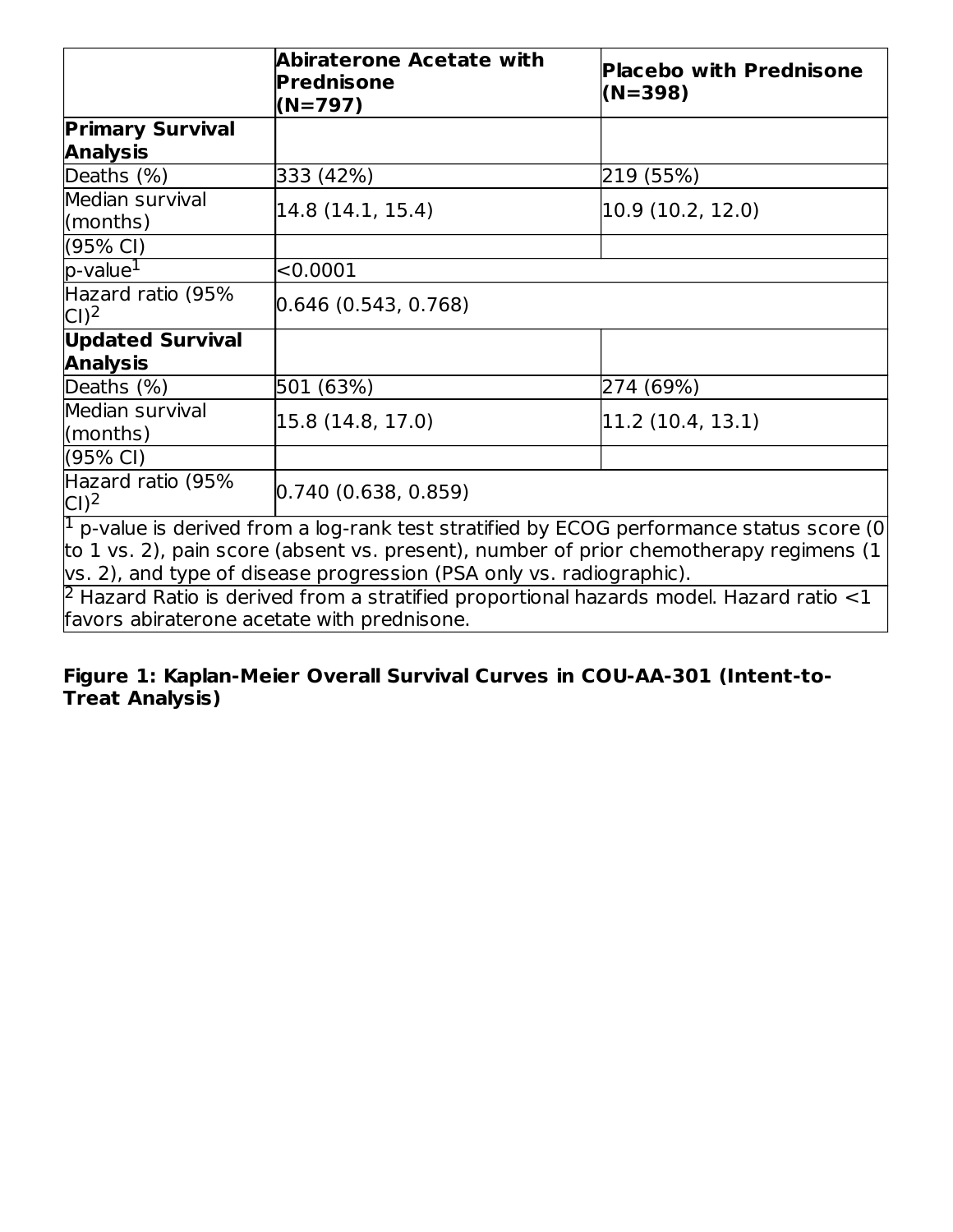

## **COU-AA-302: Patients with metastatic CRPC who had not received prior cytotoxic chemotherapy**

In COU-AA-302 (NCT00887198), 1,088 patients were randomized 1:1 to receive either abiraterone acetate orally at a dose of 1,000 mg once daily (N=546) or Placebo orally once daily (N=542). Both arms were given concomitant prednisone 5 mg twice daily. Patients continued treatment until radiographic or clinical (cytotoxic chemotherapy, radiation or surgical treatment for cancer, pain requiring chronic opioids, or ECOG performance status decline to 3 or more) disease progression, unacceptable toxicity or withdrawal. Patients with moderate or severe pain, opiate use for cancer pain, or visceral organ metastases were excluded.

Patient demographics were balanced between the treatment arms. The median age was 70 years. The racial distribution of patients treated with abiraterone acetate was 95% Caucasian, 2.8% Black, 0.7% Asian and 1.1% Other. The ECOG performance status was 0 for 76% of patients, and 1 for 24% of patients. Co-primary efficacy endpoints were overall survival and radiographic progression-free survival (rPFS). Baseline pain assessment was 0 to 1 (asymptomatic) in 66% of patients and 2 to 3 (mildly symptomatic) in 26% of patients as defined by the Brief Pain Inventory-Short Form (worst pain over the last 24 hours).

Radiographic progression-free survival was assessed with the use of sequential imaging studies and was defined by bone scan identification of 2 or more new bone lesions with confirmation (Prostate Cancer Working Group 2 criteria) and/or modified Response Evaluation Criteria In Solid Tumors (RECIST) criteria for progression of soft tissue lesions. Analysis of rPFS utilized centrally-reviewed radiographic assessment of progression.

The planned final analysis for OS, conducted after 741 deaths (median follow up of 49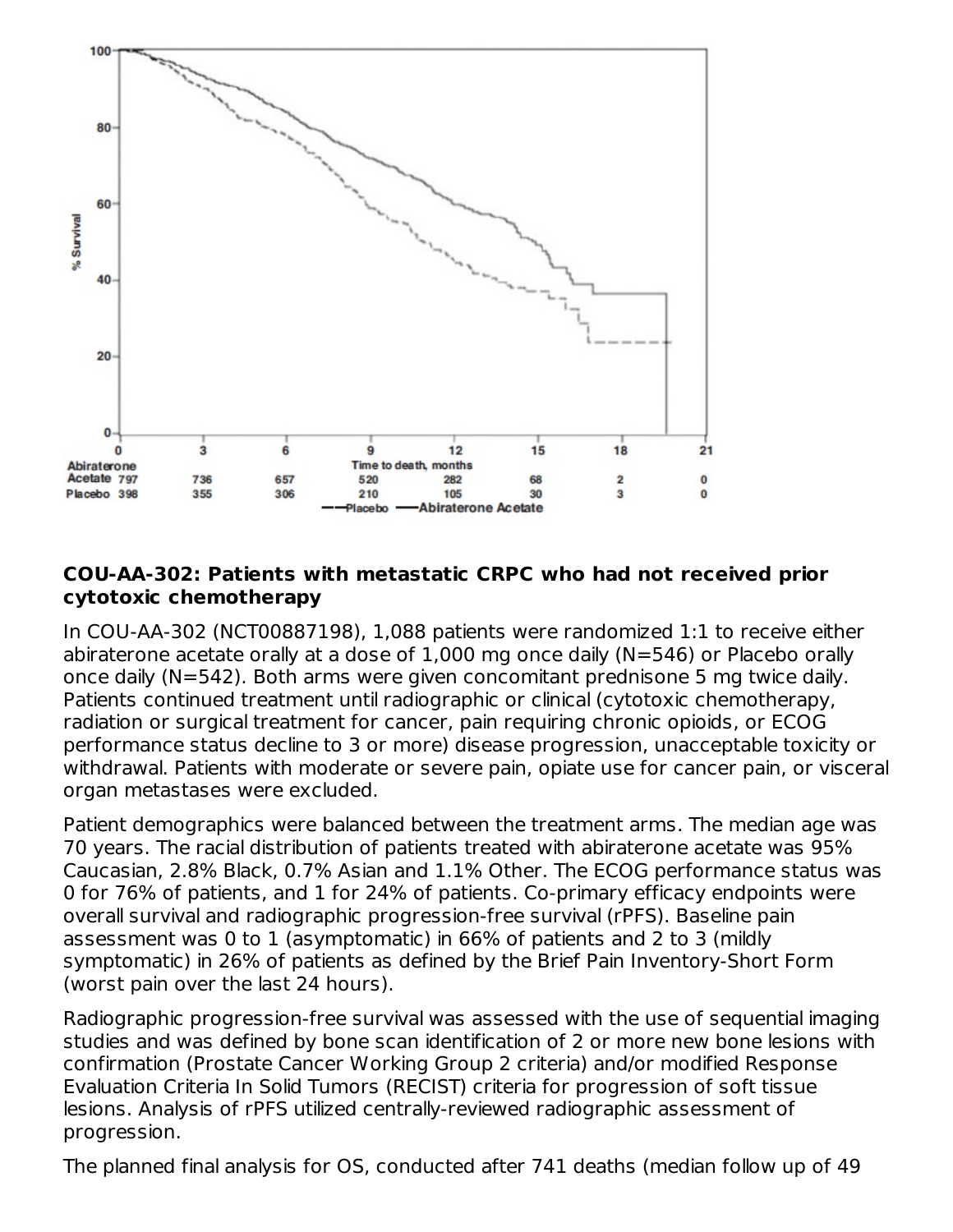months) demonstrated a statistically significant OS improvement in patients treated with abiraterone acetate with prednisone compared to those treated with placebo with prednisone (Table 8 and Figure 2). Sixty-five percent of patients on the abiraterone acetate arm and 78% of patients on the placebo arm used subsequent therapies that may prolong OS in metastatic CRPC. Abiraterone acetate was used as a subsequent therapy in 13% of patients on the abiraterone acetate arm and 44% of patients on the placebo arm.

#### **Table 8: Overall Survival of Patients Treated with Either Abiraterone Acetate or Placebo in Combination with Prednisone in COU-AA-302 (Intent-to-Treat Analysis)**

| <b>Overall Survival</b>                                                                                                 | Abiraterone Acetate with<br><b>Prednisone</b><br>$(N=546)$ | <b>Placebo with Prednisone</b><br>$(N=542)$                                                      |  |  |  |
|-------------------------------------------------------------------------------------------------------------------------|------------------------------------------------------------|--------------------------------------------------------------------------------------------------|--|--|--|
| <b>Deaths</b>                                                                                                           | 354 (65%)                                                  | 387 (71%)                                                                                        |  |  |  |
| Median survival<br>(months)<br>(95% CI)                                                                                 | 34.7 (32.7, 36.8)                                          | [30.3 (28.7, 33.3)]                                                                              |  |  |  |
| $p$ -value <sup>1</sup>                                                                                                 | 0.0033                                                     |                                                                                                  |  |  |  |
| Hazard ratio <sup>2</sup> (95%<br>CI)                                                                                   | [0.81(0.70, 0.93)]                                         |                                                                                                  |  |  |  |
| $\vert$ <sup>1</sup> p-value is derived from a log-rank test stratified by ECOG performance status score (0)<br>vs. 1). |                                                            |                                                                                                  |  |  |  |
|                                                                                                                         | favors abiraterone acetate with prednisone.                | $\beta$ Hazard Ratio is derived from a stratified proportional hazards model. Hazard ratio $<$ 1 |  |  |  |

# **Figure 2: Kaplan Meier Overall Survival Curves in COU-AA-302**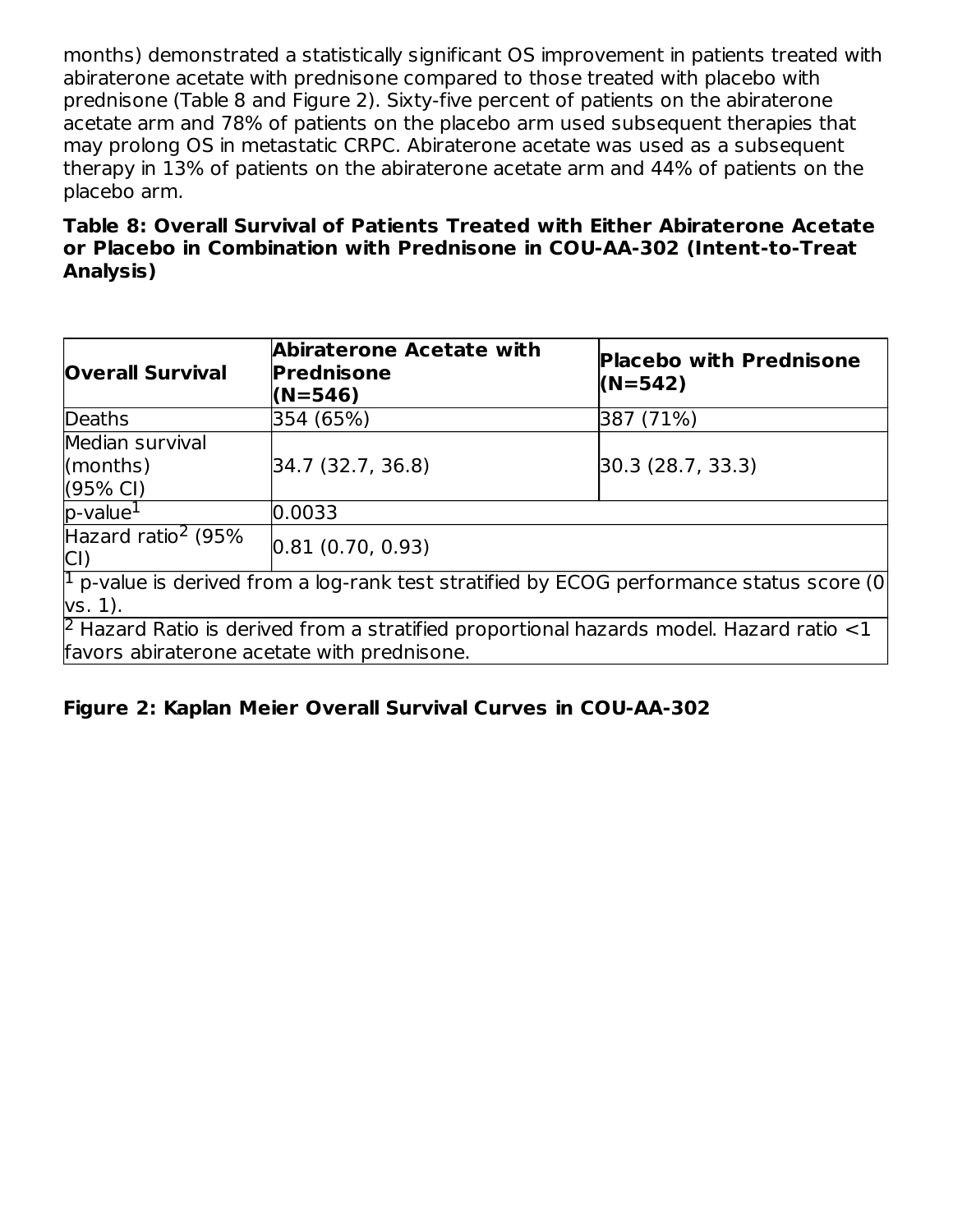

At the pre-specified rPFS analysis, 150 (28%) patients treated with abiraterone acetate with prednisone and 251 (46%) patients treated with placebo with prednisone had radiographic progression. A significant difference in rPFS between treatment groups was observed (Table 9 and Figure 3).

**Table 9: Radiographic Progression-free Survival of Patients Treated with Either Abiraterone Acetate or Placebo in Combination with Prednisone in COU-AA-302 (Intent-to-Treat Analysis)**

| <b>Radiographic Progression-</b><br><b>free Survival</b>                                                                                     | Abiraterone Acetate with<br><b>Prednisone</b><br>$(N=546)$ | <b>Placebo</b> with<br><b>Prednisone</b><br>$(N=542)$ |  |  |  |
|----------------------------------------------------------------------------------------------------------------------------------------------|------------------------------------------------------------|-------------------------------------------------------|--|--|--|
| Progression or death                                                                                                                         | 150 (28%)                                                  | 251 (46%)                                             |  |  |  |
| Median rPFS (months)                                                                                                                         | <b>NR</b>                                                  | 8.28                                                  |  |  |  |
| $(95% \text{ Cl})$                                                                                                                           | (11.66, NR)                                                | (8.12, 8.54)                                          |  |  |  |
| $p$ -value <sup>1</sup>                                                                                                                      | < 0.0001                                                   |                                                       |  |  |  |
| Hazard ratio <sup>2</sup> (95% CI)                                                                                                           | [0.425(0.347, 0.522)]                                      |                                                       |  |  |  |
| NR=Not reached.                                                                                                                              |                                                            |                                                       |  |  |  |
| $\vert$ <sup>1</sup> p-value is derived from a log-rank test stratified by ECOG performance status score (0)<br>vs. 1).                      |                                                            |                                                       |  |  |  |
| $\beta$ Hazard Ratio is derived from a stratified proportional hazards model. Hazard ratio <1<br>favors abiraterone acetate with prednisone. |                                                            |                                                       |  |  |  |

#### **Figure 3: Kaplan Meier Curves of Radiographic Progression-free Survival in COU-AA-302 (Intent-to-Treat Analysis)**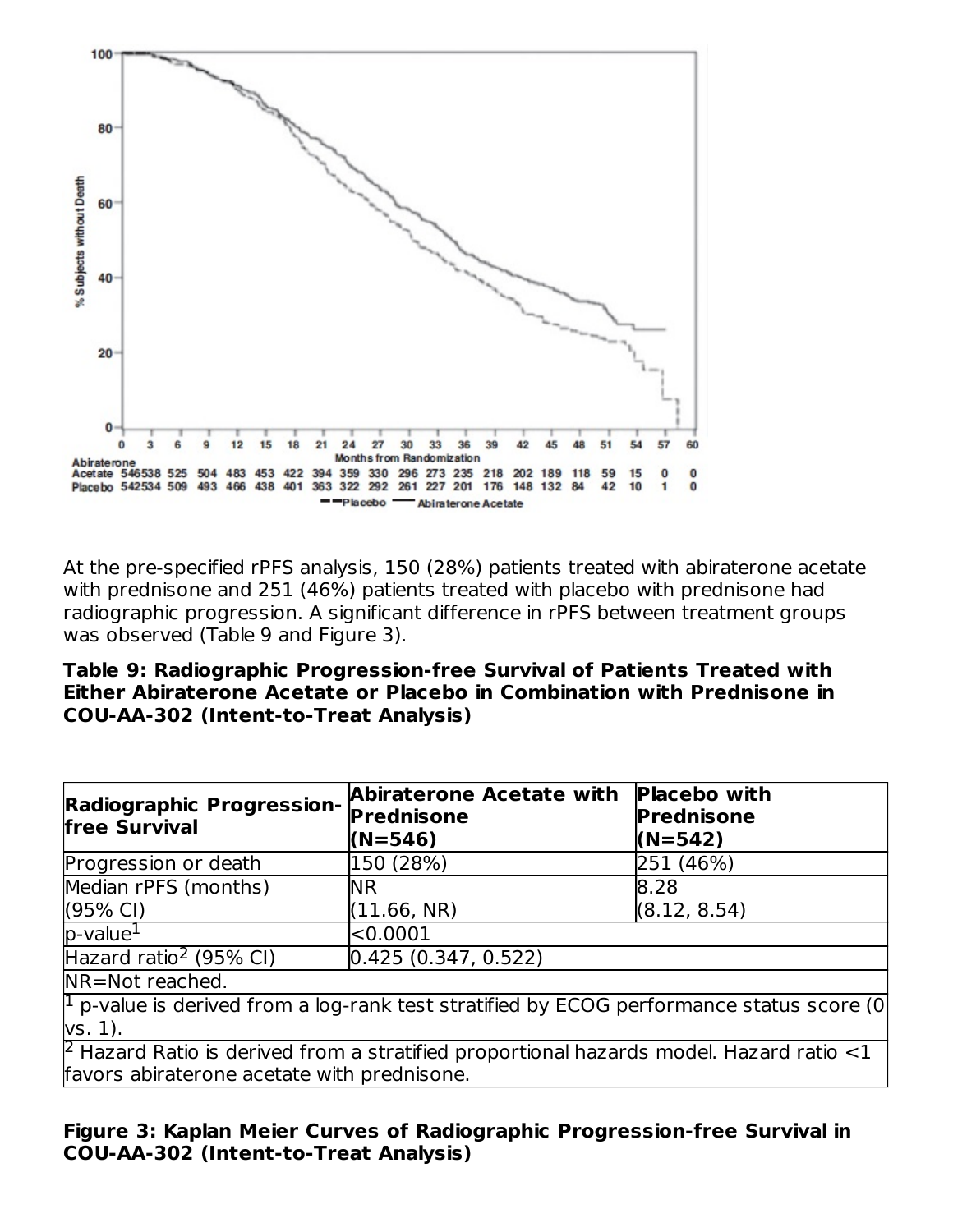

The primary efficacy analyses are supported by the following prospectively defined endpoints. The median time to initiation of cytotoxic chemotherapy was 25.2 months for patients in the abiraterone acetate arm and 16.8 months for patients in the placebo arm (HR=0.580; 95% CI: [0.487, 0.691], p < 0.0001).

The median time to opiate use for prostate cancer pain was not reached for patients receiving abiraterone acetate and was 23.7 months for patients receiving placebo (HR=0.686; 95% CI: [0.566, 0.833], p=0.0001). The time to opiate use result was supported by a delay in patient reported pain progression favoring the abiraterone acetate arm.

# **LATITUDE: Patients with metastatic high-risk CSPC**

In LATITUDE (NCT01715285), 1,199 patients with metastatic high-risk CSPC were randomized 1:1 to receive either abiraterone acetate orally at a dose of 1,000 mg once daily with prednisone 5 mg once daily (N=597) or placebos orally once daily (N=602). High-risk disease was defined as having at least two of three risk factors at baseline: a total Gleason score of ≥8, presence of ≥3 lesions on bone scan, and evidence of measurable visceral metastases. Patients with significant cardiac, adrenal, or hepatic dysfunction were excluded. Patients continued treatment until radiographic or clinical disease progression, unacceptable toxicity, withdrawal or death. Clinical progression was defined as the need for cytotoxic chemotherapy, radiation or surgical treatment for cancer, pain requiring chronic opioids, or ECOG performance status decline to  $\geq$ 3.

Patient demographics were balanced between the treatment arms. The median age was 67 years among all randomized subjects. The racial distribution of patients treated with abiraterone acetate was 69% Caucasian, 2.5% Black, 21% Asian, and 8.1% Other. The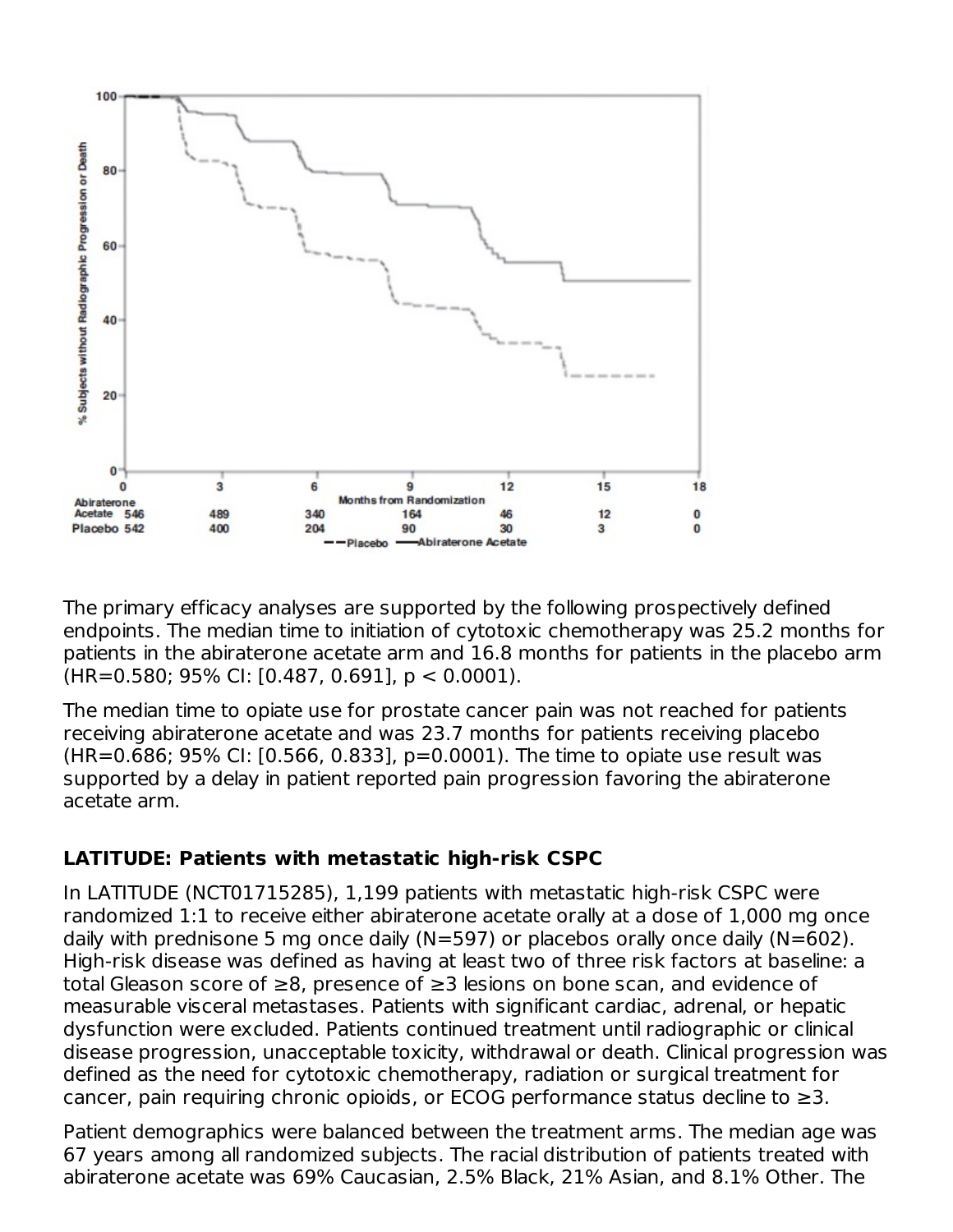ECOG performance status was 0 for 55%, 1 for 42%, and 2 for 3.5% of patients. Baseline pain assessment was 0 to 1 (asymptomatic) in 50% of patients, 2 to 3 (mildly symptomatic) in 23% of patients, and  $\geq$ 4 in 28% of patients as defined by the Brief Pain Inventory-Short Form (worst pain over the last 24 hours).

A major efficacy outcome was overall survival. The pre-specified interim analysis after 406 deaths showed a statistically significant improvement in OS in patients on abiraterone acetate with prednisone compared to those on placebos. Twenty-one percent of patients on the abiraterone acetate arm and 41% of patients on the placebos arm received subsequent therapies that may prolong OS in metastatic CRPC. An updated survival analysis was conducted when 618 deaths were observed. The median follow-up time was 52 months. Results from this analysis were consistent with those from the pre-specified interim analysis (Table 10 and Figure 4). At the updated analysis, 29% of patients on the abiraterone acetate arm and 45% of patients on the placebos arm received subsequent therapies that may prolong OS in metastatic CRPC.

#### **Table 10: Overall Survival of Patients Treated with Either Abiraterone Acetate or Placebos in LATITUDE (Intent-to-Treat Analysis)**

|                                                                          | Abiraterone Acetate with<br>Prednisone<br>$(N=597)$                                         | <b>Placebos</b><br>(N=602) |  |  |
|--------------------------------------------------------------------------|---------------------------------------------------------------------------------------------|----------------------------|--|--|
| Overall Survival <sup>1</sup>                                            |                                                                                             |                            |  |  |
| Deaths (%)                                                               | 169 (28%)                                                                                   | 237 (39%)                  |  |  |
| Median survival (months) NE (NE, NE)                                     |                                                                                             | 34.7 (33.1, NE)            |  |  |
| $(95% \text{ Cl})$                                                       |                                                                                             |                            |  |  |
| $p$ -value <sup>2</sup>                                                  | < 0.0001                                                                                    |                            |  |  |
| Hazard ratio (95% CI) <sup>3</sup>                                       | 0.62(0.51, 0.76)                                                                            |                            |  |  |
| <b>Updated Overall</b>                                                   |                                                                                             |                            |  |  |
| <b>Survival</b>                                                          |                                                                                             |                            |  |  |
| Deaths $(\%)$                                                            | 275 (46%)                                                                                   | 343 (57%)                  |  |  |
| Median survival (months) 53.3                                            |                                                                                             | 36.5                       |  |  |
| (95% CI)                                                                 | (48.2, NE)                                                                                  | (33.5, 40.0)               |  |  |
| Hazard ratio (95% CI) <sup>3</sup>                                       | [0.66(0.56, 0.78)]                                                                          |                            |  |  |
| NE=Not estimable                                                         |                                                                                             |                            |  |  |
| $\vert$ <sup>1</sup> This is based on the pre-specified interim analysis |                                                                                             |                            |  |  |
|                                                                          | $\beta$ . p value is from log-rank test stratified by ECOG PS score (0/1 or 2) and visceral |                            |  |  |
| (absent or present).                                                     |                                                                                             |                            |  |  |

 $3$ . Hazard Ratio is derived from a stratified proportional hazards model. Hazard ratio  $<$ 1 favors abiraterone acetate with prednisone.

# **Figure 4: Kaplan-Meier Plot of Overall Survival; Intent-to-treat Population in LATITUDE Updated Analysis**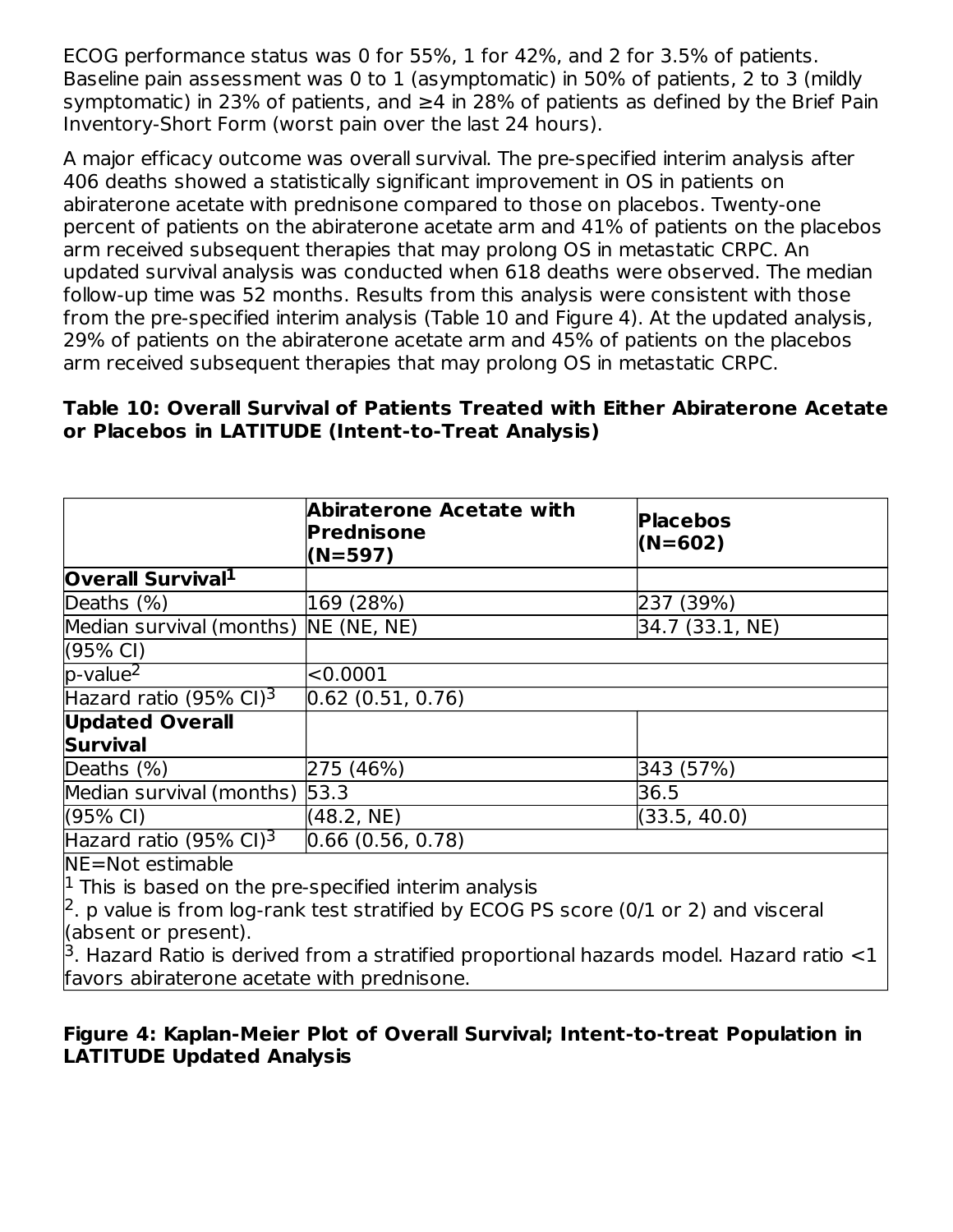

The major efficacy outcome was supported by a statistically significant delay in time to initiation of chemotherapy for patients in the abiraterone acetate arm compared to those in the placebos arm. The median time to initiation of chemotherapy was not reached for patients on abiraterone acetate with prednisone and was 38.9 months for patients on placebos (HR = 0.44; 95% CI: [0.35, 0.56], p < 0.0001).

# **16 HOW SUPPLIED/STORAGE AND HANDLING**

Abiraterone acetate tablets are available in the strengths and packages listed below:

Abiraterone acetate tablets USP, **250 mg**, are available as white to off-white, ovalshaped, uncoated tablets debossed with "AN65" on one side and plain on the other side. They are supplied as follows:

Bottles of 120: NDC 69238-1165-7

Abiraterone acetate tablets USP, **500 mg**, are available as purple, oval-shaped, filmcoated tablets debossed with "1754" on one side and plain on the other side. They are supplied as follows:

Bottles of 60: NDC 69238-1754-6

Storage and Handling

Store at 20° to 25°C (68° to 77°F); excursions permitted between 15° to 30°C (59° to 86°F) [see USP Controlled Room Temperature].

Keep out of reach of children.

Based on its mechanism of action, abiraterone acetate tablets may harm a developing fetus. Women who are pregnant or women who may be pregnant should not handle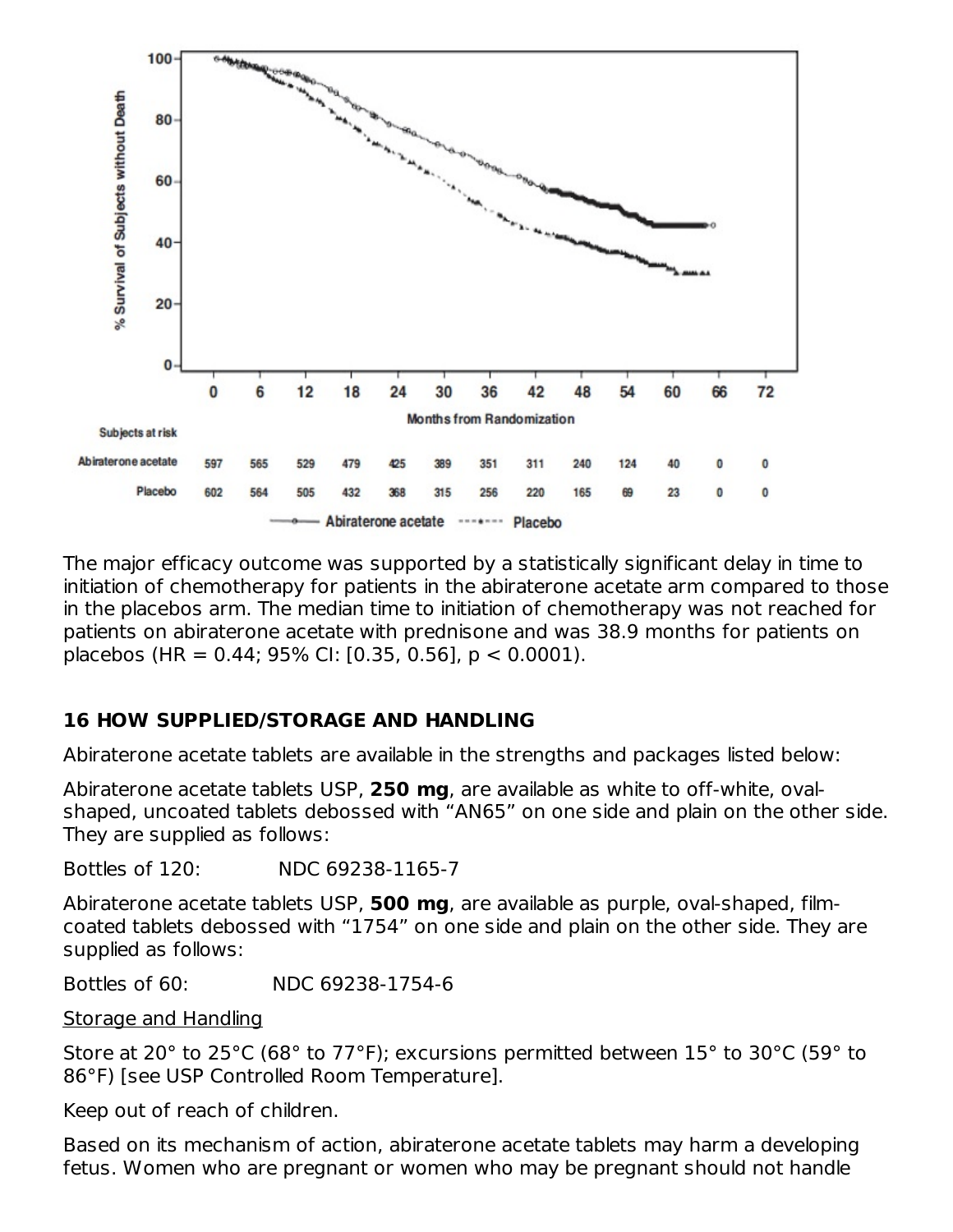abiraterone acetate 250 mg uncoated tablets or other abiraterone acetate tablets if broken, crushed, or damaged without protection, e.g., gloves [see Use in Specific Populations (8.1)].

# **17 PATIENT COUNSELING INFORMATION**

Advise the patient to read the FDA-approved patient labeling (Patient Information)

Hypokalemia, Fluid Retention, and Cardiovascular Adverse Reactions

• Inform patients that abiraterone acetate is associated with hypertension, hypokalemia, and peripheral edema that may lead to QT prolongation and Torsades de Pointes in patients who develop hypokalemia while taking abiraterone acetate tablets. Advise patients that their blood pressure, serum potassium and signs and symptoms of fluid retention will be monitored clinically at least monthly. Advise patients to adhere to corticosteroids and to report symptoms of hypertension, hypokalemia, or edema to their healthcare provider [see Warnings and Precautions (5.1)].

# Adrenocortical Insufficiency

• Inform patients that abiraterone acetate with prednisone is associated with adrenal insufficiency. Advise patients to report symptoms of adrenocortical insufficiency to their healthcare provider [see Warnings and Precautions (5.2)].

# **Hepatotoxicity**

• Inform patients that abiraterone acetate is associated with severe hepatotoxicity. Inform patients that their liver function will be monitored using blood tests. Advise patients to immediately report symptoms of hepatotoxicity to their healthcare provider [see Warnings and Precautions (5.3)].

# Hypoglycemia

• Inform patients that severe hypoglycemia has been reported when abiraterone acetate was administered to patients with pre-existing diabetes who were receiving medications containing thiazolidinediones (including pioglitazone) or repaglinide, antidiabetic drugs. Advise patients with diabetes to monitor glucose levels during and after treatment with abiraterone acetate [see Warnings and Precautions (5.6) and Drug Interactions (7.2)].

# Use in Combination with Radium Ra 223 Dichloride

Advise patients that radium Ra 223 dichloride showed an increase in mortality and an increased rate of fracture when used in combination with abiraterone acetate plus prednisone/prednisolone. Inform patients to speak with their healthcare provider about any other medications or treatment they are currently taking for prostate cancer [see Warnings and Precautions (5.4)].

# Dosing and Administration

• Inform patients that abiraterone acetate tablets are taken once daily with prednisone (once or twice daily according to their healthcare provider's instructions) and to not interrupt or stop either of these medications without consulting their healthcare provider.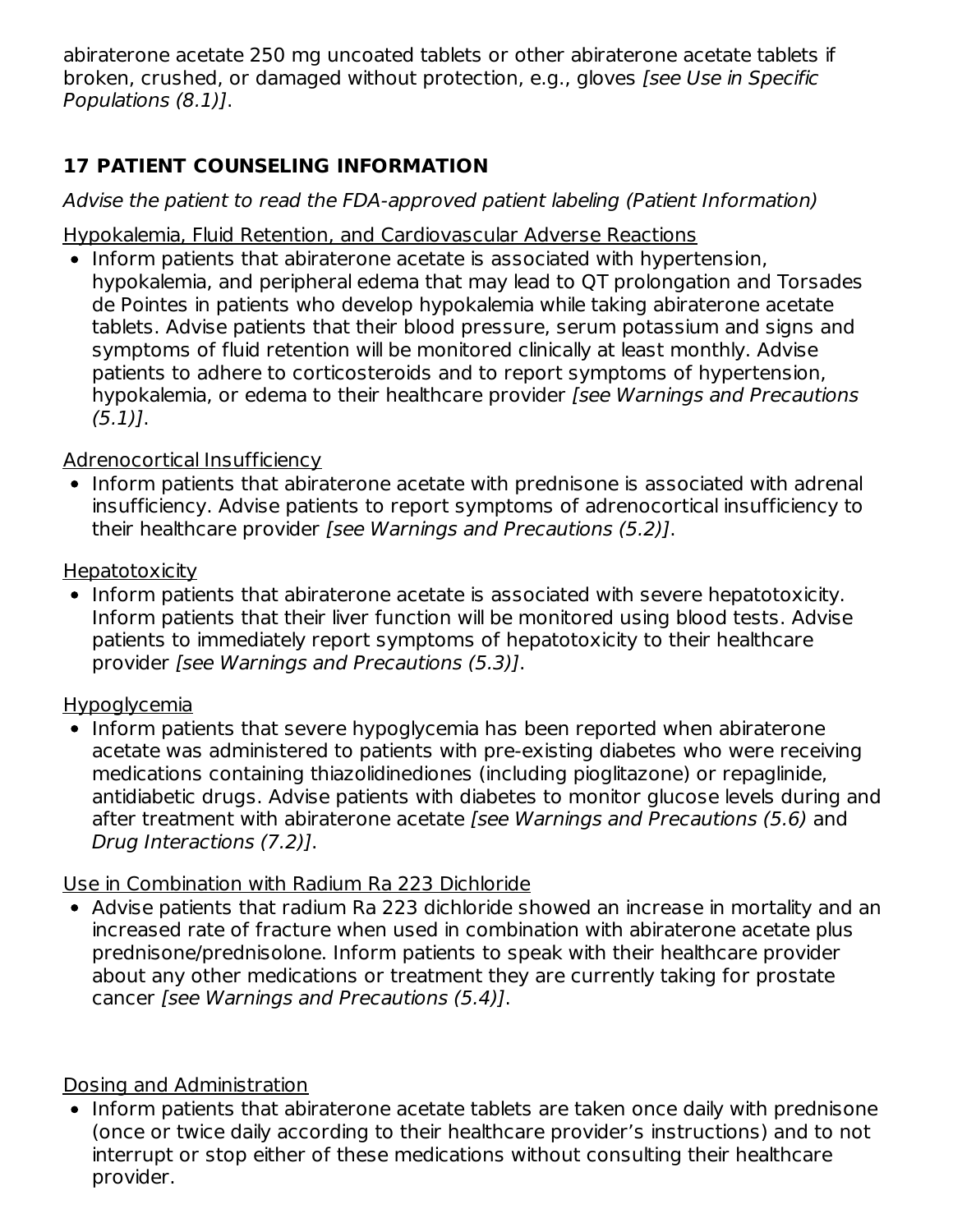- Inform patients receiving GnRH therapy that they need to maintain this treatment during the course of treatment with abiraterone acetate tablets.
- Instruct patients to take abiraterone acetate tablets as a single dose once daily on an **empty stomach**. Instruct patients to not eat food 2 hours before and 1 hour after taking abiraterone acetate tablets. Abiraterone acetate tablets taken with food causes increased exposure and may result in adverse reactions. Instruct patients to swallow tablets whole with water and not to crush or chew the tablets [see Dosage and Administration (2.3)].
- Inform patients that if they miss a dose of abiraterone acetate or prednisone, they should take their normal dose the following day. If more than one daily dose is skipped, inform patients to contact their healthcare provider [see Dosage and Administration (2.3)].

Embryo-Fetal Toxicity

- Inform patients that abiraterone acetate may harm a developing fetus and can cause loss of pregnancy.
- Advise males with female partners of reproductive potential to use effective contraception during treatment and for 3 weeks after the final dose of abiraterone acetate [see Use in Specific Populations (8.1)].
- Advise females who are pregnant or women who may be pregnant not to handle abiraterone acetate 250 mg uncoated tablets or other abiraterone acetate tablets if broken, crushed, or damaged without protection, e.g., gloves [see Use in Specific Populations (8.1) and How Supplied/Storage and Handling (16)].

**Infertility** 

• Advise male patients that abiraterone acetate may impair fertility *[see Use in Specific* Populations (8.3)].

Distributed by:

# **Amneal Pharmaceuticals LLC**

Bridgewater, NJ 08807

Rev. 09-2021-05

# **PATIENT INFORMATION**

#### **Abiraterone Acetate (aʺ bir aʹ ter one asʹ e tate) Tablets, USP What are abiraterone acetate tablets?**

Abiraterone acetate tablets are a prescription medicine that is used along with prednisone. Abiraterone acetate tablets are used to treat men with prostate cancer that has spread to other parts of the body.

It is not known if abiraterone acetate tablets are safe and effective in females or children.

#### **Before taking abiraterone acetate tablets, tell your healthcare provider about all of your medical conditions, including if you:**

- have heart problems
- have liver problems
- have diabetes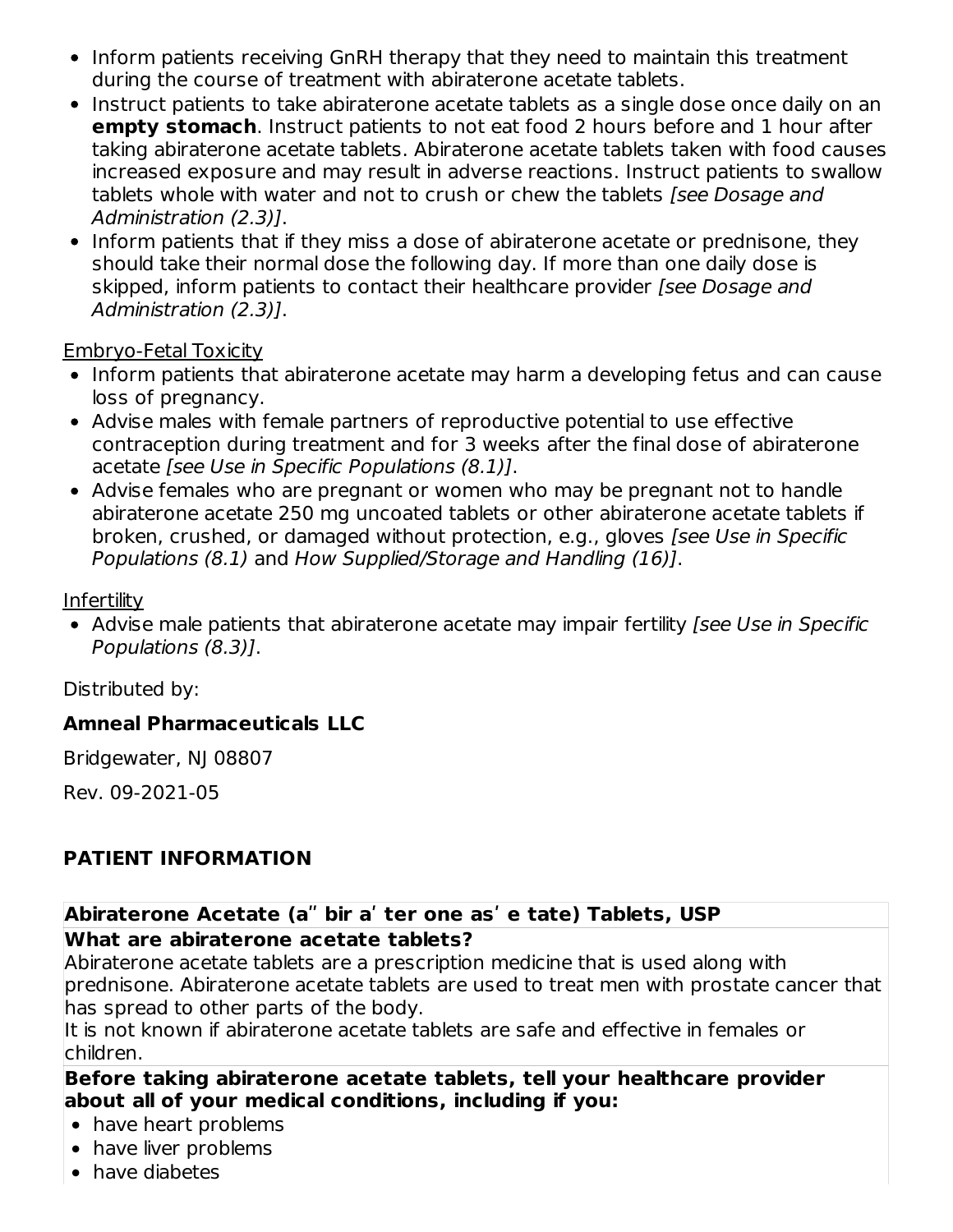- have a history of adrenal problems
- have a history of pituitary problems
- are receiving any other treatment for prostate cancer
- are pregnant or plan to become pregnant. Abiraterone acetate tablets can cause harm to your unborn baby and loss of pregnancy (miscarriage). Females who are or may become pregnant should not handle abiraterone acetate uncoated tablets or other abiraterone acetate tablets if broken, crushed, or damaged without protection, such as gloves.
- have a partner who is pregnant or may become pregnant.
	- Males who have female partners who are able to become pregnant should use effective birth control (contraception) during treatment with abiraterone acetate tablets and for 3 weeks after the last dose of abiraterone acetate tablets.
- are breastfeeding or plan to breastfeed. It is not known if abiraterone acetate passes into your breast milk.

**Tell your healthcare provider about all the medicines you take or treatments you receive,** including prescription and over-the-counter medicines, vitamins, and herbal supplements. Abiraterone acetate tablets can interact with many other medicines. You should not start or stop any medicine before you talk with the healthcare provider that prescribed abiraterone acetate tablets.

Know the medicines you take. Keep a list of them with you to show to your healthcare provider and pharmacist when you get a new medicine.

# **How should I take abiraterone acetate tablets?**

- Take abiraterone acetate tablets and prednisone exactly as your healthcare provider tells you.
- Take your prescribed dose of abiraterone acetate tablets 1 time a day.
- Your healthcare provider may change your dose if needed.
- **Do not change or stop taking your prescribed dose of abiraterone acetate tablets or prednisone without talking with your healthcare provider first.**
- Take abiraterone acetate tablets as a single dose one time a day on an **empty stomach**. **Do not eat food 2 hours before and 1 hour after taking abiraterone acetate tablets**.
- **Do not take abiraterone acetate tablets with food.** Taking abiraterone acetate tablets with food may cause more of the medicine to be absorbed by the body than is needed and this may cause side effects.
- Swallow abiraterone acetate tablets whole. Do not crush or chew tablets.
- Take abiraterone acetate tablets with water.
- If you miss a dose of abiraterone acetate tablets or prednisone, take your prescribed dose the following day. If you miss more than 1 dose, tell your healthcare provider right away.
- Your healthcare provider will do blood tests to check for side effects.

**What are the possible side effects of abiraterone acetate tablets? Abiraterone acetate tablets may cause serious side effects including:**

**High blood pressure (hypertension), low blood potassium levels (hypokalemia), fluid retention (edema), and irregular heartbeats can happen during treatment with abiraterone acetate tablets.** This can be life threatening. To decrease the chance of this happening, you must take prednisone with abiraterone acetate tablets exactly as your healthcare provider tells you. Your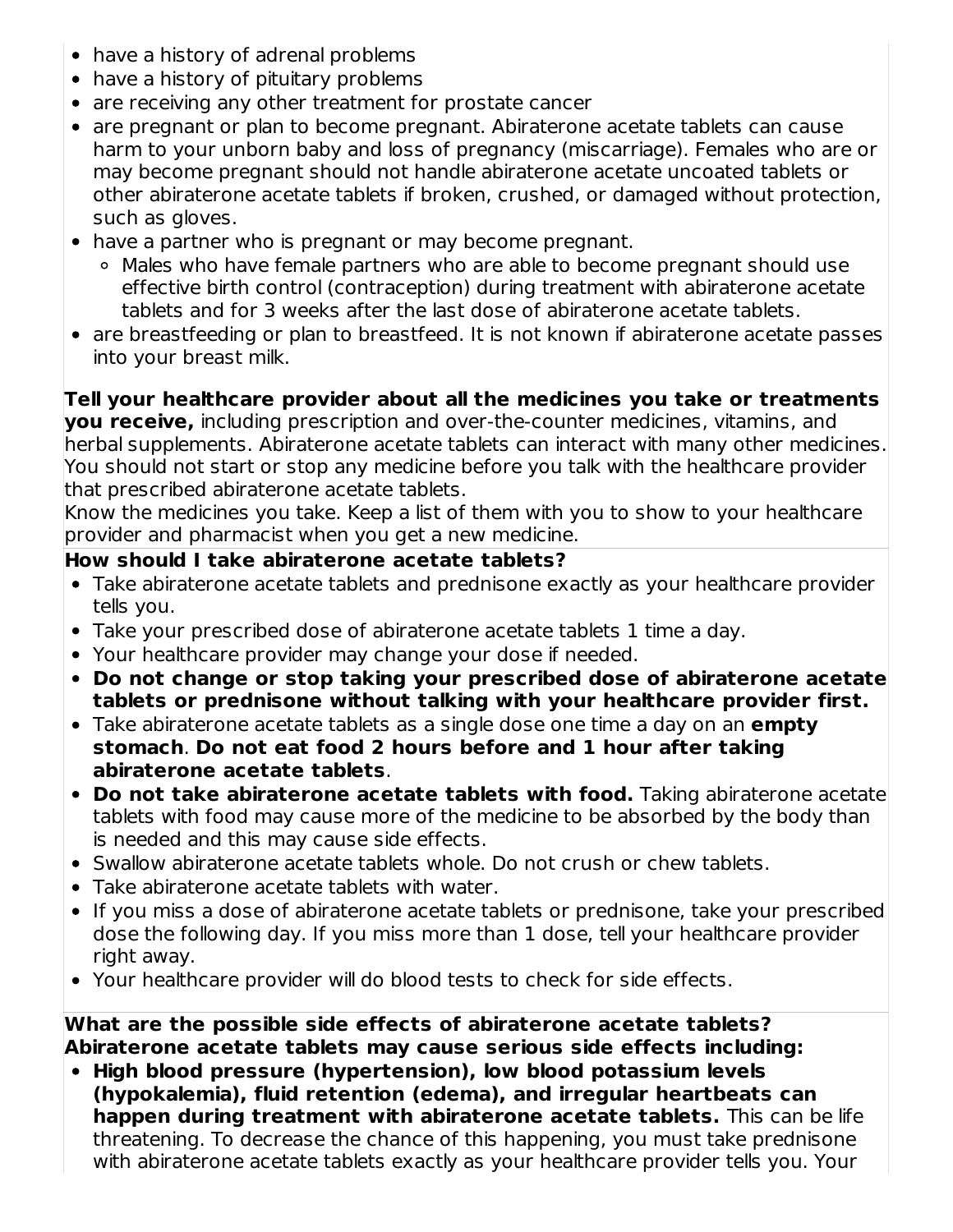healthcare provider will check your blood pressure, do blood tests to check your potassium levels, and check for any signs and symptoms of fluid retention every month during treatment with abiraterone acetate tablets.

# **Tell your healthcare provider if you get any of the following symptoms:**

| dizziness                    | confusion                     |
|------------------------------|-------------------------------|
| fast or irregular heartbeats | muscle weakness               |
| feel faint or lightheaded    | pain in your legs             |
| headache                     | swelling in your legs or feet |

- **Adrenal problems** may happen if you stop taking prednisone, get an infection, or are under stress.
- **Severe liver problems.** You may develop changes in liver function blood tests. Your healthcare provider will do blood tests to check your liver before treatment with abiraterone acetate tablets and during treatment with abiraterone acetate tablets. Liver failure may occur, which can lead to death. Tell your healthcare provider right away if you notice any of the following changes:
- yellowing of the skin or eyes
- darkening of the urine
- severe nausea or vomiting
- **Increased risk of bone fracture and death** when abiraterone acetate tablets and prednisone or prednisolone, is used in combination with a type of radiation called radium Ra 223 dichloride. Tell your healthcare provider about any other treatments you are taking for prostate cancer.
- **Severe low blood sugar (hypoglycemia).** Severe low blood sugar with abiraterone acetate tablets can happen in people who have diabetes and take certain antidiabetic medicines. You and your healthcare provider should check your blood sugar levels regularly during treatment with abiraterone acetate tablets and after you stop treatment. Your healthcare provider may also need to change the dose of your antidiabetic medicines. Signs and symptoms of low blood sugar may include:

| headache                                                             | irritability<br>$\bullet$                     |
|----------------------------------------------------------------------|-----------------------------------------------|
| drowsiness                                                           | hunger<br>٠                                   |
| weakness                                                             | fast heartbeat<br>$\bullet$                   |
| dizziness                                                            | sweating<br>$\bullet$                         |
| confusion                                                            | feeling jittery<br>٠                          |
| The most common side effects of abiraterone acetate tablets include: |                                               |
| feeling very tired                                                   | vomiting<br>٠                                 |
| joint pain                                                           | infected nose, sinuses, or throat (cold)<br>٠ |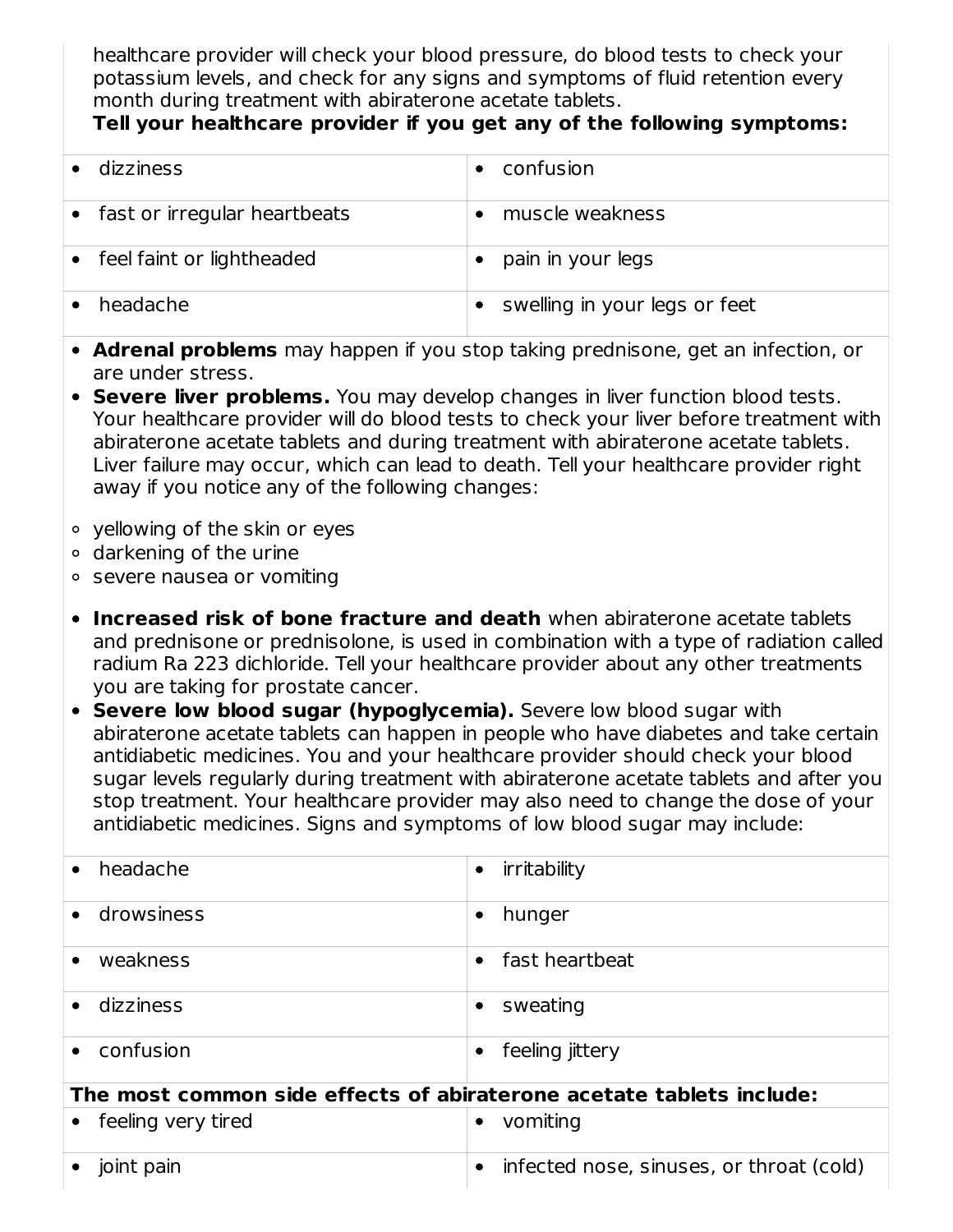| high blood pressure           | cough                                           |
|-------------------------------|-------------------------------------------------|
| nausea                        | headache<br>٠                                   |
| swelling in your legs or feet | low red blood cells (anemia)<br>$\bullet$       |
| low blood potassium levels    | high blood cholesterol and triglycerides<br>٠   |
| hot flushes                   | high blood sugar levels                         |
| diarrhea                      | certain other abnormal blood tests<br>$\bullet$ |

Abiraterone acetate tablets may cause fertility problems in males, which may affect the ability to father children. Talk to your healthcare provider if you have concerns about fertility.

These are not all the possible side effects of abiraterone acetate tablets.

Call your healthcare provider for medical advice about side effects. You may report side effects to FDA at 1-800-FDA-1088.

#### **How should I store abiraterone acetate tablets?**

• Store abiraterone acetate tablets at room temperature between 68° to 77°F (20° to  $25^{\circ}$ C).

#### **Keep abiraterone acetate tablets and all medicines out of the reach of children.**

#### **General information about the safe and effective use of abiraterone acetate tablets.**

Medicines are sometimes prescribed for purposes other than those listed in a Patient Information leaflet.

Do not use abiraterone acetate tablets for a condition for which it was not prescribed. Do not give abiraterone acetate tablets to other people, even if they have the same symptoms that you have. It may harm them.

You can ask your healthcare provider or pharmacist for information about abiraterone acetate tablets that is written for health professionals.

# **What are the ingredients of abiraterone acetate tablets?**

**Active ingredient:** abiraterone acetate, USP

#### **Inactive ingredients:**

250 mg uncoated tablets: colloidal silicon dioxide, croscarmellose sodium, lactose monohydrate, magnesium stearate, microcrystalline cellulose, povidone, and sodium lauryl sulfate.

500 mg film-coated tablets: colloidal silicon dioxide, croscarmellose sodium, lactose monohydrate, magnesium stearate, povidone, silicified microcrystalline cellulose, and sodium lauryl sulfate. The film-coating contains iron oxide black, iron oxide red, polyethylene glycol, polyvinyl alcohol, talc, and titanium dioxide.

For more information, call Amneal Pharmaceuticals at 1-877-835-5472 or go to www.amneal.com.

Distributed by:

**Amneal Pharmaceuticals LLC**

Bridgewater, NJ 08807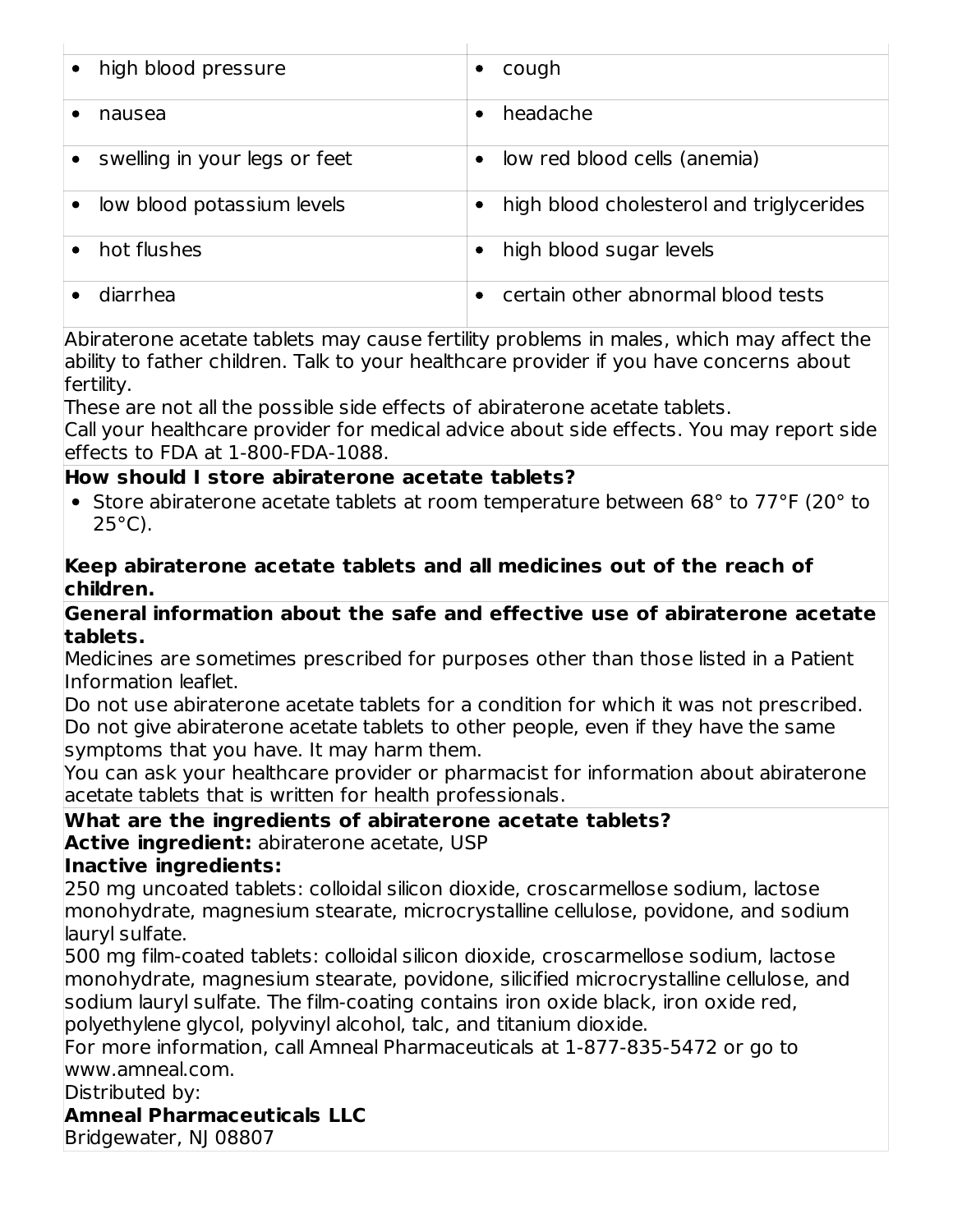This Patient Information has been approved by the U.S. Food and Drug Administration.

Revised: 09-2021-05

#### **PRINCIPAL DISPLAY PANEL**

#### **NDC 69238-1165-7**

#### **Abiraterone Acetate Tablets, USP**

**250 mg**

**Rx only**

**120 Tablets**

#### **Amneal Pharmaceuticals LLC**



#### **PRINCIPAL DISPLAY PANEL**

**NDC 69238-1754-6**

#### **Abiraterone Acetate Tablets, USP**

**500 mg**

**Rx only**

**60 Tablets**

**Amneal Pharmaceuticals LLC**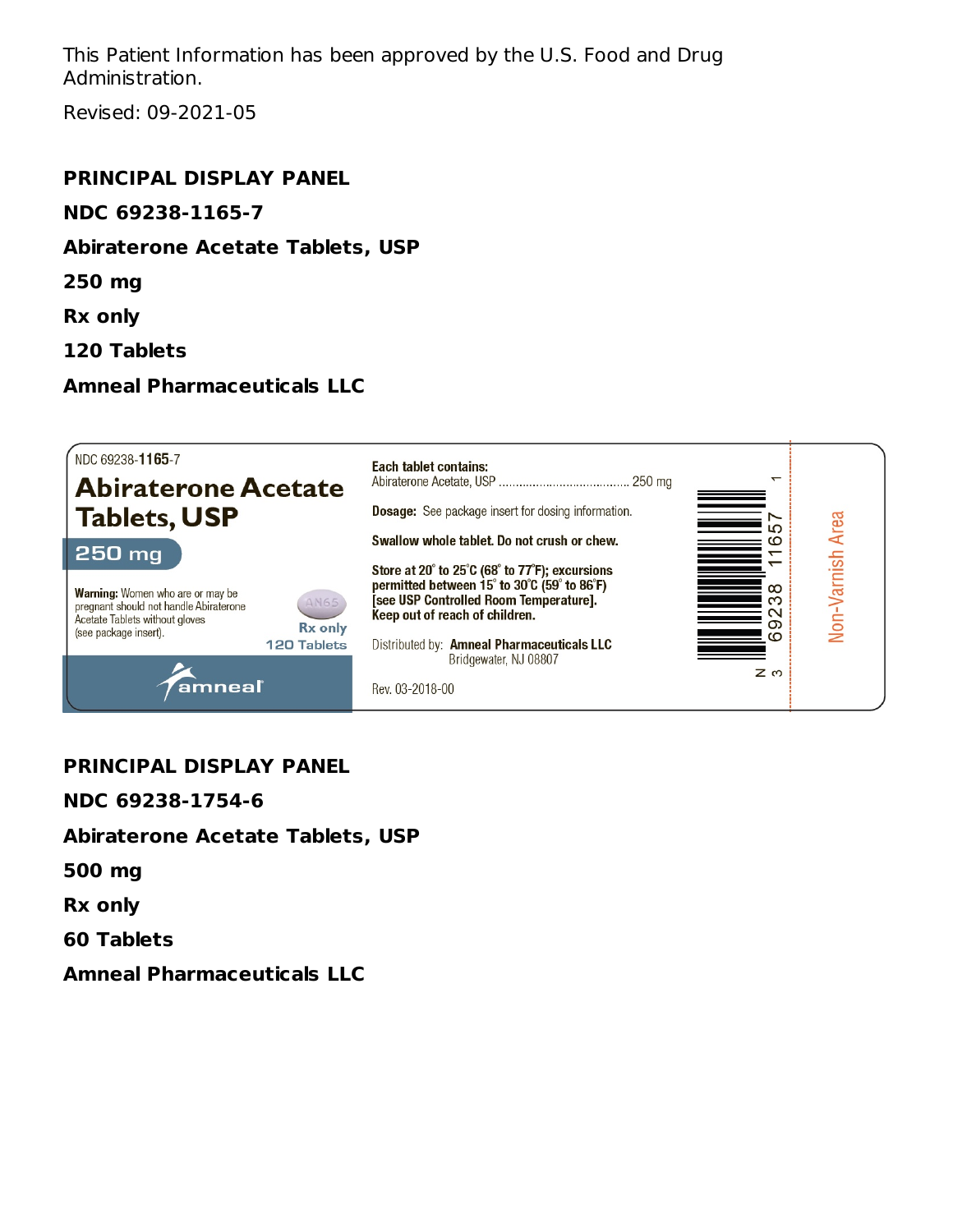

| <b>ABIRATERONE ACETATE</b>                         |                                                 |                            |                                                                                                   |                                       |                                   |          |                                     |
|----------------------------------------------------|-------------------------------------------------|----------------------------|---------------------------------------------------------------------------------------------------|---------------------------------------|-----------------------------------|----------|-------------------------------------|
|                                                    | abiraterone tablet                              |                            |                                                                                                   |                                       |                                   |          |                                     |
|                                                    |                                                 |                            |                                                                                                   |                                       |                                   |          |                                     |
|                                                    | <b>Product Information</b>                      |                            |                                                                                                   |                                       |                                   |          |                                     |
|                                                    | <b>Product Type</b>                             |                            | <b>HUMAN PRESCRIPTION DRUG</b>                                                                    | <b>Item Code (Source)</b>             |                                   |          | NDC:69238-1165                      |
|                                                    | <b>Route of Administration</b>                  |                            | ORAL                                                                                              |                                       |                                   |          |                                     |
|                                                    |                                                 |                            |                                                                                                   |                                       |                                   |          |                                     |
|                                                    | <b>Active Ingredient/Active Moiety</b>          |                            |                                                                                                   |                                       |                                   |          |                                     |
|                                                    |                                                 |                            | <b>Ingredient Name</b>                                                                            |                                       | <b>Basis of Strength Strength</b> |          |                                     |
|                                                    |                                                 |                            | ABIRATERONE ACETATE (UNII: EM5OCB9YJ6) (ABIRATERONE - UNII:G819A456D0) ABIRATERONE ACETATE 250 mg |                                       |                                   |          |                                     |
|                                                    |                                                 |                            |                                                                                                   |                                       |                                   |          |                                     |
|                                                    |                                                 |                            |                                                                                                   |                                       |                                   |          |                                     |
|                                                    | <b>Inactive Ingredients</b>                     |                            |                                                                                                   |                                       |                                   |          |                                     |
|                                                    |                                                 |                            | <b>Ingredient Name</b>                                                                            |                                       |                                   |          | <b>Strength</b>                     |
|                                                    | <b>SILICON DIOXIDE (UNII: ETJ7Z6XBU4)</b>       |                            |                                                                                                   |                                       |                                   |          |                                     |
|                                                    | <b>CROSCARMELLOSE SODIUM (UNII: M280L1HH48)</b> |                            |                                                                                                   |                                       |                                   |          |                                     |
|                                                    | LACTOSE MONOHYDRATE (UNII: EWQ57Q8I5X)          |                            |                                                                                                   |                                       |                                   |          |                                     |
|                                                    | MAGNESIUM STEARATE (UNII: 70097M6I30)           |                            |                                                                                                   |                                       |                                   |          |                                     |
|                                                    | POVIDONE (UNII: FZ989GH94E)                     |                            |                                                                                                   |                                       |                                   |          |                                     |
|                                                    | SODIUM LAURYL SULFATE (UNII: 368GB5141J)        |                            |                                                                                                   |                                       |                                   |          |                                     |
|                                                    |                                                 |                            | CELLULOSE, MICROCRYSTALLINE (UNII: OP1R32D61U)                                                    |                                       |                                   |          |                                     |
|                                                    |                                                 |                            |                                                                                                   |                                       |                                   |          |                                     |
|                                                    |                                                 |                            |                                                                                                   |                                       |                                   |          |                                     |
|                                                    | <b>Product Characteristics</b>                  |                            |                                                                                                   |                                       |                                   |          |                                     |
|                                                    | Color                                           | white (white to off-white) |                                                                                                   | <b>Score</b>                          |                                   | no score |                                     |
| <b>OVAL</b><br><b>Size</b><br><b>Shape</b><br>16mm |                                                 |                            |                                                                                                   |                                       |                                   |          |                                     |
|                                                    | <b>Flavor</b><br>AN65<br><b>Imprint Code</b>    |                            |                                                                                                   |                                       |                                   |          |                                     |
|                                                    | <b>Contains</b>                                 |                            |                                                                                                   |                                       |                                   |          |                                     |
|                                                    |                                                 |                            |                                                                                                   |                                       |                                   |          |                                     |
|                                                    | <b>Packaging</b>                                |                            |                                                                                                   |                                       |                                   |          |                                     |
| #                                                  | <b>Item Code</b>                                |                            | <b>Package Description</b>                                                                        | <b>Marketing Start</b><br><b>Date</b> |                                   |          | <b>Marketing End</b><br><b>Date</b> |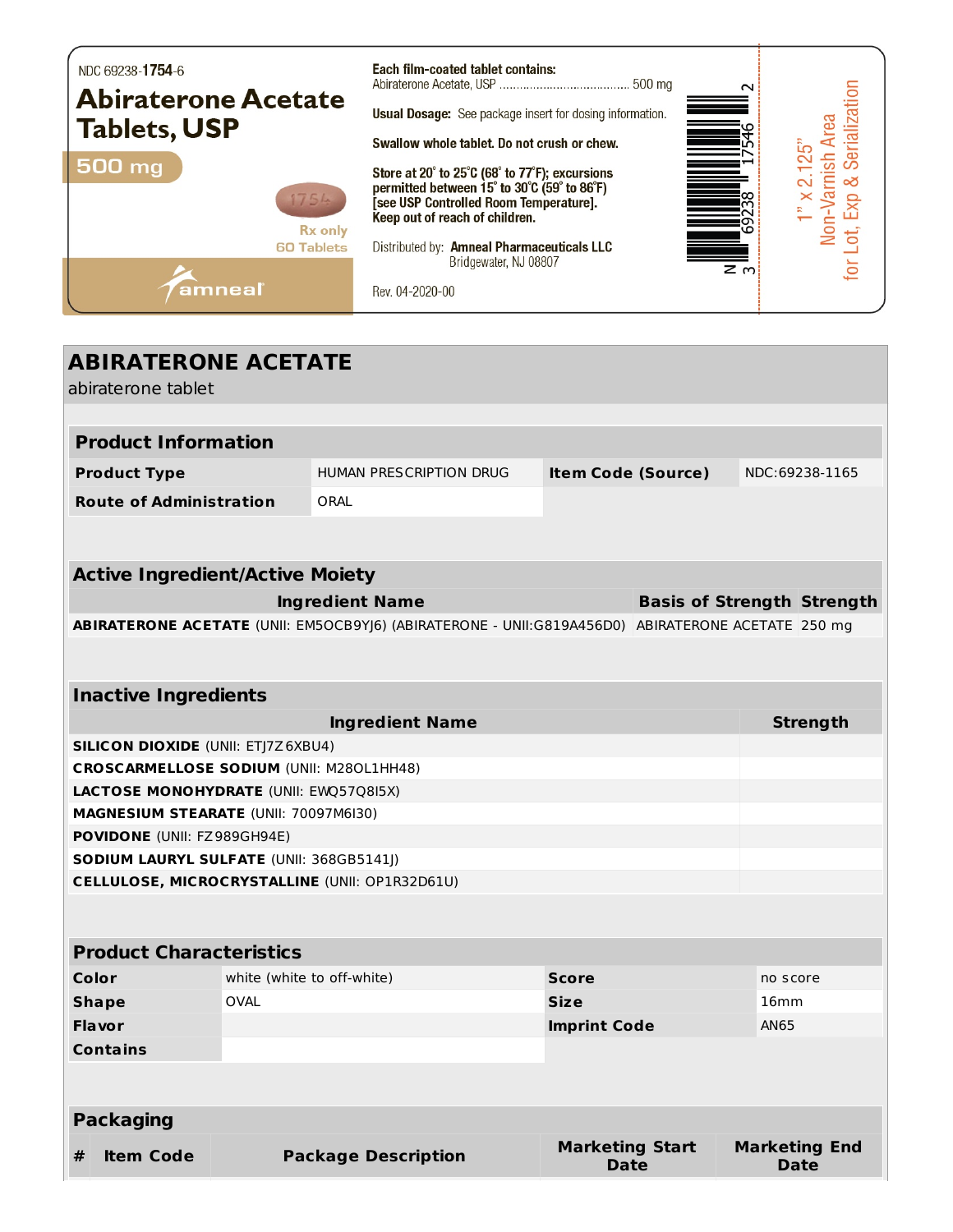| NDC:69238-<br>1165-7 | 120 in 1 BOTTLE; Type 0: Not a Combination<br>01/07/2019<br>Product |                        |                      |
|----------------------|---------------------------------------------------------------------|------------------------|----------------------|
|                      |                                                                     |                        |                      |
|                      | <b>Marketing Information</b>                                        |                        |                      |
| <b>Marketing</b>     | <b>Application Number or Monograph</b>                              | <b>Marketing Start</b> | <b>Marketing End</b> |
| Category             | <b>Citation</b>                                                     | Date                   | Date                 |
| <b>ANDA</b>          | ANDA208327                                                          | 01/07/2019             |                      |
|                      |                                                                     |                        |                      |

| <b>ABIRATERONE ACETATE</b><br>abiraterone tablet                                                  |                                |                           |                                   |  |                 |
|---------------------------------------------------------------------------------------------------|--------------------------------|---------------------------|-----------------------------------|--|-----------------|
|                                                                                                   |                                |                           |                                   |  |                 |
| <b>Product Information</b>                                                                        |                                |                           |                                   |  |                 |
| <b>Product Type</b>                                                                               | <b>HUMAN PRESCRIPTION DRUG</b> | <b>Item Code (Source)</b> |                                   |  | NDC:69238-1754  |
| <b>Route of Administration</b>                                                                    | ORAI                           |                           |                                   |  |                 |
|                                                                                                   |                                |                           |                                   |  |                 |
|                                                                                                   |                                |                           |                                   |  |                 |
| <b>Active Ingredient/Active Moiety</b>                                                            |                                |                           |                                   |  |                 |
|                                                                                                   | <b>Ingredient Name</b>         |                           | <b>Basis of Strength Strength</b> |  |                 |
| ABIRATERONE ACETATE (UNII: EM5OCB9YJ6) (ABIRATERONE - UNII:G819A456D0) ABIRATERONE ACETATE 500 mg |                                |                           |                                   |  |                 |
|                                                                                                   |                                |                           |                                   |  |                 |
|                                                                                                   |                                |                           |                                   |  |                 |
| <b>Inactive Ingredients</b>                                                                       |                                |                           |                                   |  |                 |
|                                                                                                   | <b>Ingredient Name</b>         |                           |                                   |  | <b>Strength</b> |
| <b>CROSCARMELLOSE SODIUM (UNII: M280L1HH48)</b>                                                   |                                |                           |                                   |  |                 |
| LACTOSE MONOHYDRATE (UNII: EWQ57Q8I5X)                                                            |                                |                           |                                   |  |                 |
| MAGNESIUM STEARATE (UNII: 70097M6I30)                                                             |                                |                           |                                   |  |                 |
| POVIDONE (UNII: FZ989GH94E)                                                                       |                                |                           |                                   |  |                 |
| <b>SODIUM LAURYL SULFATE (UNII: 368GB5141J)</b>                                                   |                                |                           |                                   |  |                 |
| FERROSOFERRIC OXIDE (UNII: XM0M87F357)                                                            |                                |                           |                                   |  |                 |
| <b>FERRIC OXIDE RED (UNII: 1K09F3G675)</b>                                                        |                                |                           |                                   |  |                 |
| POLYETHYLENE GLYCOL, UNSPECIFIED (UNII: 3WQ0SDWLA)                                                |                                |                           |                                   |  |                 |
| POLYVINYL ALCOHOL, UNSPECIFIED (UNII: 532B59J990)                                                 |                                |                           |                                   |  |                 |
| TALC (UNII: 7SEV7J4R1U)                                                                           |                                |                           |                                   |  |                 |
| TITANIUM DIOXIDE (UNII: 15FIX9V2JP)                                                               |                                |                           |                                   |  |                 |
| <b>SILICON DIOXIDE (UNII: ETJ7Z6XBU4)</b>                                                         |                                |                           |                                   |  |                 |
| MICROCRYSTALLINE CELLULOSE (UNII: OP1R32D61U)                                                     |                                |                           |                                   |  |                 |
|                                                                                                   |                                |                           |                                   |  |                 |
| Duaduat Chave stavistic                                                                           |                                |                           |                                   |  |                 |

| <b>Product Characteristics</b> |             |                     |                  |  |  |
|--------------------------------|-------------|---------------------|------------------|--|--|
| Color                          | purple      | <b>Score</b>        | no score         |  |  |
| <b>Shape</b>                   | <b>OVAL</b> | <b>Size</b>         | 20 <sub>mm</sub> |  |  |
| <b>Flavor</b>                  |             | <b>Imprint Code</b> | 1754             |  |  |
| <b>Contains</b>                |             |                     |                  |  |  |